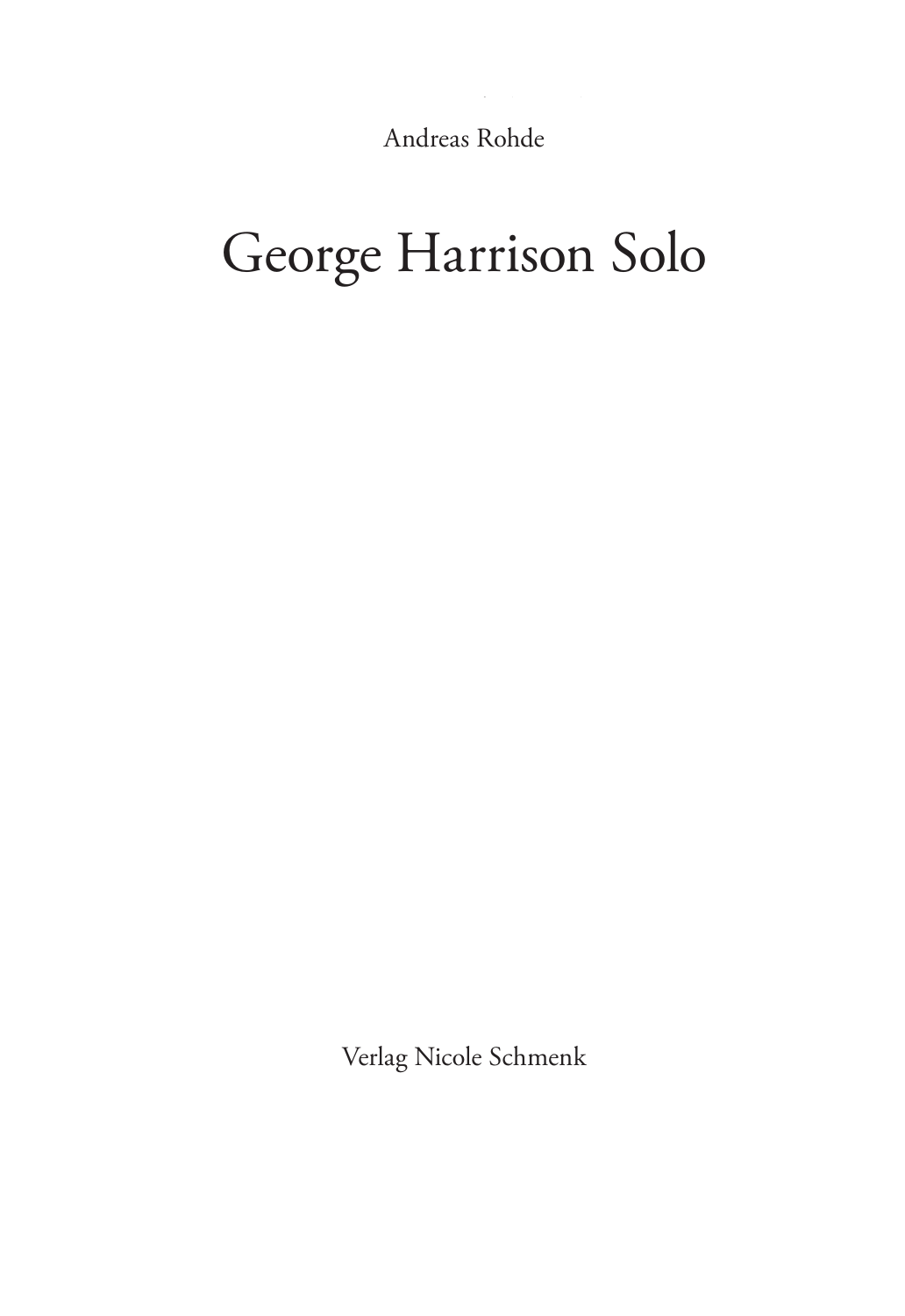Verlag Nicole Schmenk Hagedornstr. 44 46149 Oberhausen www.verlag-schmenk.de 1. Auflage 2013 ISBN: 978-3-943022-14-8 Herstellung: Westermann Druck Zwickau GmbH Umschlagsfoto: © Frank Seltier, PhotoOffice.de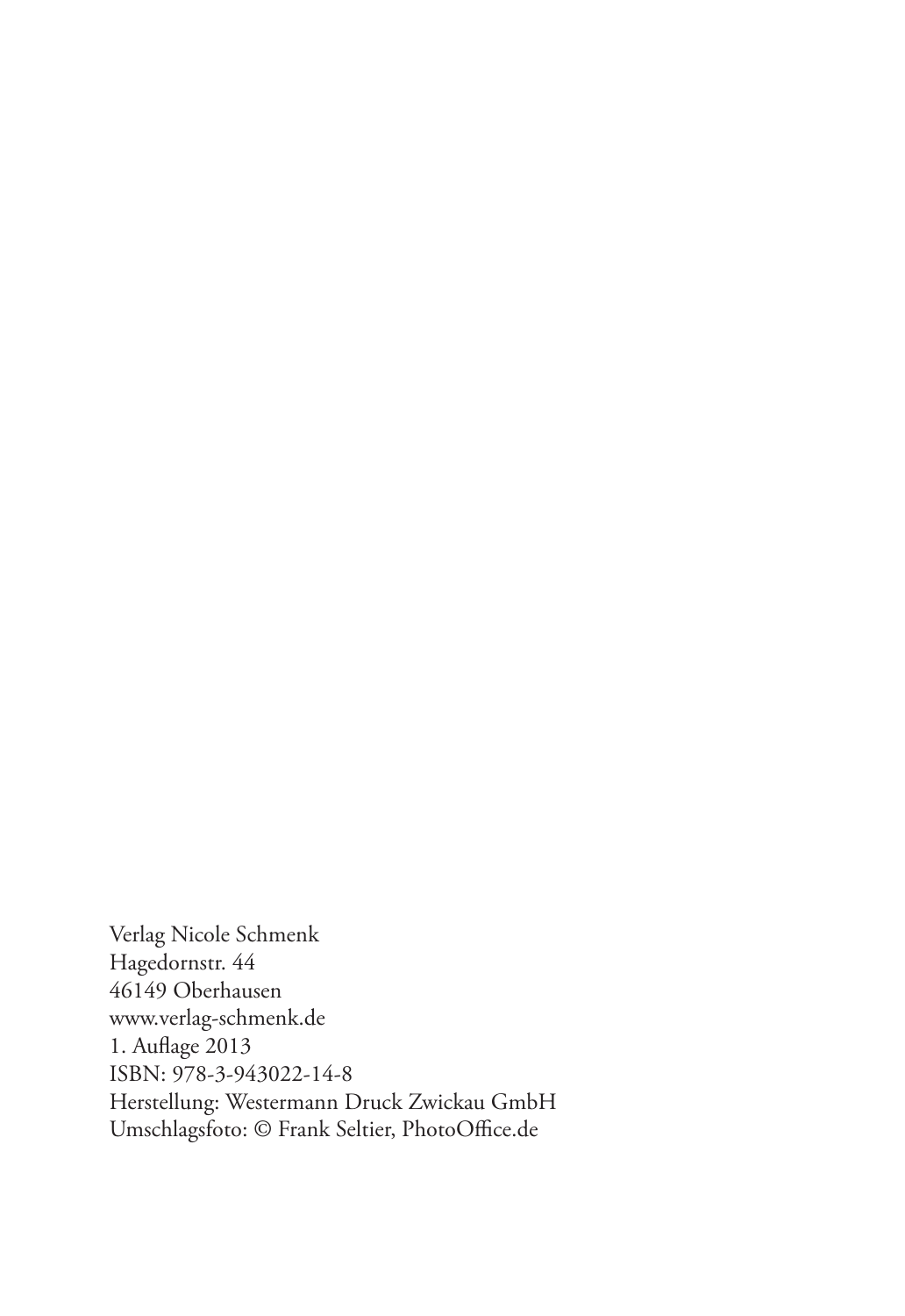# 3. ANHANG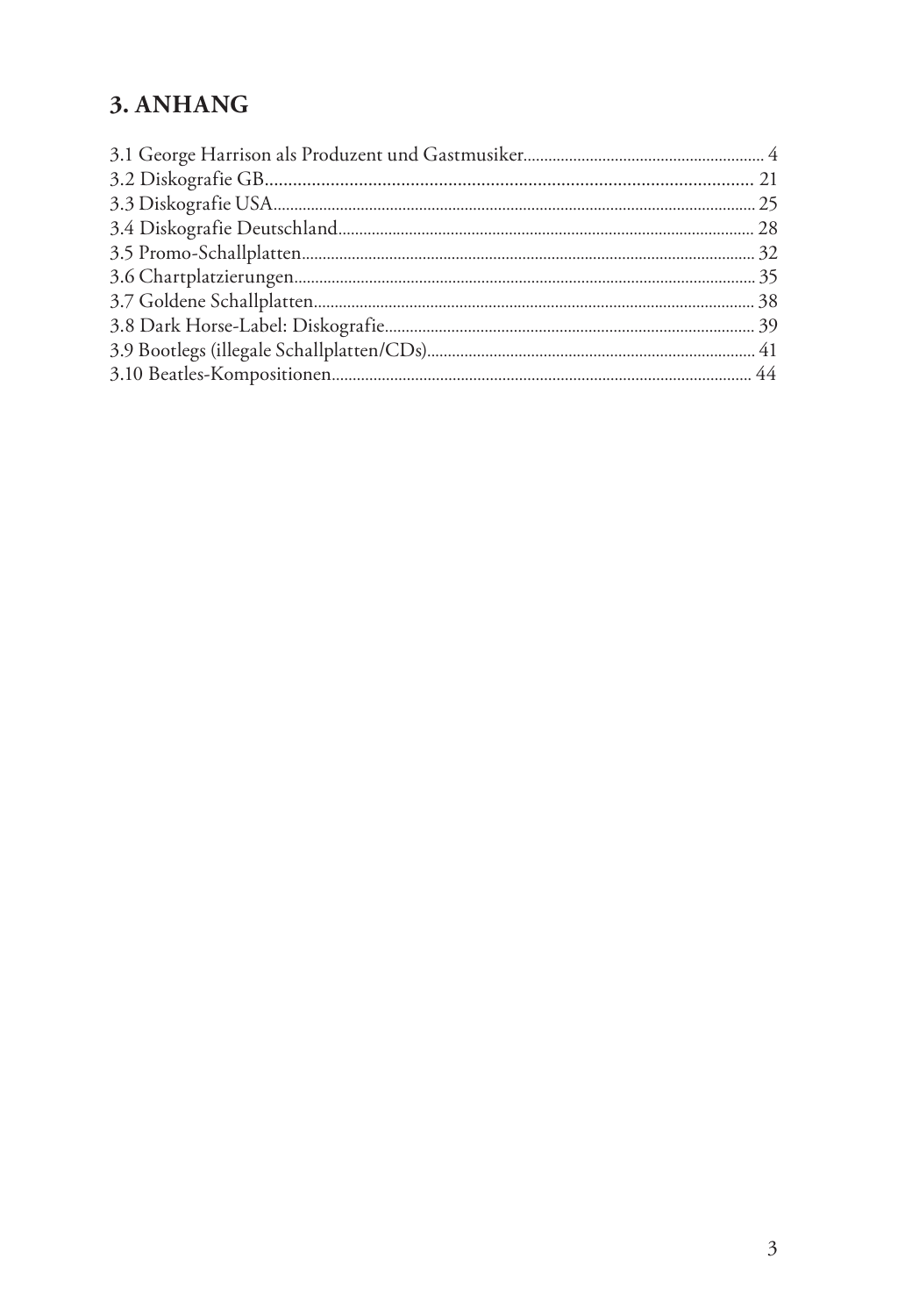# **3. ANHANG**

# 3.1 George Harrison als Produzent und Gastmusiker

Angegeben sind jeweils die CD-Erstveröffentlichungen Abkürzungen: GH (George Harrison), EV (Erstveröffentlichung auf Vinyl)

#### **Ashton, Gardner & Dyke**

*I'm Your Spiritual Breadman* (Ashton-Harrison) – GH: Ko-Produzent CD *The Worst Of Ashton, Gardner & Dyke* - Repertoire/REP 4458-WY Mai 1994 / D (EV: 28. September 1970)

#### **Badfinger**

*Day After Day (Ham) –* GH: Leadgitarre *I'd Die Babe –* GH: Elektrische und akustische Gitarre *Name Of The Game –* GH: Produzent *Suitcase –* GH: Produzent CD *Straight Up –* Apple CDP 0777 7 81403 20 25. Mai 1993 / USA (EV: 13. Dezember 1971 – Apple SW 3387 / USA)

#### **Batt, Mike / Various Artists**

*Children Of The Sky* (Batt) – GH: Slidegitarre CD *Mike Batt's The Hunting Of The Snark –* Epic/Adventure CD SNARK 1 (CDEPC 57023) 24. November 1986 / GB

#### **Blind Faith**

*Exchange And Mart* (Winwood-Clapton-Baker-Grech) – GH: Gitarre (vermutlich) *Spending All My Days* (Winwood-Clapton-Baker-Grech) – GH: Gitarre (vermutlich) Bei diesen Aufnahmen spielt nicht Ginger Baker, sondern Alan White das Schlagzeug. CD *Blind Faith* (Bonus Tracks) *–* RSO 825 094-2 1986 / D (EV der LP ohne die Bonus-Tracks: 7. Oktober 1969)

#### **Bramlett, Delaney**

*We Can't Be Seen Together* (Bramlett-Gilmore-Harrison) – GH: Ko-Komponist (ungenannt) Promo-Single – Columbia 4-45781 1973 / USA

#### **Bromberg, David**

*The Holdup* (Harrison-Bromberg) – GH: Gitarre CD *David Bromberg –* Wounded Bird Records WOU 3110 28. August 2007 / USA (EV: 16. Februar 1972)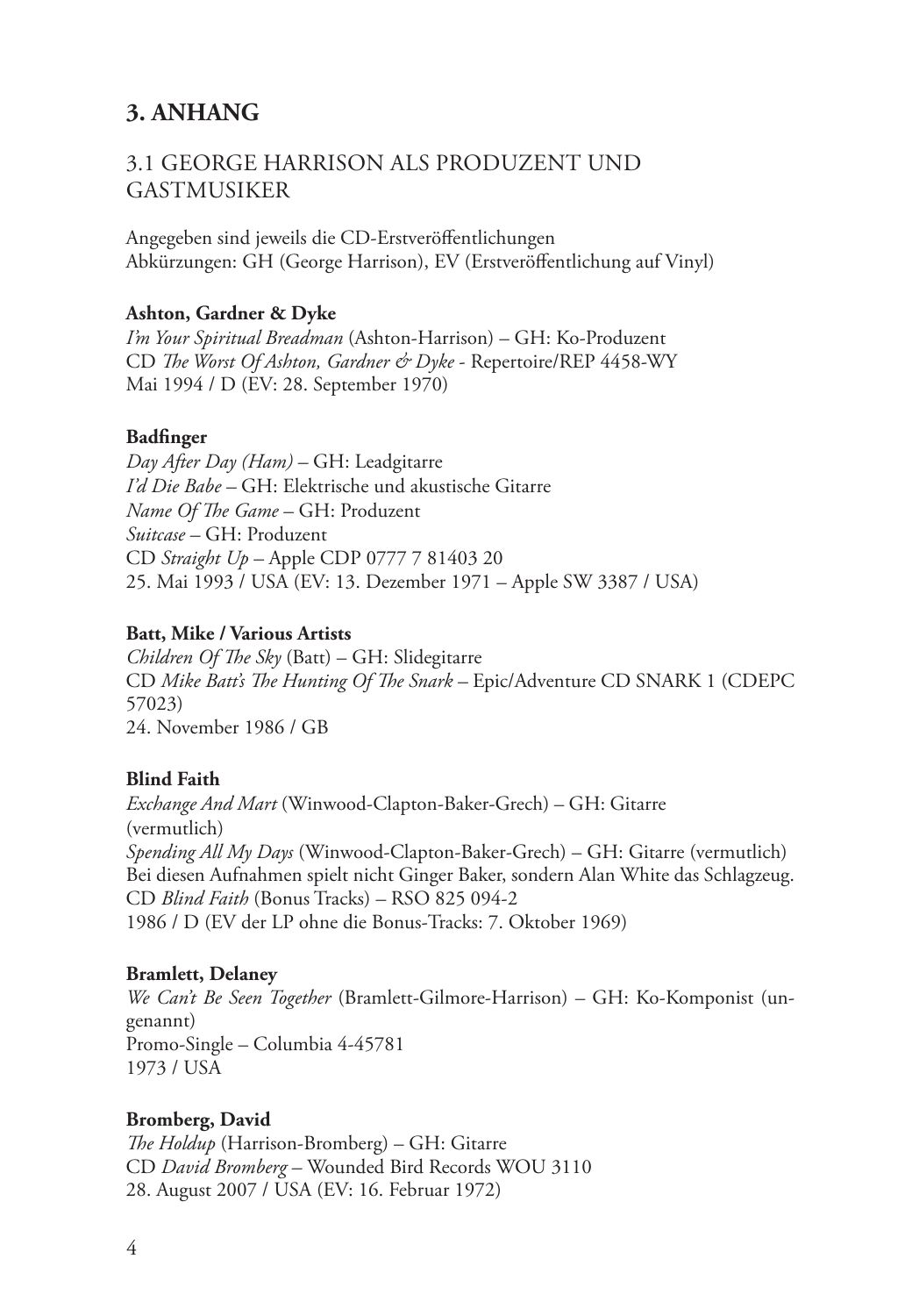#### **Brooker, Gary**

*The Cycle* (Brooker) – GH: Chorgesang *Mineral Man* (Brooker) – GH: Gitarre

*CD Lead Me To The Water –* Line / LICD 9.00015 0 1987 / D (EV: 1. März 1982)

#### **Brown, Vicki**

*Lu Le La* (Lancaster-Corbett) – GH: Slidegitarre CD *About Love And Life –* Polydor 847 266-2 September 1990 / Niederlande

#### **Bruce, Jack**

*Never Tell Your Mother She's Out Of Tune* (Brown-Bruce) – GH: Gitarre CD *Songs For A Tailor –* Polydor 835 242-2 Juni 1988 / USA (EV: 29. August 1969)

#### **Brute Force (alias Stephen Friedland)**

*King Of Fuh* (Friedland) *–* GH: Neuabmischung Single – Apple 8 (Promo) CD *Come And Get It: The Best of Apple Records (Various Artists)*, Sapcor 29, 50999 64639727 25. Oktober 2010 / GB (EV: 16. Mai 19691 )

#### **Capaldi, Jim**

*Oh Lord Why Lord?* (Trim-Bouchar) – GH: Gitarre (auch Kurzauftritt im Video-Clip) CD *Some Come Running –* Island 7 91024-2 1. November 1988 / USA

*Anna Julia* (Camelo-Capaldi-Tinner) – GH: Gitarre CD *Living On The Outside –* Steamhammer/SPV 085 72512 10. September 2001 / GB

*Love's Got A Hold On Me* (Capaldi-Harrison) – GH: Gitarre, Hintergrundgesang CD-Box *Dear Mr. Fantasy: The Jim Capaldi Story* – Universal/Island Records 5333997 27. Juni 2011 / GB (2001 aufgenommen, zuvor unveröffentlicht)

#### **Carlisle, Belinda**

*Deep Deep Ocean* (Steinberg-Kelly-Sky) *–* GH: Slidegitarre *Leave A Light On* (Nowels-Shipley) – GH: Slidegitarre CD *Runaway Horses* – MCA MCAD 6339 3. Oktober 1989 / USA

#### **Cheech And Chong**

*Basketball Jones* (Chong-Marin) – GH: Gitarre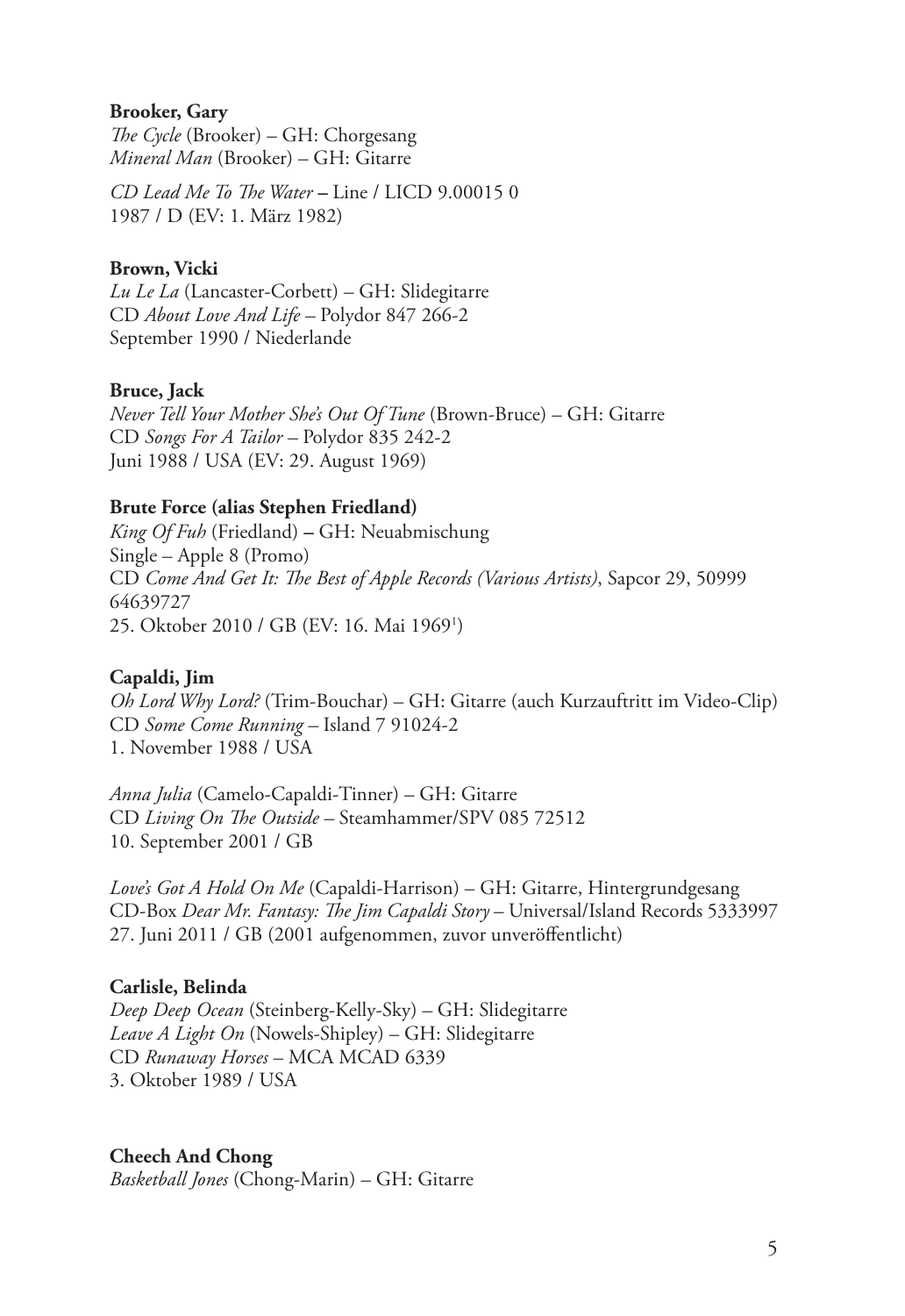CD *Cheech And Chong's Greatest Hit* [sic] *–* Warner Bros 7599-23644-2 17. Juli 2007 / USA (EV: 20. August 1973)

#### **Clapton, Eric**

*Run So Far* (Harrison) – GH: Gitarre, Gesang CD *Journeyman –* Reprise/Duck 9 26074-2 7. November 1989 / USA

*That Kind Of Woman* (Harrison) – GH: Gitarre, Chorgesang CD *Nobody´s Child – Romanian Angel Appeal (Various Artists) –* Warner Bros. 9 26280-  $\mathcal{D}_{\mathcal{L}}$ 24. Juli 1990 / USA [siehe auch 'Cream' und 'Derek & The Dominos']

#### **Connolly, Billy / Chris Tummings & The Singing Rebels Band**

*Freedom* (Clapton-La Frenais) – GH: Gitarre, Chorgesang CD *Filmtracks – The Best Of British Film Music –* London Filmtrax MCPS 820 252-2 (820254-2) Juli 1985 / D (EV: 31. März 1985)

#### **Cream**

*Badge* (Harrison-Clapton-Starkey) – GH: Rhythmusgitarre CD *Goodbye Cream –* RSO 823 660-2 Januar 1984 / USA (EV: 5. Februar 1969)

#### **Davis, Jesse Ed**

*Unknown* (Davis-Angelos-Williams-Gordon) – GH: nicht bekannter Beitrag CD *Keep Me Comin' –* Epic/Sony ESCA 7523 21. Januar 1994 / Japan (EV: 1973)

*Sue Me, Sue You Blues* (Harrison) – GH: Gitarre (vermutlich) CD *Ululu –* Wounded Birds Records WOU 346 2. November 2004 / USA (EV: 25. Januar 1972)

#### **Delaney & Bonnie & Friends**

Colston Hall, Bristol, 2.12. 1969

*Intro-Tuning / Opening Jam / Gimme Some Lovin' (Davis-Winwood-Winwood)/ Things Get Better (Floyd-Cropper-Wayne) / Medley: Poor Elijah (Bramlett-Bramlett-Ford)-Tribute to Johnson (Bramlett-Bramlett-Russell) / I Don't Know Why (Bramlett-Bramlett-Clapton) / Medley: Pour Your Love On Me (Bramlett-Bramlett-Ford)-Just Plain Beautiful (Cropper-Crutcher) / Where There's A Will, There's A Way (Bramlett-Whitlock) / Coming Home (Bramlett-Clapton) / Little Richard Medley: Tutti Frutti (Penniman)-The Girl Can't Help It (Troup)-Long Tall Sally (Penniman-Blackwell)-Jenny Jenny (Penniman) / I Don't Want*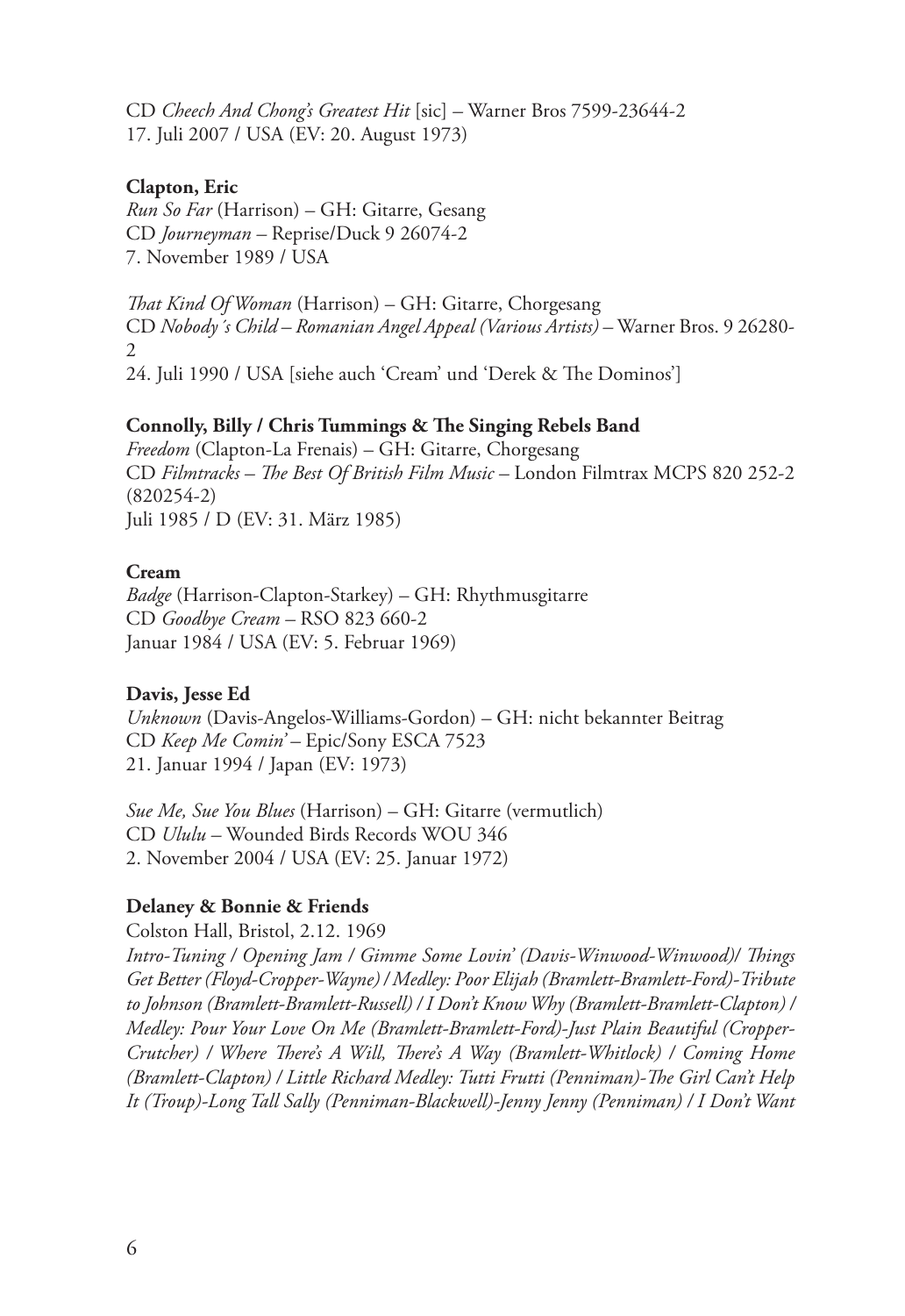*To Discuss It (Beatty-Cooper-Shelby) / Crowd-Announcement.*

Fairfield Halls, Croydon, 1st Show, 7.12. 1969

*Intro Tuning / Gimme Some Lovin' / Introductions / Things Get Better / Medley: Poor Elijah-Tribute to Johnson / I don't Know Why / Where There's A Will, There's A Way \* / That's What My Man Is For (Griffin) / I Don't Want To Discuss It / Coming Home.*

Fairfield Halls, Croydon, 2nd Show, 7.12. 1969

*Intro-Tuning / Gimme Some Lovin' / Pigmy (Instrumental) (Brown-Lackin-Swain) / Introductions / Things Get Better \* / Medley: Poor Elijah-Tribute to Johnson \* / Only You Know And I Know \* / Will The Circle Be Unbroken / Where There's A Will, There's A Way / I Don't Know Why / That's What My Man Is For \* / Coming Home \*/ Little Richard Medley: Tutti Frutti-The Girl Can't Help It-Long Tall Sally-Jenny Jenny \**

GH: Rhythmusgitarre 4CD-Box *Delaney & Bonnie & Friends With Eric Clapton – On Tour* – Rhino Handmade 524797 10. August 2010 USA Die mit \* gekennzeichneten Titel erstmals erschienen auf: CD *On Tour With Eric Clapton* – Atco 33326-2 Juni 1989 USA (EV: 7. April 1970)

#### **Derek & The Dominos**

*Tell The Truth* (Clapton-Whitlock) – GH: Gitarre (vermutlich) *Roll It Over* (Clapton-Whitlock) – GH: Gitarre und Hintergrundgesang Single: Atco 2058 057 CD *Crossroads –* Polydor 835 261-2 18. April 1988 / USA (EV: 14. September 1970)

#### **Dylan, Bob**

*Went To See The Gypsy* (Dylan) – GH: Gitarre (vermutlich) CD *New Morning –* Columbia CK 30290 25. Juli 1989 / USA (EV: 21. Oktober 1970)

*If Not For You* (Dylan) – GH: Gitarre (aufgenommen Mai 1970) CD *The Bootleg Series Volumes 1-3 –* Columbia C3K 47382 (CK 47400) 25. März 1991 / USA

*Under The Red Sky* (Dylan) – GH: Slidegitarre CD *Under The Red Sky –* Columbia CK 46794 11. September 1990 / USA

#### **Eddy, Duane**

*The Trembler* (Shankar-Eddy) – GH: Co-Produzent *Theme For Something Really Important* (Lynne) – GH: Co-Produzent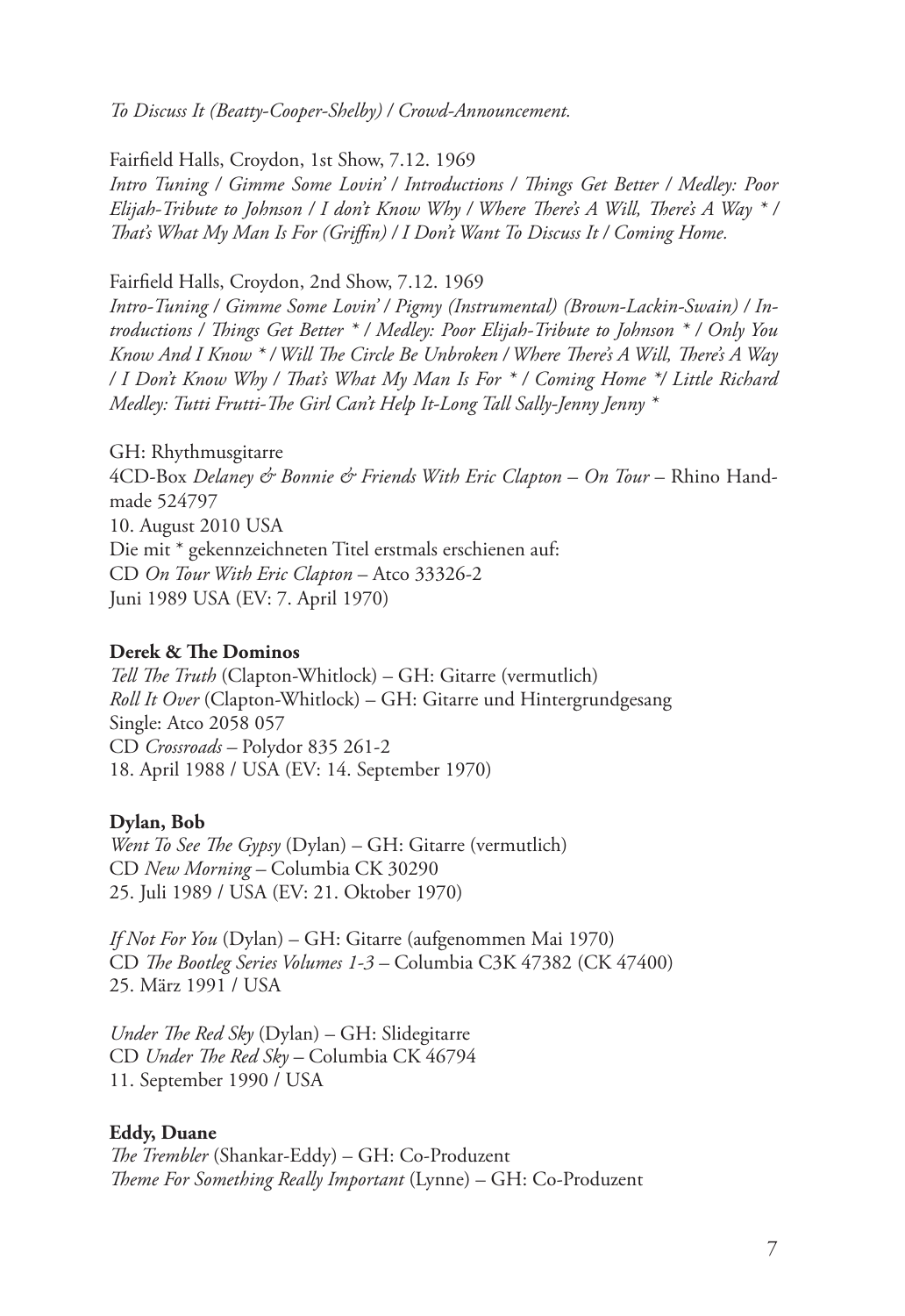CD *Duane Eddy –* Capitol CDP 7 46897 2 19. Juni 1987 / USA

#### **Electric Light Orchestra (ELO)**

*A Long Time Gone* (Lynne) – GH: Slidegitarre *All She Really Wanted* (Lynne) – GH: Gitarre CD *Zoom –* Epic 5025002 11. Juni 2001 / GB

#### **Fleetwood, Mick**

*Walk A Thin Line* (Buckingham) – GH: 12-saitige Gitarre CD *The Visitor –* Great Expectations PIPCD 020 9. November 1990 / Frankreich (EV: 30. Juni 1981)

#### **Griffin, Sylvia**

*Love's A State Of Mind* (Griffin-Bowkett) – GH: Slidegitarre Single – Rocket/Phonogram 870 377-2/BLACD 7 27. Mai 1988 / D & GB

#### **Hall, Daryl & John Oates**

*The Last Time* (Hall) – GH: Gitarre CD *Along The Red Ledge –* RCA B20D-41022 1989 / Japan (EV: 21. August 1978)

#### **The Jeff Healey Band**

*While My Guitar Gently Weeps* (Harrison) – GH: Akustikgitarre, Chorgesang CD *Hell To Play –* Arista ARCD 8632 25. Mai 1990 / USA

#### **Helms, Jimmy**

*Celebration* (Harrison-Moran) – GH: Gitarre *Focus Of Attention* (Moran-Clement-Harrison) – GH: Komponist CD *Water (Various Artists) –* London Filmtrax YEAR 2 820 263-1 28. Juni 1985 / GB

#### **Hopkins, Nicky**

*Banana Anna* (Hopkins-Williams) / *Edward* (Hopkins) / *Speed On* (Hopkins-Williams) / *Waiting For The Band* (Hopkins) – GH: Gitarre CD *The Tin Man Was A Dreamer –* Sony / SRCS 6450 1. Februar 1995 / Japan (EV: 23. April 1973)

#### **Horn, Jim**

*Take Away The Sadness* (Tandy-Horn) – GH: Slidegitarre CD *Work It Out* – Warner Bros 9 25911-2 März 1990 / USA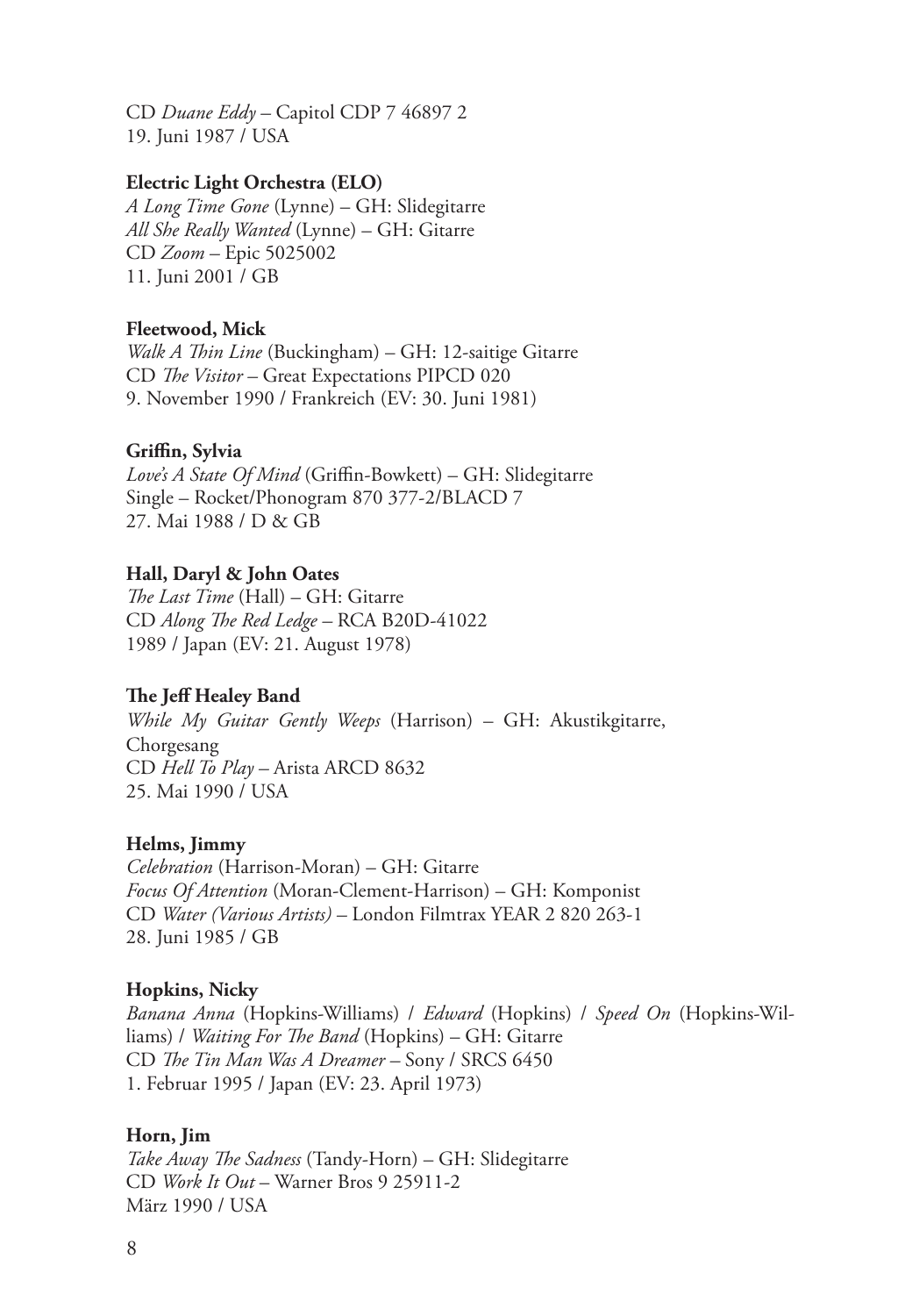#### **Hosford, Larry**

*Direct Me* (Hosford) – GH: Slidegitarre *Wishing I Could* (Hosford) – GH: Slidegitarre LP *Crosswords –* Shelter SRL 52003 2. August 1976 (bisher keine CD-Veröffentlichung)

## **Keys, Bobby**

*Bootleg* (Axton-Dunn-Jackson-Hayes) – GH: Gitarre (vermutlich) LP *Bobby Keys –* Warner Bros K 46141 7. Juli 1972 / GB (keine CD-Veröffentlichung)

## **Lee, Alvin**

*Talk Don't Bother Me* (Lee) – GH: Slidegitarre CD *Detroit Diesel –* Bellaphon 290.07.093 1987 / D (EV: 1986)

*Real Life Blues* (Lee) – GH: Slidegitarre CD *Zoom –* Domino 8003-2 25. August 1992 / Singapur

*I Want You (She's So Heavy)* (Lennon-McCartney) – GH: Slidegitarre *The Bluest Blues* (Lee) – GH: Slidegitarre CD *Nineteeninetyfour –* Tunderbolt/Magnum Music Group CDTB 150 Dezember 1993 / GB

#### **Lee, Alvin & Mylon Le Fevre**

*So Sad (No Love Of His Own)* (Harrison) – GH: Slidegitarre CD *On The Road To Freedom –* Repertoire REP 4780 18. Oktober 1999 / D (EV: 2. November 1973)

## **Lennon, John**

*Crippled Inside* (Lennon) – GH: Dobro-Gitarre *I Don't Want To Be A Soldier* (Lennon) – GH: Slidegitarre *Give Me Some Truth* (Lennon) – GH: Slidegitarre *Oh My Love* (Lennon-Ono) – GH: Gitarre *How Do You Sleep* (Lennon) – GH: Slidegitarre CD *Imagine* – EMI CDP 7 6641 2 18. Mai 1987 / GB (EV: 7. September 1971 / USA)

*Oh My Love* (Lennon-Ono) [Alternativ-Version] – GH: Gitarre *How Do You Sleep?* (Lennon) [Alternativ-Version] – GH: Slidegitarre CD *Anthology –* Capitol C2 8 30614 2 2. November 1998 / GB (zuvor unveröffentlicht)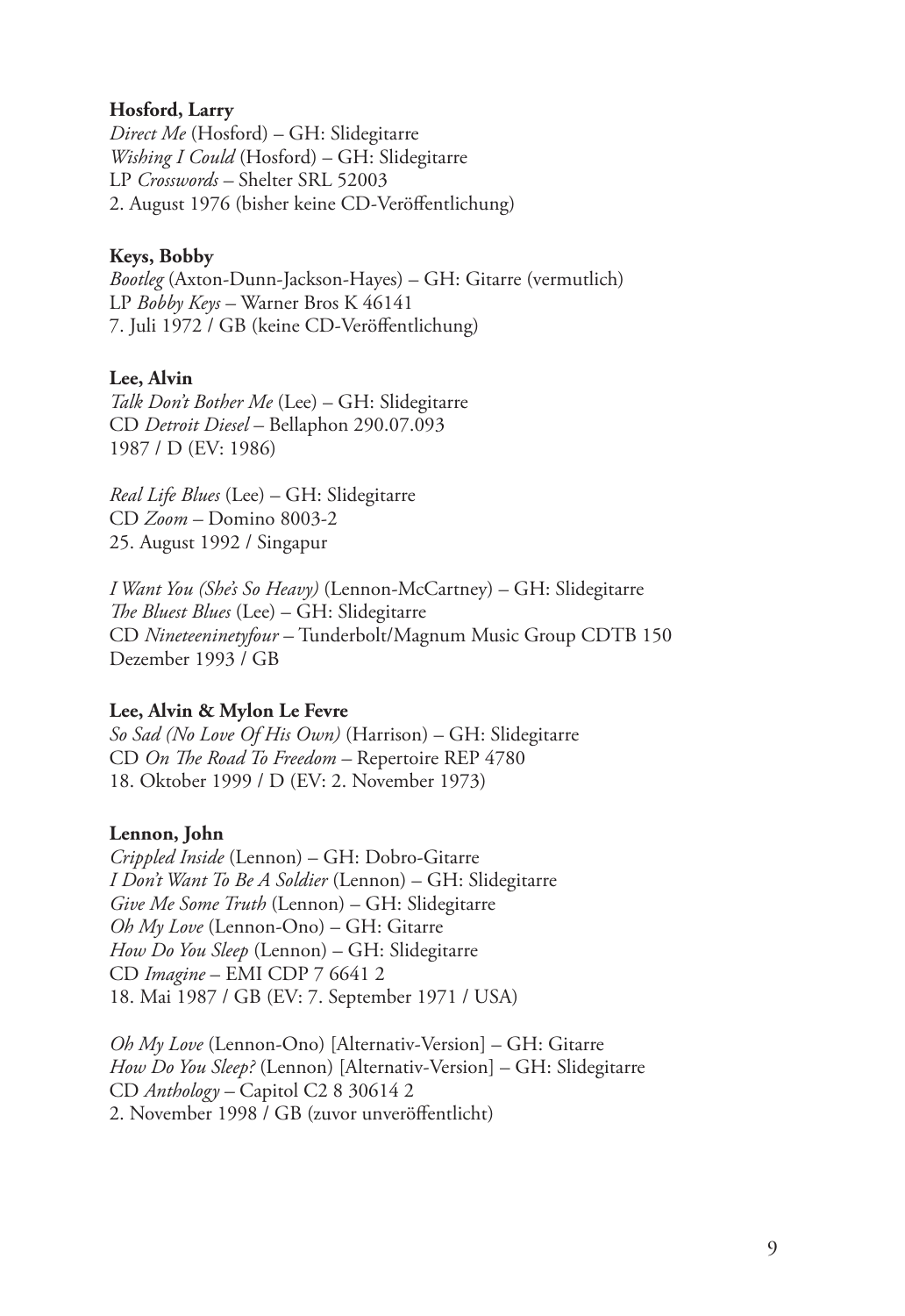#### **Lennon, John & The Plastic Ono Band**

*Instant Karma! (We All Shine On)* (Lennon) – GH: Gitarre Single – Apple 1003 (USA / Apple 1818 (GB) CD *Shaved Fish –* Parlophone CDP 7 46642 2 25. Mai 1987 / GB (EV: 6. Februar 1970 / USA)

#### **Lennon, John & The Plastic Ono Supergroup**

*Cold Turkey* (Lennon) – GH: Gitarre *Don't Worry Kyoko* (Ono) – GH: Gitarre CD *Some Time In New York City* – EMI CDS 7 46782 8 10. August 1987 / GB (EV: 15. Juni 1972, USA)

#### **Lennon, Julian**

*Saltwater* (J. Lennon-M. Spiro-L. Spiro) – GH: Slidegitarren-Arrangement CD *Help Yourself –* Altantic 82280-2 20. August 1991 / USA

#### **Lomax, Jackie**

*Sour Milk Sea* (Harrison) – GH: Produzent, Gitarre, Hintergrundgesang *The Eagle Laughs At You* (Lomax) – GH: Produzent, Gitarre Single – Apple 1802 (USA), Apple 3 (GB) CD *Is This What You Want?* – Apple CDP 7975812 19. November 1991 / D (EV: 26. August 1968)

*Speak To Me \** / *Is This What You Want?\** / *How Can You Say Goodbye \** / *Sunset* / *Fall Inside Your Eyes* / *Little Yellow Pills* / *Take My Word \** / *Baby You're A Lover \*#* / *You've Got Me Thinking \** / *I Just Don't Know* (Alle Titel von Jackie Lomax) GH: Produzent, \* Gitarre, # Hintergrundgesang CD Is This What You Want? – Apple CDP 7975812 19. November 1991 / D (EV: 21. März 1969 / GB - Apple Sapcor 6)

*New Day* (Lomax) – GH: Gitarre *Thumbin' A Ride* (Leiber-Stoller) – GH: Gitarre, Hintergrundgesang Single: Apple 1807 (USA) / Apple 23 (GB) CD *Is This What You Want?* (Bonus-Tracks) – Apple CDP 7975812 19. November 1991 / D (EV: 2. Juni 1969)

*How The Web Was Woven* (Westlake-Most) – GH: Produzent, Slidegitarre (vermutlich) Single: Apple 23 (GB) / Apple 1819 (US) CD *Is This What You Want?* (Bonus-Track) – Apple CDP 7975812 19. November 1991 / D (EV: 6. Februar 1970)

*Going Back To Liverpool* (Lomax) – GH: Ko-Produzent (vermutlich), Gitarre, Chorgesang *Won't You Come Back* (Lomax) – GH: Produzent, Gitarre CD *Is This What You Want?* (Bonus-Tracks) – Apple CDP 7975812 19. November 1991 / D (zuvor unveröffentlicht)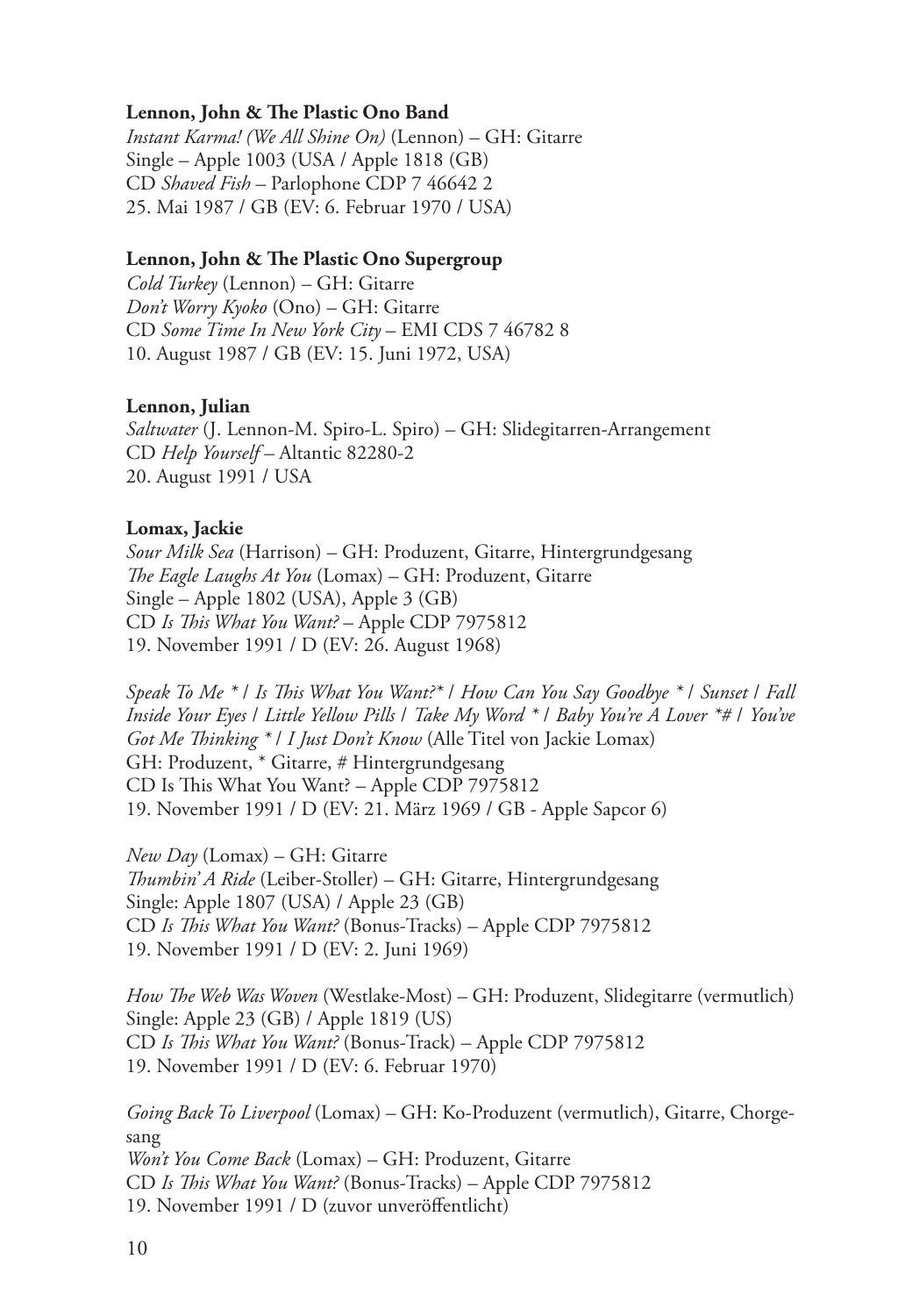#### **Lynne, Jeff**

*Every Little Thing* (Lynne) – GH: Akustische Gitarre und Hintergrundgesang *Lift Me Up* (Lynne) – GH: Slide- und akustische Gitarre *September Song* (Anderson-Weill) – GH: Slide- und akustische Gitarre *Stormy Weather* (Koehler-Arlen) – GH: Slide- und akustische Gitarre CD *Armchair Theatre* – Reprise 9 26184-2 11. Juni 1990 / USA [siehe auch , ELO']

#### **Mason, Dave**

*If You've Got Love* (Mason) – GH: Gitarre CD *It's Like You Never Left –* One Way A 26077 18. Juli 1995 / USA (EV: Mai 1973)

#### **Monty Python**

*Lumberjack Song* (Jones-Palin-Tomlinson) – GH: Produzent Single – CB 268 CD *Monty Python Sings* – Virgin MONT D1 11. Dezember 1989 / GB (EV: 14. November 1975)

*Always Look On The Bright Side Of Life* (Idle) – GH: Produzent Single – WBS 49112 CD *Monty Python Sings* – Virgin MONT D1 11. Dezember 1989 / GB (EV: 8. Oktober 1979)

#### **Moore, Gary**

*That Kind Of Woman* (Harrison) – GH: Hintergrundgesang CD *Still Got The Blues –* Virgin CDV 2612 26. März 1990 / GB

#### **Nail, Jimmy**

*Real Love* (Pratt-Schogger-Nail) – GH: Gitarre CD *Growing Up In Public –* Atlantic 7 82433-2 29. September 1992 / USA

#### **Nilsson, Harry**

*You're Breaking My Heart* (Nilsson) – GH: Slidegitarre CD *Son Of Schmilsson –* RCA/BMG 3812-2-R 1988 / USA (EV: 10. Juli 1972)

*Daybreak* (Nilsson) – GH: Kuhglocke CD *Son Of Dracula (Music From The Apple Film)* – RCA/Rapple / BVCP-7315 21. Januar 1995 / Japan (EV: 1. April 1974)

#### **Nix, Don**

*I Need You* (Nix) – GH: Gitarre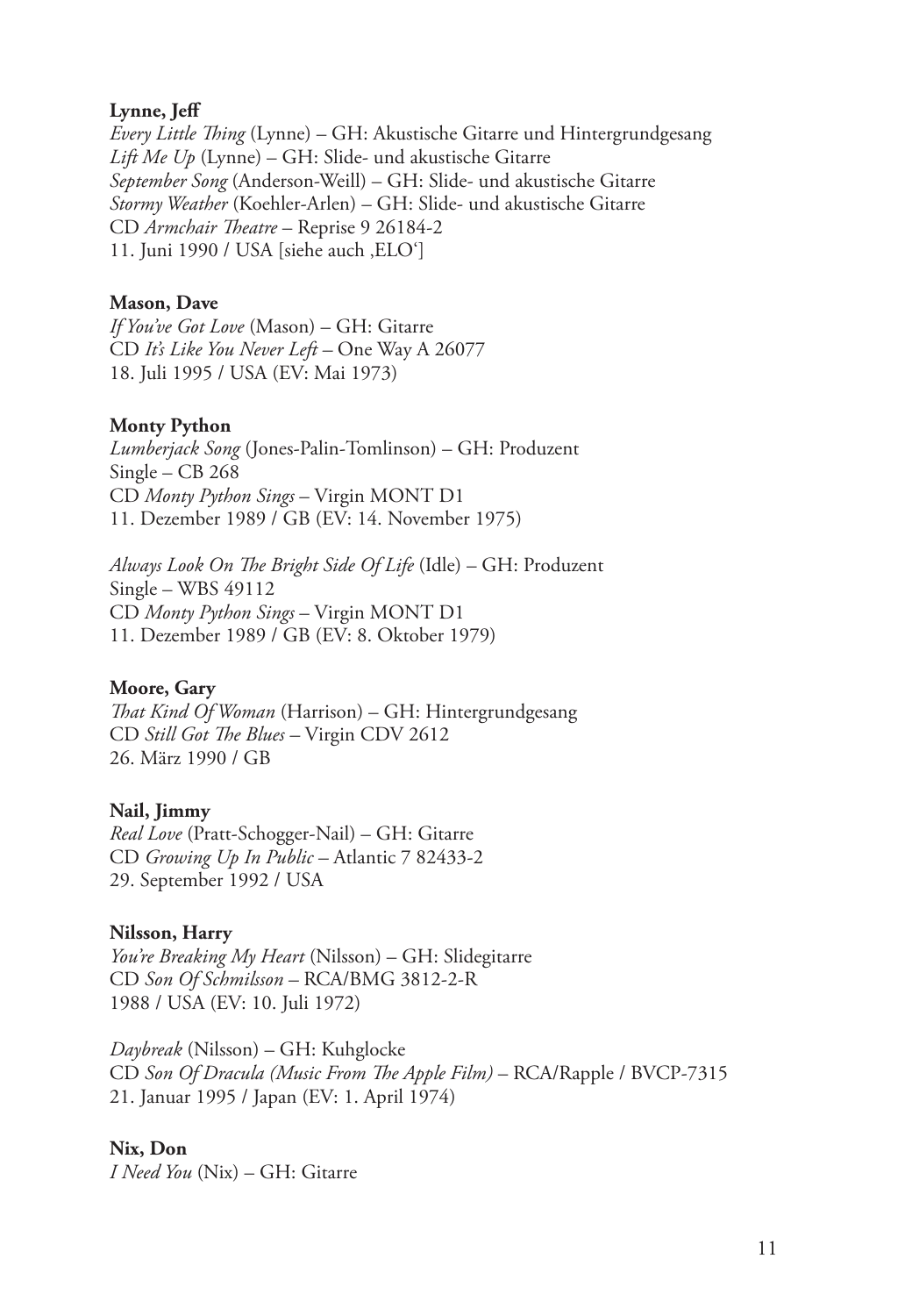*The Train Don't Stop Here No More* (Nix) – GH: Stimme LP *Hobos, Heroes And Street Corner Clowns* – Enterprise/Stax ENS 1032 Oktober 1973 / USA (keine CD-Veröffentlichung)

#### **Ono, Yoko**

*Who Has Seen The Wind?* (Ono) – GH: Gitarre (vermutlich) Single – Apple 1003 (GB), Apple 1818 (USA) CD *Wedding Album* (Bonus-Track) *–* Rykodisc RCD 10413 3. Juni 1997 / USA (EV: 6. Februar 1970 / USA)

*Greenfield Morning I Pushed An Empty Baby Carriage All Over The City* (Ono) – GH: Sitar

CD *Yoko Ono/Plastic Ono Band* – Rykodisc / RCD 10414 3. Juni 1997 / USA (EV: 11. Dezember 1970 / GB)

#### **Orbison, Roy**

*A Love So Beautiful* (Lynne-Orbison) – GH: Akustische Gitarre CD *Mystery Girl* – Virgin 2-91058 2. Februar 1989 / USA

#### **Perkins, Carl**

*Distance Makes No Difference With Love* (Perkins) GH: Produzent, Slidegitarre, Bass & Gesang CD *Go Cat Go* – Dinosaur Entertainment 76401-84508-2 15. Oktober 1996 / USA

#### **Petty, Tom**

*I Won't Back Down* (Petty-Lynne) – GH: Akustische und elektrische Gitarre CD *Full Moon Fever –* MCA MCAD 6253 24. April 1989 / USA

#### **Preston, Billy**

*Do What You Want\** (Preston) / *Everything's All Right* (Preston-Troy) */ She Belongs To Me\** (Dylan) / *It Doesn't Matter* (Preston) / *Morning Star* (Handy-David) / *What About You?\** (Preston) / *Let Us All Get Together Right Now*\*\* (Preston-Troy) / *This Is It\** (Preston-Troy) */ That's The Way God Planned It (Parts 1&2)\** (Preston) GH: Produzent, \* Gitarre, \*\* Sitar, Tamboura CD *That's The Way God Planned It –* Apple CDP 7975802 19. November 1991 / D (EV: 22. August 1969)

*That's The Way God Planned It (Alternate Version)* (Preston) – GH: Produzent, Gitarre CD *That's The Way God Planned It* (Bonus-Track) – Apple CDP 7975802 19. November 1991 / D (zuvor unveröffentlicht)

*Something's Got To Change* (Preston-Fullilove-Jernigan) - GH: Produzent mit Billy Preston CD *That's The Way God Planned It* (Bonus-Track) – Apple 5099990824128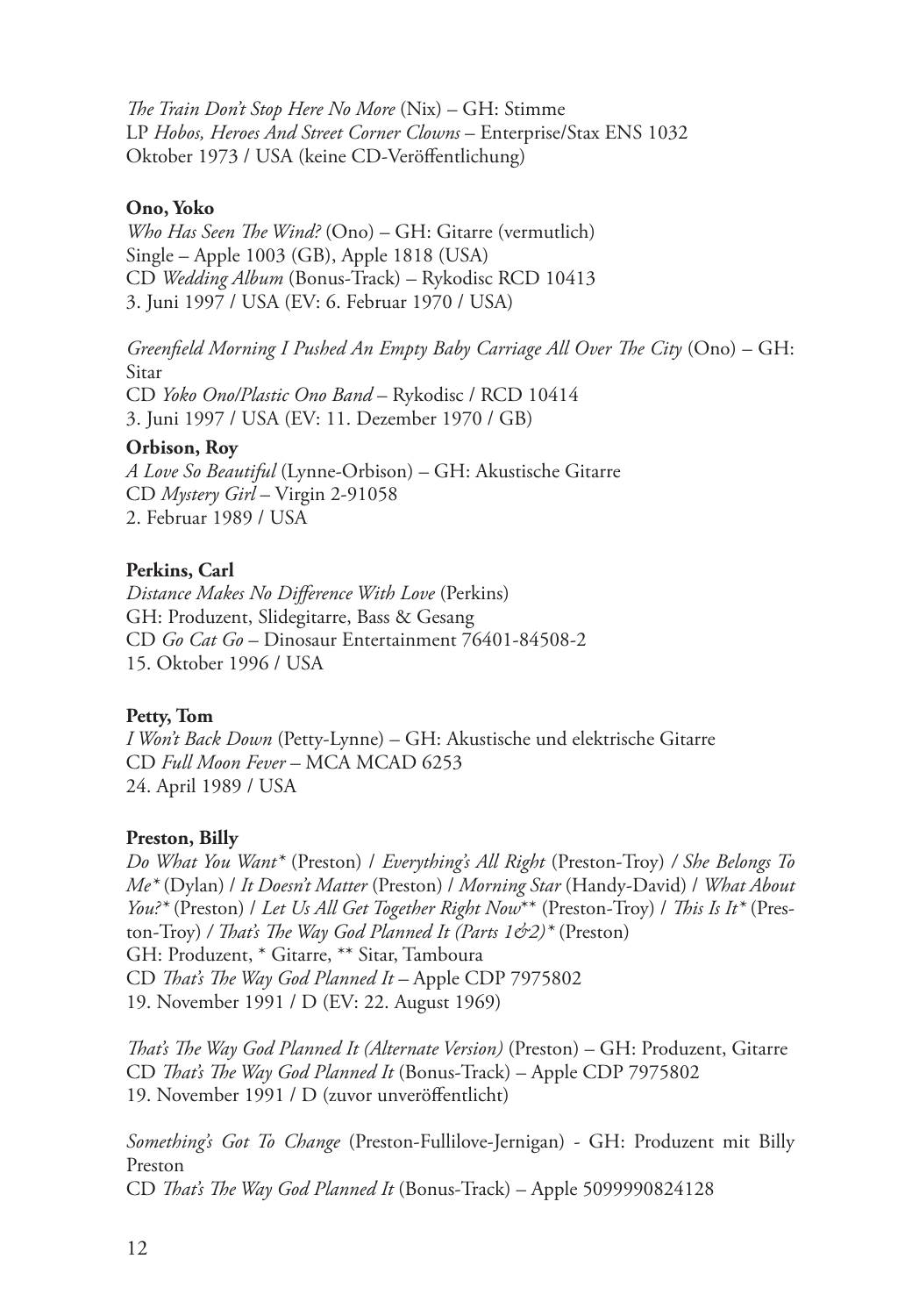25. Oktober 2010 / UK (zuvor unveröffentlicht)

*Right Now\*#* (Preston) / *Little Girl* (Preston) / *Use What You Got#* (Preston) / *My Sweet Lord\** (Harrison) / *Let The Music Play* (Preston-Kirkland) / *The Same Thing Again*  (Preston-Herndon) / *I've Got A Feeling* (Lennon-McCartney) / *Sing One For The Lord\**  (Harrison-Preston) / *When You Are Mine* (Preston) / *I Don't Want To Pretend\** (Preston) / *Encouraging Words\** (Preston) / *All Things (Must) Pass\** (Harrison) / *You've Been Acting Strange* (Preston) GH: Ko-Produzent (w/ Billy Preston), \* Gitarre, # Hintergrundgesang CD *Encouraging Words* – Apple CDP 0777 7 81279 5

18. Mai 1993 / USA (EV: 11. September 1970)

*All That I've Got (I´m Gonna Give It To You)* (Preston-Troy) – GH: Produzent Single: Apple 21 (GB), Apple 1817 (USA) CD *Encouraging Words* (Bonus-Track) – Apple CDP 0777 7 81279 5 18. Mai 1993 / USA (EV: 30. Januar 1970 / GB)

*As Long As I Got My Baby* (Preston) – GH: Produzent (vermutlich) CD *Encouraging Words* (Bonus-Track) – Apple CDP 0777 7 81279 5 18. Mai 1993 / USA (zuvor unveröffentlicht)

*That's Life* (Preston) – GH: Gitarre LP *It's My Pleasure* – A&M SP 4532 20. Juni 1975 / USA (keine CD-Veröffentlichung)

*I Wrote A Simple Song* (Preston-Greene) – GH: Gitarre LP *I Wrote A Simple Song –* A&M LH 63507 CD *The Best –* A&M CD 3205 1988 / USA (EV: 8. November 1971)

#### **The Radha Krishna Temple (London)**

*Hare Krishna Mantra* (Trad arr. Mukunda Das Adkikary) GH: Produzent, Gitarre, Bass, Harmonium Single – Apple 15 (GB), Apple 1810 (USA) CD *The Radha Krisnha Temple (London) –* Apple CDP 0777 7 81255 2 5 18. Mai 1993 / USA (EV: 22. August 1969)

*Prayer To The Spiritual Masters* (Trad arr. Mukunda Das Adkikary) GH: Produzent, Hintergrundgesang Single – Apple 15 (GB), Apple 1810 (USA) CD *The Radha Krishna Temple (London)* (Bonus-Track) – Apple CDP 0777 7 81255 2 5 18. Mai 1993 / USA (EV: 22. August 1969)

*Govinda* (Trad arr. Mukunda Das Adkikary) GH: Produzent, Gitarre Single – Apple 25 (GB), Apple 1821 (USA)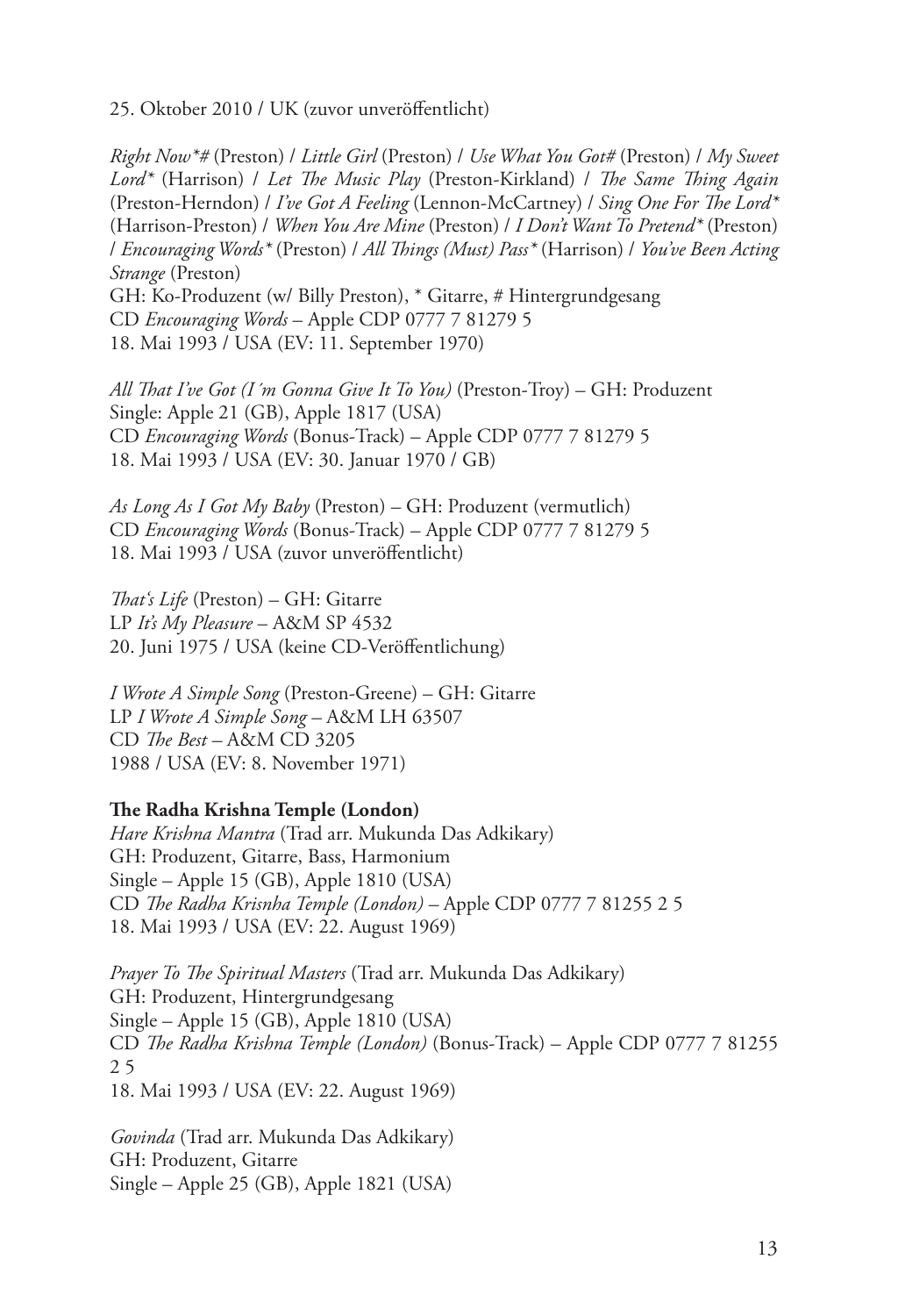CD *The Radha Krisnha Temple (London) –* Apple CDP 0777 7 81255 2 5 18. Mai 1993 / USA (EV: 6. März 1970)

*Govinda Jai Jai (Govinda Jaya Jaya)* (Trad arr. Mukunda Das Adkikary) GH: Produzent Single – Apple 25 (GB), Apple 1821 (USA) CD *The Radha Krishna Temple (London)* – Apple CDP 0777 7 81255 2 5 18. Mai 1993 / USA (EV: 6. März 1970)

Sri Guruvastak / Bhaja Bhakata-Arati / Sri Isopanisad / Bhaja Hure Mana *(alle Titel Trad arr. Mukunda Das Adkikary) GH: Produzent, Hintergrundgesang, Gitarre, Bass, Harmonium* CD *The Radha Krishna Temple (London)* – Apple CDP 0777 7 81255 2 5 18. Mai 1993 / USA (EV: 21. Mai 1971)

*Namaste Saraswati Devi* (Trad arr. Mukunda Das Adkirkary) GH: Produzent CD *The Radha Krishna Temple (London)* (Bonus-Track) *–* Apple 5099991767226 25. Oktober 2010 / GB (zuvor unveröffenlicht)

#### **The Remo Four**

*In The First Place (Original Mix)* – GH: Produzent *In The First Place (Movie Mix)* – GH: Produzent Single – PILAR01 CD (1967 aufgenommen, zuvor unveröffentlicht) 22. Januar 1999 / GB

#### **Rubyhorse**

*Punchdrunk* (Joyce) – GH: Gitarre CD *How Far Have You Come?* – Horse Trade HTCD-1002 November 2000 / GB

#### **Russell, Leon**

*I Put A Spell On You* (Russell) / *Shoot Out On The Plantation* (Russell) / *Delta Lady*  (Russell) */ Prince Of Peace* (Russell-Dempsey) / *Pisces Apple Lady* (Russell) / *Roll Away The Stone* (Russell-Dempsey) GH: Gitarre CD *Leon Russell –* DCC/Shelter GZS-1049 18. November 1993 / Japan / Kanada (EV: 1. Februar 1970)

*(The New) Sweet Home Chicago* (Russell-Benno) / *Indian Girl* (Russell)\* – GH: Gitarre, \* Akustikgitarre CD *Leon Russell* (Bonus-Tracks) – DCC/Shelter GZS-1049 18. November 1993 / Japan / Kanada (1969 aufgenommen, zuvor unveröffentlicht)

#### **Scott, Tom**

*Appolonia (Foxtrata)* (Scott) – GH: Slidegitarre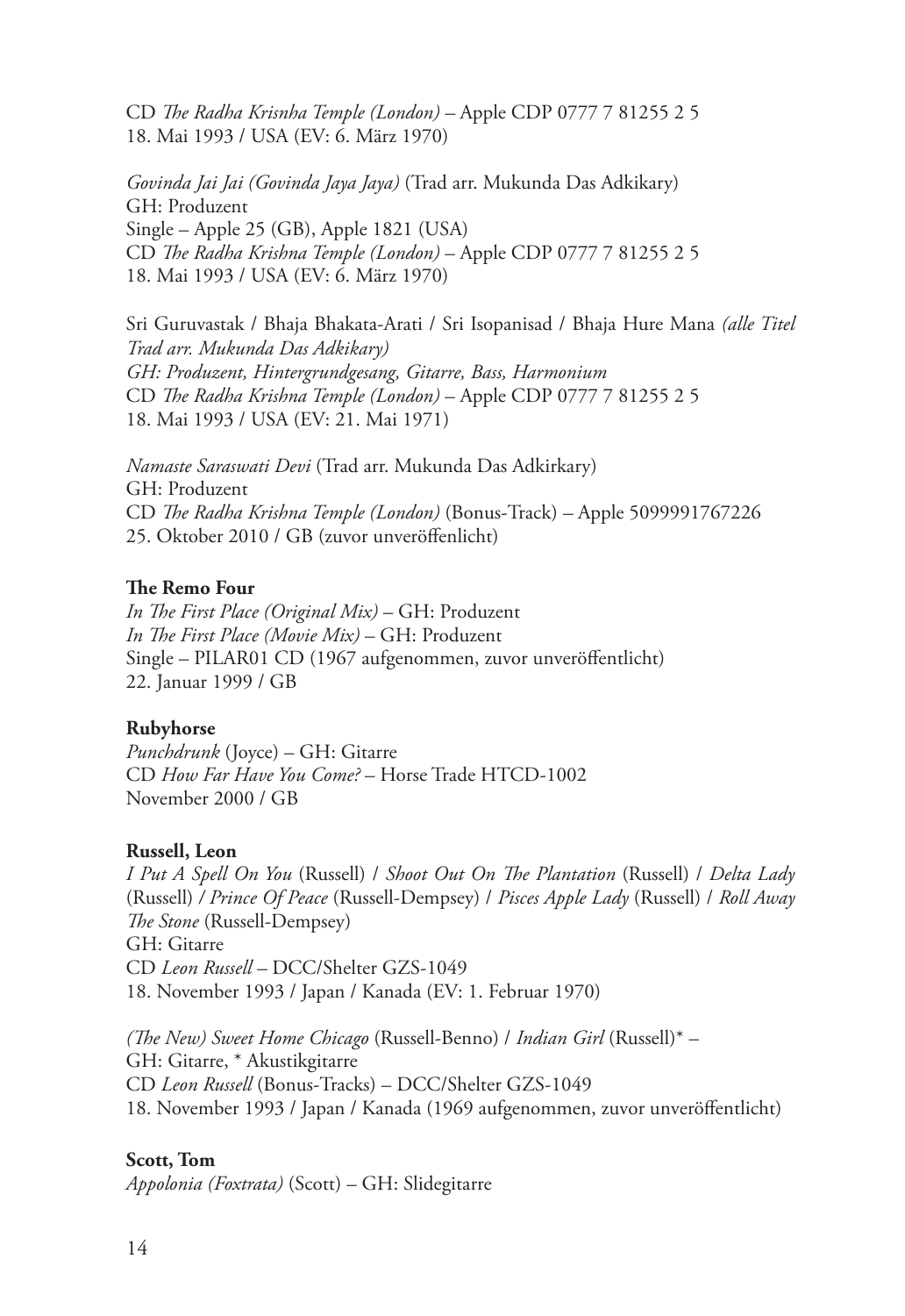CD *New York Connection* – Ode/Epic/Legacy EX 64961 16. Juli 1996 (EV: 8. Dezember 1975)

#### **Shankar, Ravi**

*Joi Bangla* (Shankar) / *Oh Bhaugawan\** (Shankar) */* Raga Mishra-Jhinjhoti (Duet Sitar & Sarod) (Trad.) – GH: Produzent

Single – Apple 1838 (USA), Apple 37 (GB)

9. August 1971 / USA (keine CD-Veröffentlichung – der mit \* gekennzeichnete Titel erscheint auf der CD-Box *In Celebration* - Angel/Dark Horse CDCD 7243 5 55577 2 8 (20. Februar 1996 / USA)

*Dawn To Dusk / Vedic Hymns* (Trad.) / *Baba Teaching* (Trad.) */ Birth To Death / Vinus House / Guru Bramha / United Nations* (Shankar-Menuhin) / *Medley: Raga Parameshwari-Rangeswhart / Bombay Studio / Kinnara School / Frenzy And Distortion / Raga Desh* (Alle Titel R. Shankar, falls nicht anders vermerkt) GH: Alle Titel re-produziert LP Raga (Original Soundtrack Album) *– Apple SWAO-3384 7. Dezember 1971 / USA (keine CD-Veröffentlichung)*

Raga-Hem Bihag (Live) *(Shankar-Khan) /* Raga-Manj Khamaj (Live) *(Shankar-Khan) /* Raga Sindhi Bhairavi (Live) *(Shankar-Khan)* GH: Produzent *CD* In Concert 1972 – *Apple 7243 8 53817 2 0 2. Dezember 1996 / GB (EV: 22. Januar 1973)*

*I Am Missing You\* / Kahan Gayelava Shyam Salone / Supaney Mein Aye\* / I am Missing You (Reprise) / Jaya Jagadish Hare / Dream, Nightmare & Dawn (Music For A Ballet): Overture / Part One: Dream (Festivity & Joy) / Part One: Dream (Love-Dance-Ecstasy) / Part Two: Nightmare (Lust) / Part Two: Nightmare (Dispute And Violence)\* / Part Two: Nightmare (Disillusionment & Frustration) / Part Two: Nightmare (Despair & Sororw) / Part Three: Dawn (Awakening) / Part Three: Dawn (Peace & Hope)*

(Alle Titel R. Shankar)

GH: Produzent, akustische und elektrische Gitarre, Autoharp

*CD* Shankar Family & Friends – *RHINO 8122-797921*

19. Oktober 2010 / US (als Teil der Box Ravi Shankar George Harrison Collaborations)

(EV: 20. September 1974, Dark Horse SP-22002)

Die mit \* gekennzeichneten Titel erschienen erstmals auf CD innerhalb der Box In Celebration - Angel/Dark Horse CDCD 7243 5 55577 2 8 (20. Februar 1996 / USA)

*Vandana\* / Dhamar / a) Tarana b) Chaturang / Raga Jait\* / Kajri / Bhajan / Naderdani / Dehati* (alle Titel R. Shankar)

*GH: Produzent, akustische und elektrische Gitarre, Autoharp CD* Ravi Shankar's Music Festival From India – *RHINO 8122-797921*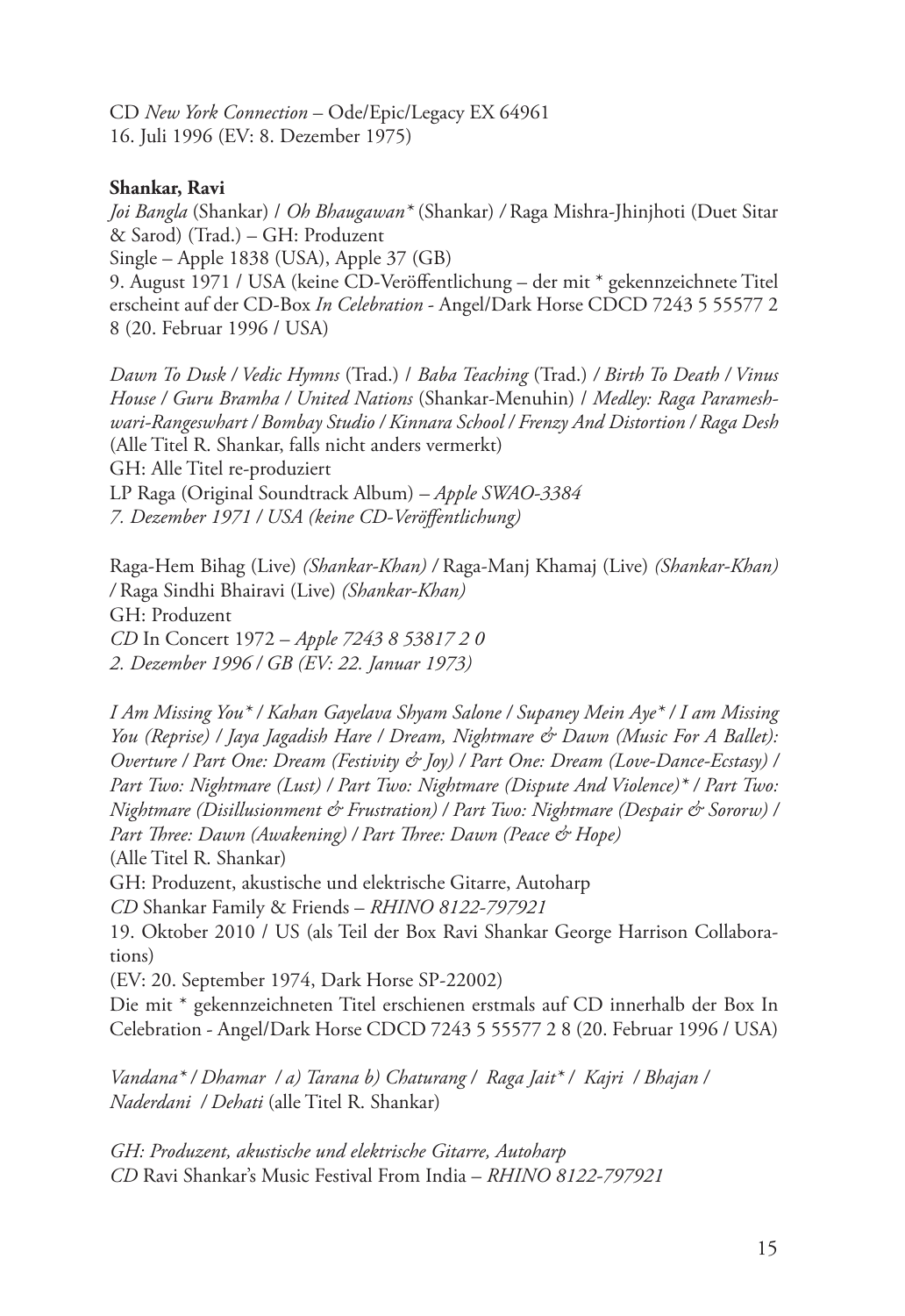*19. Oktober 2010 / US (als Teil der Box* Ravi Shankar George Harrison Collaborations*) (EV: 6. Februar 1976, Dark Horse SP 22007)*

*Die mit \* gekennzeichneten Titel erschienen erstmals auf CD innerhalb der Box* In Celebration - *Angel/Dark Horse CDCD 7243 5 55577 2 8 (20. Februar 1996, USA)* Ta Na Tom *(Shankar) – GH: Produzent*

*CD* In Celebration - *Angel/Dark Horse CDCD 7243 5 55577 2 8 20. Februar 1996 / USA (1974 aufgenommen, zuvor unveröffentlicht)*

Vandanaa Trayee / Omkaaraaya Namaha / Vedic Chanting (One) / Asato Maa / Sahanaa Vavatu / Poornamadah / Gaayatri / Mahaa Mrityunjaya / Veenaa-Murali / Geetaa / Mangalam *(Shankar)* / Hari Om *(Shankar)* / Svara Mantra *(Shankar)* / Vedic Chanting (Two) / Prabhujee *(Shankar)* / Sarve Shaam *(Alle Titel Trad., falls nicht anders angegeben)*

*GH: Produzent, Hintergrundgesang, akustische Gitarre, Bass, Autoharp, Glockenspiel, Vibraphon*

*(Alle Titel traditioneller Herkunft, falls nicht anders angegeben)*

*CD* Chants Of India *– Angel 7243 8 55948 2 3*

*6. Mai 1997 / USA (wiederveröffentlicht am 19. Oktober 2010 als Teil der Box* Ravi Shankar George Harrison Collaborations*, Rhino 8122-797921)*

*Dakshini (Shankar) – GH: Produzent* CD-Beilage von *Raga Mala (The Autobiography of Ravi Shankar),* Genesis Publications GENRAVICD02 Dezember 1997 / GB

*Introduction by George Harrison / Hymns from the Vedas / Tappa-Raga Khamaj: Tala Chanchar / Tarana-Raga Kirwani: Tala Ektal / Raga Jait: Tala Rupak / Vilambit Gat, Drut Gat and Jhala Raga Yaman Kalyan: Tala Teental / Naderdani / Krishna Krishna: Bhajan (Based on Raga Pancham-se-gara: Tala Dadra) / Dehati / Musicians Introduction / Vandana / a) Alap b) Noom Toom c) Jor: Raga Abhogi / Dhamar; Raga Vasanta: Tala Dhamar / Khyal; Raga Kedara: Tala Teental / Tarana; Raga Kirwani: Tala Ektal; Chaturanga: Raga Yaman Kalyan: Tala Teental / Kajri / a) Pallavi b) Thani Avarthanam; Raga Bilahari: Tala Aditala / Thumri; Mishra Piloo: Tala Jat / Raga Mala (Based on Raga Khamaj): Tala Teental* (Alle Titel R. Shankar) GH: Produzent DVD *Ravi Shankar George Harrison Collaborations* – RHINO 8122-797921 (zuvor unveröffentlicht, am 23. September 1974 live in der Royal Albert Hall aufge-

#### **The Ravi Shankar Project**

Friar Park *(Shankar) – GH: Produzent, Autoharp CD* Tana Mana – *Private Music 2016 1. Januar 1987 / GB CD* In Celebration - *Angel/Dark Horse CDCD 7243 5 55577 2 8*

nommen)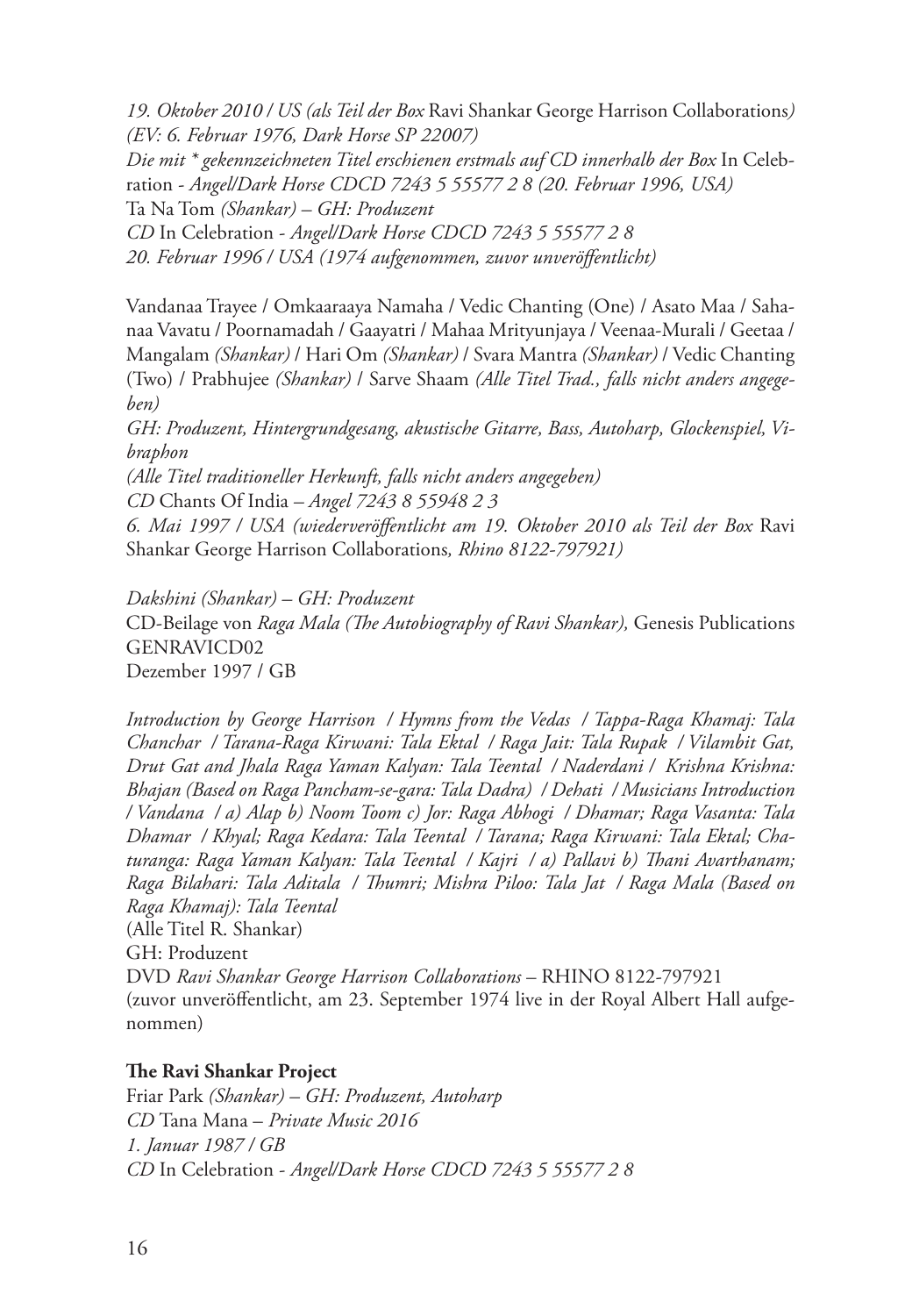*20. Februar 1996 / USA*

#### **Shannon, Del**

Hot Love *(Shannon) – GH: Hintergrundgesang CD-Single – Silvertone ZD 45104 1991 /* Österreich

#### **Skellern, Peter**

Make Love, Not War *(Skellern-Burrows-Harding) – GH: Gitarre LP* Hard Times – *Island ILPS 9352 26. September 1975 / GB (keine CD-Veröffentlichung)*

#### Smith, "Legs" Larry

Bullshot (Theme To The Motion Picture "Bullshot") *(Du Prez-Clement-Shearman-House-Harrison) – GH: Hintergrundgesang CD* HandMade Films The 10th Anniversary *– AVM 1126859 (Promo-CD) November 1988 / GB*

#### **Spector, Ronnie**

Try Some, Buy Some *(Harrison) – GH: Ko-Produzent (w/ Phil Spector), Gitarre Single – Apple 1832 (US), Apple 33 (GB)* CD *Come And Get It: The Best of Apple Records (Various Artists)*, Sapcor 29, 50999 64639727 *25. Oktober 2010 / GB (EV: 19. April 1971)*

Tandoori Chicken *(Spector-Harrison) – GH: Ko-Produzent (w/ Phil Spector), Gitarre Single – Apple 1832 (USA), Apple 33 (GB) 19. April 1971 / USA (keine CD-Veröffentlichung)*

#### **Splinter**

Gravy Train */* Drink All Day (Got To Find Your Own Way Home) / China Light *(Purvis-Elliott) /* Somebody's City */* Costafine Town *(Purvis-Elliott) /* The Place I Love / Situation Vacant / Elly-May / Haven't Got Time *(Alle Titel R. Purvis, falls nicht anders angegeben) GH: Produzent, Gitarre, Bass, Mandoline, Harmonium, Synthesizer, Perkussion LP* The Place I Love *– Dark Horse SP 22001 20. September 1974 / GB (keine CD-Veröffentlichung)*

After Five Years *(Purvis)* / Lonely Man (From The Film "Little Malcolm And His Struggle Against The Eunuchs") *(Purvis-Evans) GH: Ko-Produzent (w/ Tom Scott), Gitarre LP* Harder To Live – *Dark Horse SP 22006 6. Oktober 1975 / USA (keine CD-Veröffentlichung)*

Lonely Man *(Nakamura-Evans-Purvis) (japanisch gesungene Fassung)*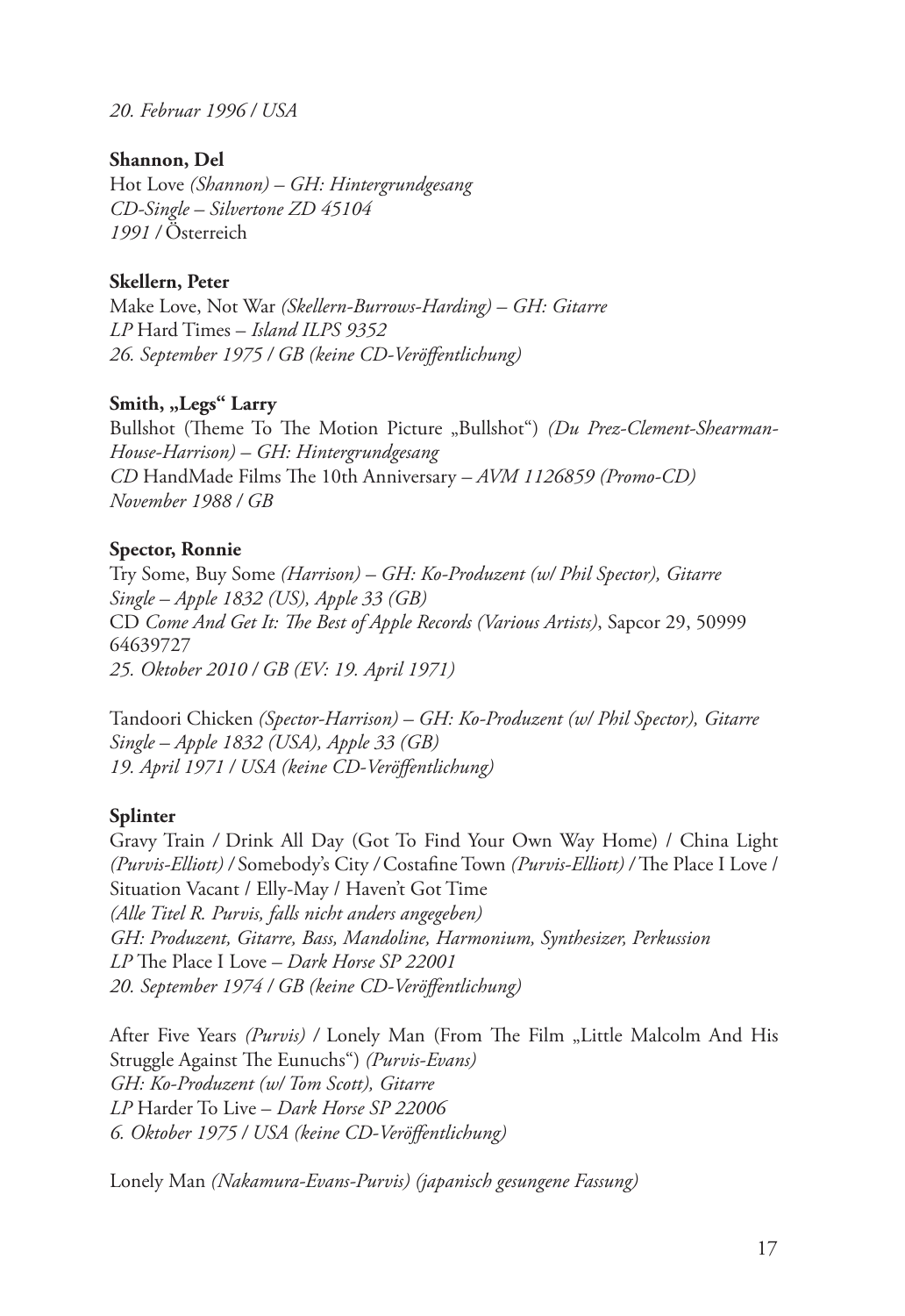*GH: Ko-Produzent (w/ Tom Scott), Gitarre Single – Dark Horse CM 2006 21. Mai 1976 / Japan (keine CD-Veröffentlichung)*

Round & Round *(McGee) – GH: Slidegitarre* New York City (Who Am I) *(Purvis) – GH: akustische Gitarre LP* Two Man Band *– Dark Horse DH 3073 3. Oktober 1977 / USA (keine CD-Veröffentlichung)*

#### **Starr, Ringo**

It Don't Come Easy *(Starkey) – GH: Produzent, Gitarre, Chorgesang* Early 1970 *(Starkey) – GH: Produzent, Slidegitarre Single – Apple R 5898 (GB), Apple 1831 (USA) CD* Ringo *(Bonus Tracks) – Parlophone CDP 7 95884 2 4. November 1991 / GB (EV: 9. April 1971 / GB)*

Back Off Boogaloo *(Starkey) – GH: Produzent, Slidegitarre, Chorgesang Single – Apple R 5944 (GB), Apple 1849 (USA) CD* Goodnight Vienna *(Bonus Track) – Parlophone CDEMS 1467 30. November 1992 / GB (EV: 17. März 1972 / GB)*

Photograph *(Starkey-Harrison) – GH: 12-saitige Akustikgitarre, Hintergrundgesang Single – Apple 1865 / USA, Apple R 5992 / GB CD* Ringo – *Parlophone CDP 7 95884 2 4. November 1991 / GB (EV: 24. September 1973 / USA)*

Down And Out *(Starkey) – GH: Ko-Produzent (w/ Richard Perry), Slidegitarre Single – Apple 1865 / USA, Apple R 5992 / GB CD* Ringo *(Bonus Track)* – *Parlophone CDP 7 95884 2 4. November 1991 / GB (EV: 24. September 1973 / USA)*

I'm The Greatest *(Lennon) – GH: Gitarren* Sunshine Life For Me *(Harrison) – GH: Gitarren, Hintergrundgesang* You And Me (Babe) *(Harrison-Evans) – GH: elektrische Gitarre CD* Ringo – *Parlophone CDP 7 95884 2 4. November 1991 / GB (EV: 2. November 1973 / USA)*

I'll Still Love You *(Harrison) – GH: Komponist CD* Ringo's Rotogravure *– Atlantic 7 82417-2 August 1992 / USA (EV: 17. September 1976 / USA)*

Wrack My Brain *(Harrison)* GH: Ko-Produzent (w/ Ray Cooper & Phil McDonald), Gitarre, Vokoder, Hintergrund*gesang* You Belong To Me *(King-Stewart-Price)*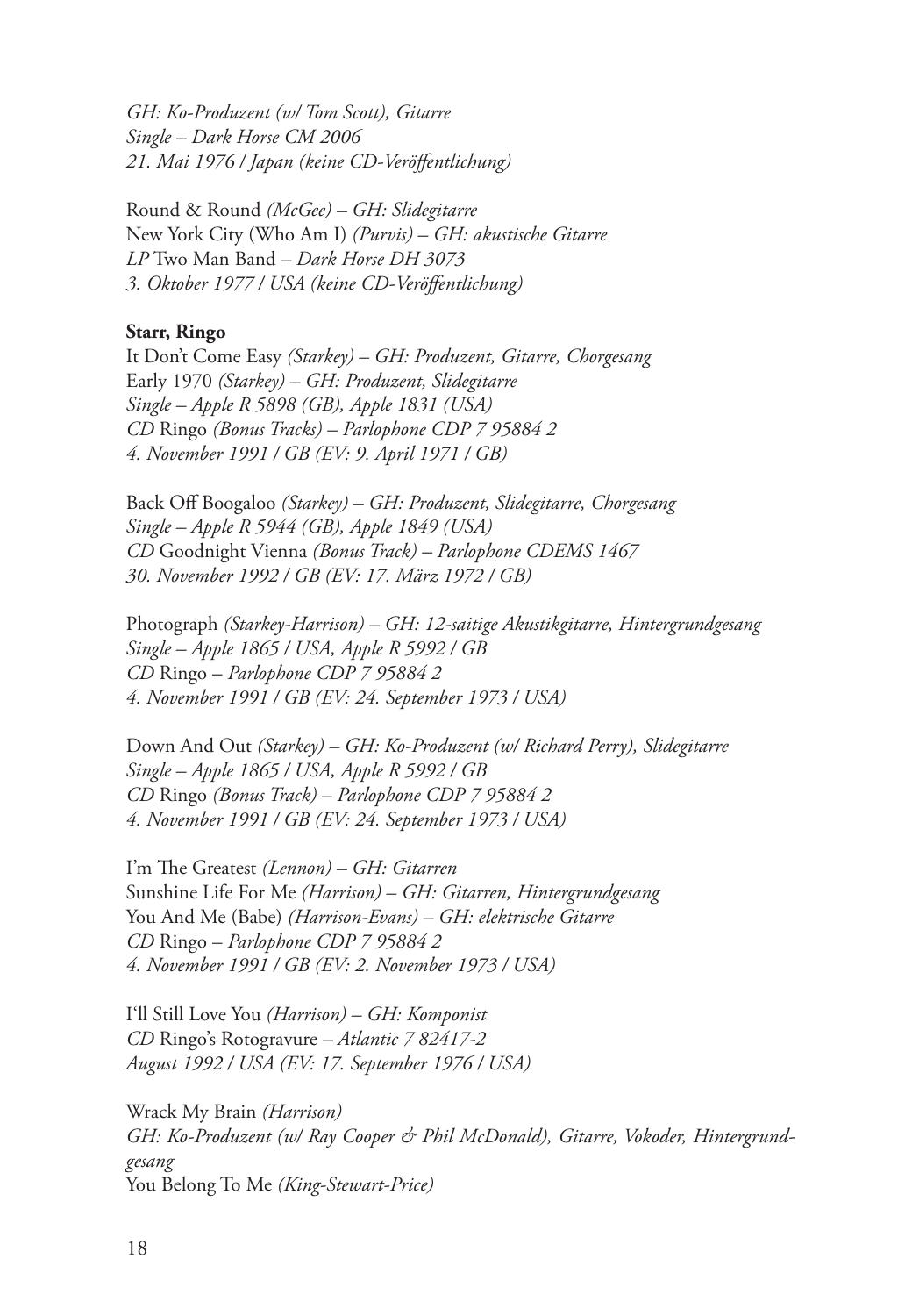*GH: Ko-Produzent (w/ Ray Cooper & Phil McDonald), Gitarre CD* Stop And Smell The Roses *– The Right Stuff T2-29676 20. September 1994 / USA (EV: 26. Oktober 1981 / USA)*

King Of Broken Hearts *(Starkey-Hudson-Grakal-Dudas) – GH: Slidegitarre* I'll Be Fine Anywhere *(Starkey-Hudson-Grakal-Dudas) – GH: elektrische Gitarre, Slidegitarre CD* Vertical Man – *Mercury 314 558 400-2 16. Juni 1998 / USA*

#### **Taylor, James**

Carolina In My Mind *(Taylor) – GH: Hintergrundgesang (vermutlich) CD* James Taylor – *Apple CDP 7975772 19. November 1991 / D (EV: 6. Dezember 1968 / GB – Apple Sapcor 3)* **Troy, Doris** Ain't That Cute *(Harrison-Troy) – GH: Produzent, Gitarre* Vaya Con Dios *(Russell-James-Pepper) – GH: Ko-Produzent (w/ Doris Troy) (vermutlich) Single – Apple 24 (GB), Apple 1820 (USA) CD* Doris Troy – *Apple CDP 7 98701 2 30. Juni 1992 / USA (EV: 13. Februar 1970 / GB – Apple Sapcor 13)*

Jacob's Ladder *(Trad. arr. Harrison-Troy) – GH: Ko-Produzent (w/ Doris Troy), Gitarre Single – Apple 28 (GB), Apple 1824 (USA) CD* Doris Troy – *Apple CDP 7 98701 2 30. Juni 1992 / USA (EV: 28. August 1970 / GB – Apple Sapcor 13)*

Get Back *(Lennon-McCartney) – GH: Ko-Produzent (w/ Doris Troy), Gitarre Single – Apple 28 (GB), Apple 1824 (USA) CD* Doris Troy *(Bonus-Track) – Apple CDP 7 98701 2 30. Juni 1992 / USA (EV: 28. August 1970 / GB)*

Special Care *(Stills) /* Give Me Back My Dynamite\* *(Harrison-Troy) /* Games People Play*# (South) /* Gonna Get My Baby Back*\* (Harrison-Starkey-Troy-Stills) /* I've Got To Be Strong\* *(Lomax-Troy) /* So Far\*# *(Voormann-Troy)* / Exactly Like You *(McHugh-Fields)* / You Give Me Joy Joy\* *(Troy-Harrison-Starkey-Stills) /* Don't Call Me No More*\* (Troy-Shinnery) GH: Ko-Produzent (w/ Doris Troy), \* Gitarre, # Hintergrundgesang CD* Doris Troy – *Apple CDP 7 98701 2 30. Juni 1992 / USA (EV: 4. September 1970 / GB – Apple Sapcor 13)*

All That I've Got *(Troy-Preston) /* Dearest Darling*\* (Troy) /* What You Will Blues\*# *(Troy) GH: Ko-Produzent (w/ Doris Troy), \* Gitarre, # Hintergrundgesang CD* Doris Troy *(Bonus-Tracks)* – *Apple CDP 7 98701 2 30. Juni 1992 / USA (zuvor unveröffentlicht)*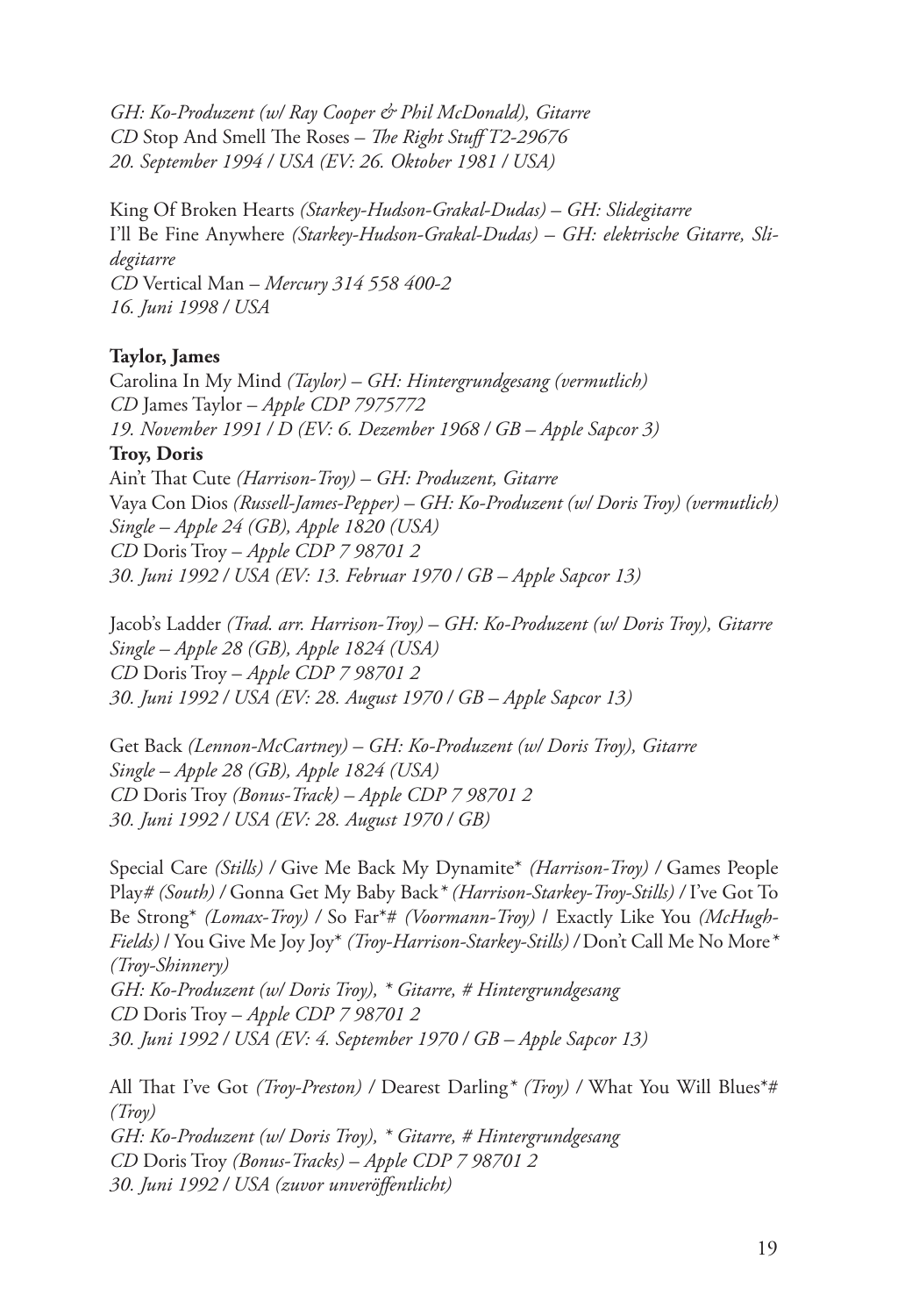#### **Van Eaton, Lon & Derrek**

Sweet Music *(L. Van Eaton & D. Van Eaton) – GH: Produzent Single – Apple 1845 (6. März 1972) LP* Brother – *Apple SMAS 3390 6. März 1972 / GB (keine CD-Veröffentlichung)*

#### **Whitlock, Bobby**

Where There's A Will There's A Way *(Whitlock-Bramlett) /* A Day Without Jesus *(Whitlock-Nix) /* Back In My Life Again *(Whitlock) GH: Gitarre CD* Bobby Whitlock – *Universal Japan 93559 23. Juli 2008 / GB (EV: Juli 1971)*

#### **Wood, Ron**

Far East Man *(Harrison-Wood) – GH: Gitarre, Gesang CD* I've Got My Own Album To Do *– Warner Bros. 2-45692 13. September 1994 / USA (EV: 23. September 1974)*

#### **Wright, Gary**

Two Faced Man *(Wright) – GH: Slidegitarre*  Stand For Our Rights *(Wright) – GH: Gitarre (Single, EV: 28. Mai 1971) CD* Footprint – *Beat Goes On Records BGON 699 6. Dezember 2005 / USA (EV: 1. November 1971)*

*Goodbye Sunday (Wright)* – GH: Gitarre *LP Benjamin (The Original Soundtrack of Willy Bogner's Motion Picture)* –Ariola-C 86 405 IT 1972 / D

(I Don't Wanna) Hold Back *(Brookins-Wright) – GH: Sologitarre CD* Who I Am *– Cypress YD0111/DIDX 003275 21. September 1988 / USA*

Don't Try To Own Me *(Wright-Hitchings) – GH: Hintergrundgesang CD* First Signs Of Life *– Worldly/Triloka 7211-2 25. April 1995 / Kanada*

To Discover Your Self *(Wright-Harrison) (geschrieben 1971)* Never Give Up *(Wright) – GH: Gitarre (aufgenommen 1989) Digital Download* Connected *– Larkio Music LLC3 8. Juni 2010*

## **Wyman, Bill & The Rhythm Kings**

Love Letters *(Heyman-Young) – GH: Gitarre CD* Double Bill *– Papillon BTFLY CD 0015*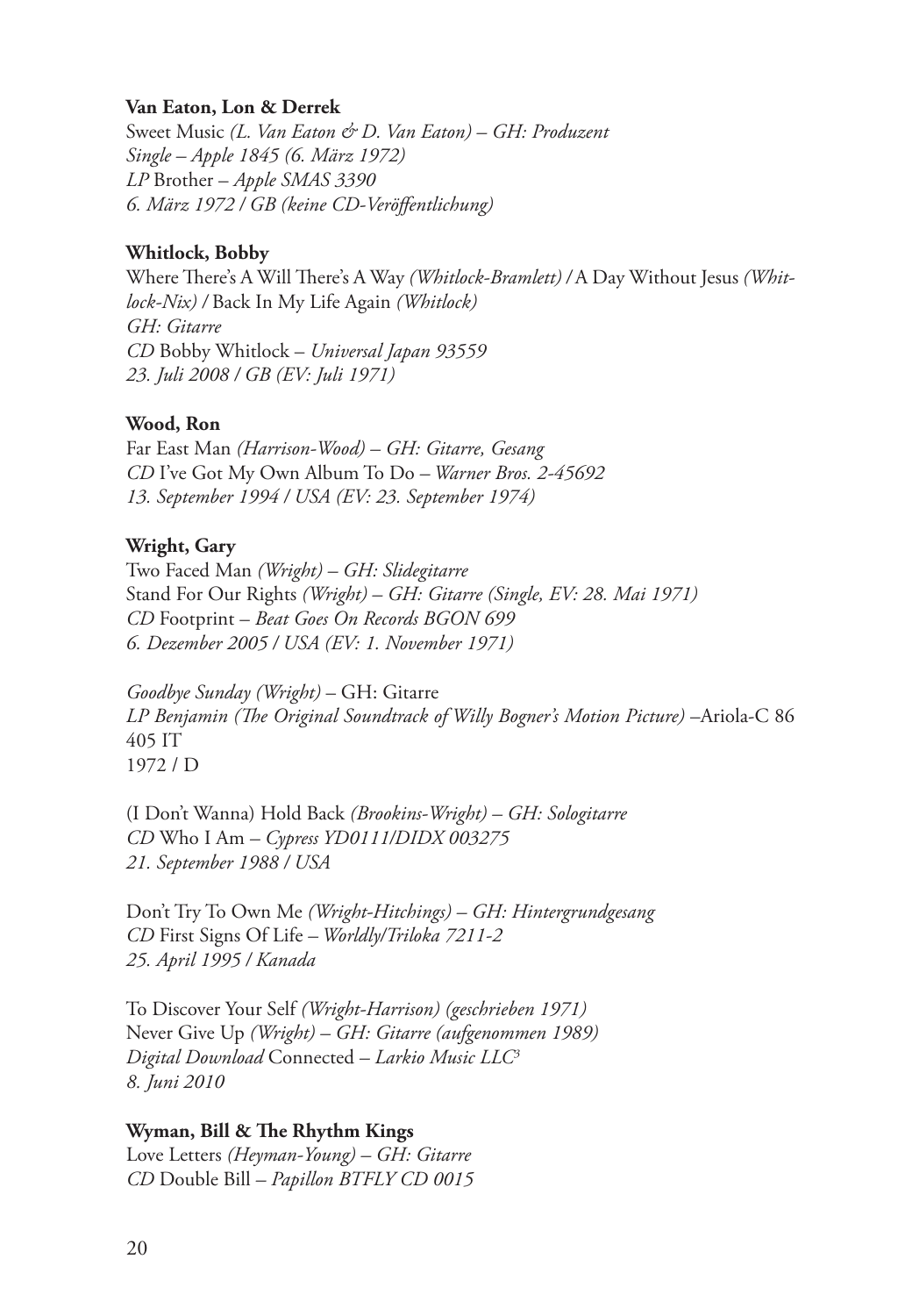*\_\_\_\_\_\_\_\_\_\_\_\_\_\_\_\_\_\_\_\_*

# 3.2 Diskografie GB

## *Vinyl-Singles*

- My Sweet Lord / What Is Life, Apple R 5884, 15. Januar 1971
- • Bangla Desh / Deep Blue, Apple R 5912, 30. Juli 1971
- Give Me Love (Give Me Peace On Earth) / Miss O' Dell, Apple R 5988, 25. Mai 1973
- Ding Dong, Ding Dong / I Don't Care Any More, Apple R 6002, 6. Dezember 1974
- Dark Horse / Hari's On Tour (Express), Apple R 6001, 28. Februar 1975
- You / World Of Stone, Apple R 6007, 12. September 1975
- This Guitar (Can't Keep From Crying) / Mãya Love Apple R 6012, 6. Februar 1976
- This Song / Learning How To Love You, Dark Horse K 16856, 19. November 1976
- True Love / Pure Smokey, Dark Horse K 16896, 18. Februar 1977
- It's What You Value / Woman Don't You Cry For Me, Dark Horse K 16967, 10. Juni 1977
- Blow Away / Soft Touch, Dark Horse K 17327, 16. Februar 1979
- • Love Comes To Everyone / Soft-Hearted Hana, Dark Horse K 17284, 27. April 1979
- Faster / Your Love Is Forever, Dark Horse K 17423, 13. Juli 1979
- Faster / Your Love Is Forever [Picture Disc], Dark Horse K 17423P, 13. Juli 1979
- All Those Years Ago / Writing's On The Wall, Dark Horse K 17807, 15. Mai 1981
- • Teardrops / Save The World, Dark Horse K 17837, 31. Juli 1981
- Wake Up My Love / Greece, Dark Horse 9 29864-7, 29. Oktober 1982

<sup>1</sup> Diese Single wurde 1969 nicht regulär veröffentlicht, vgl. dazu 2. Chronik, Dezember 1968.

<sup>&</sup>lt;sup>2</sup> George spielt auch Gitarre auf dem Titel *Goodbye Sunday* (Wright) für "Gary Wright's Wonderwheel" und deren Album *Wright's Wonderwheel.* Der Song war ca. 1972 in den Apple-Studios aufgenommen worden, und das Album hatte bereits die Katalognummer A&M/AMLH 64362. Es bleibt jedoch unveröffentlicht.

<sup>3</sup> Während *To Discover Your Self* als digitaler Bonus-Track des Albums *Connected* auch bei iTunes erhältlich ist (fälschlicherweise als *To Discover Yourself*), ist *Never Give Up* ausschließlich als Bonus-Download erhältlich, wenn über die Gary Wright-Website "Dreamweaver" die digitale Deluxe-Ausgabe von *Connected* bestellt wird.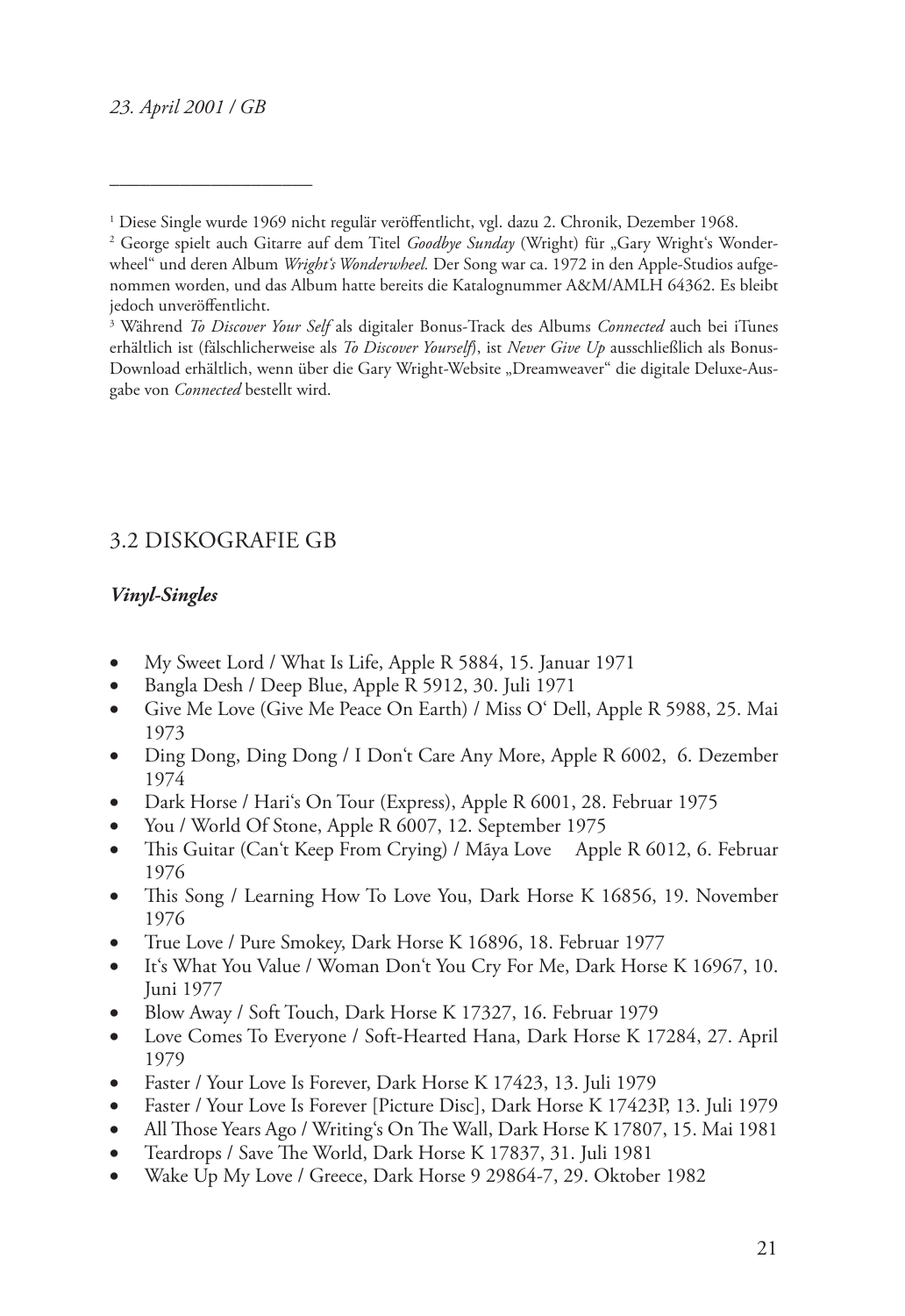- Got My Mind Set On You / Lay His Head, Dark Horse W 8178, 12. Oktober 1987
- • Got My Mind Set On You / Lay His Head (Limited Box), Dark Horse W 8178B, 12. Oktober 1987
- When We Was Fab / Zig Zag, Dark Horse W 8131, 25. Januar 1988
- When We Was Fab / Zig Zag (Limited Edition Box) Dark Horse W 8131B, 1. Februar 1988
- Songs By George Harrison (EP), Genesis Pub. SGH 777, 15. Februar 1988
- This Is Love / Breath Away From Heaven, Dark Horse W 7913, 13. Juni 1988
- Handle With Care / Margarita, Wilbury W 7732, 17. Oktober 1988
- Handle With Care / Margarita (Special Limited Edition), Wilbury W 7732W, 17. Oktober 1988
- End Of The Line / Congratulations, Wilbury W 7637, 20. Februar 1989
- Cheer Down / Poor Little Girl, Dark Horse W 2696, 27. November 1989
- Nobody's Child / Lumière [Dave Stewart & Band], Wilbury W 9773, 18. Juni 1990
- She's My Baby / New Blue Moon (Instrumental Version), Wilbury W 9523, 5. November 1990
- Wilbury Twist / New Blue Moon (Instrumental), Wilbury W 0018, 25. März 1991
- Wilbury Twist / New Blue Moon (Instrument.), (Special Ed.) Wilbury W 0018W, 25. März 1991
- Songs By George Harrison (EP), Genesis Pub. SGH 778, 22. Juni 1992
- Any Road / Marwa Blues, DH / Parlop. R 6601, 12. Mai 2003

## *Maxi-Singles (10"/12") / CD-Singles (3"/5")*

- • Got My Mind Set On You (Extended Version) // Got My Mind Set On You (Single Version) / Lay His Head 12" Single, Dark Horse W 8178T, 12. Oktober 1987 12" Picture Disc, Dark Horse W 8178TP, 12. Oktober 1987
- When We Was Fab / Zig Zag // That's The Way It Goes (Remix) / When We Was Fab (reverse ending) 12" Single, Dark Horse W 8131T, 25. Januar 1988 3" CD-Single, Dark Horse W 8131CD, 8. Februar 1988
	- 12" Picture Disc, Dark Horse W 8131TP, 15. Februar 1988
- Songs By George Harrison: Sat Singing / Lay His Head // For You Blue / Flying Hour
	- 3" CD-Single, Genesis SGH 777, 15. Februar 1988
- This Is Love // Breath Away From Heaven / All Those Years Ago / Hong Kong Blues
	- 12" Single, Dark Horse W 7913T, 13. Juni 1988
	- 3" CD-Single, Dark Horse W 7913CD, 13. Juni 1988
- Handle With Care (Extended Version) // Margarita 10" Single, Wilbury W 7732TE, 17. Oktober 1988 12" Single, Wilbury W 7732T, 17. Oktober 1988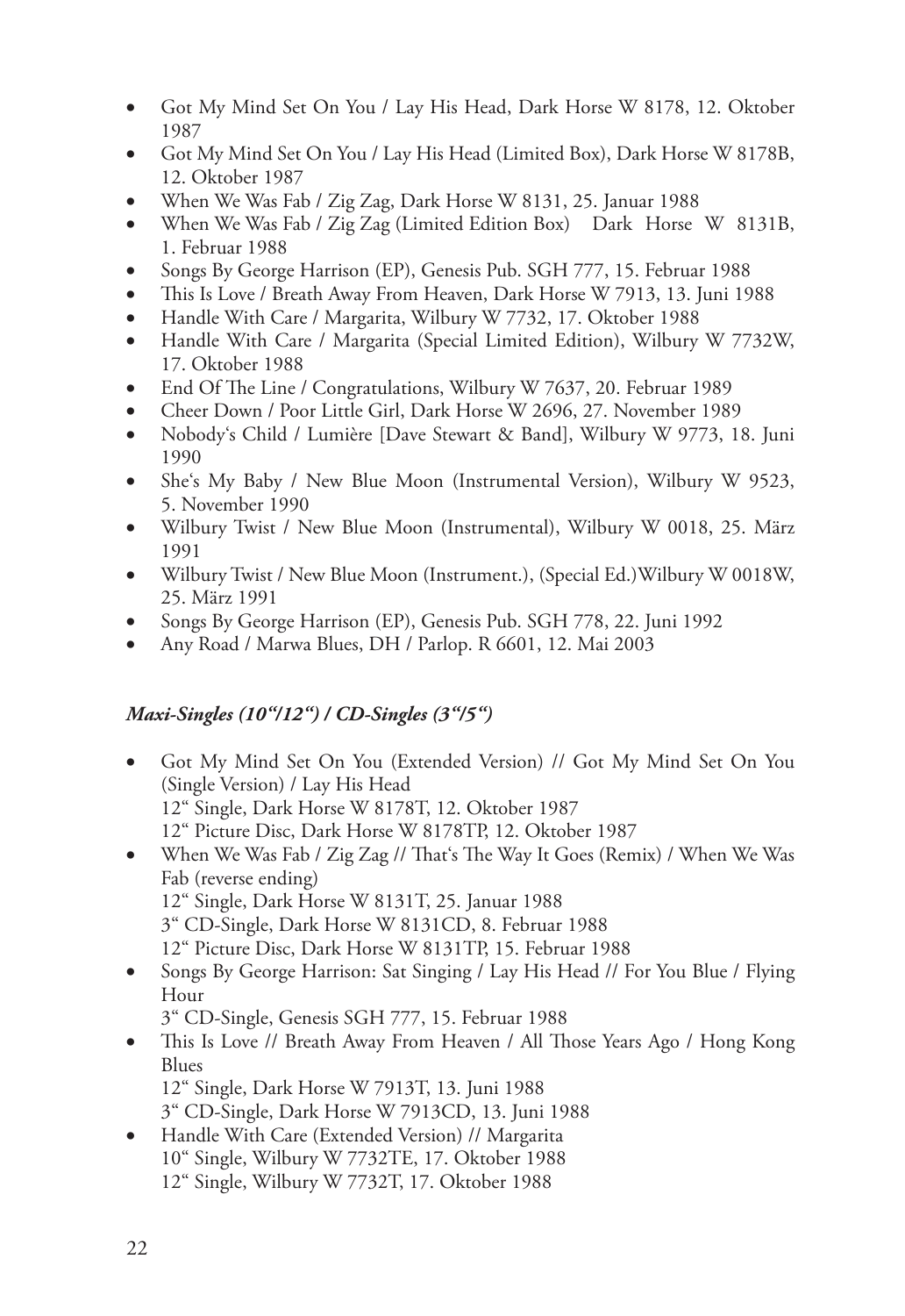• Handle With Care (LP Version) / Margarita / Handle With Care (extended version)

- End Of The Line (Extended Version) // Congratulations 12" Single, Wilbury W 7637T, 20. Februar 1989 12" Single (limited ed.), Wilbury W 7637TW, 20. Februar 1989 3" CD-Single, Wilbury W 7637CD, 20. Februar 1989
- Cheer Down // Poor Little Girl / Crackerbox Palace 12" Single, Dark Horse W 2696T, 27. November 1989 3" CD-Single, Dark Horse W 2696CD, 27. November 1989
- Nobody's Child // Lumière (Dave Stewart) / With A Little Help From My Friends (Ringo Starr's All-Starr Band) 12" Single, Wilbury W 9773T, 18. Juni 1990 5" CD-Single, Wilbury W 9773CD, 18. Juni 1990
- She's My Baby (LP version) // New Blue Moon (instrumental version) / Runaway 12" Single, Wilbury W 9523T, 5. November 1990 5" CD-Single, Wilbury W 9523CD, 5. November 1990
- Wilbury Twist // New Blue Moon (Instrumental Version) / Cool Dry Place 12" Single, Wilbury W 0018T, 25. März 1991 5" CD-Single, Wilbury W 0018CD, 25. März 1991
- Songs By George Harrison: Life Itself / Hottest Gong In Town // Tears Of The World / Hari's On Tour (Express) 3" Single, Genesis SGH CD 778, 22. Juni 1992
- My Sweet Lord / Let It Down / My Sweet Lord (2000), CDR 6571, 20. Januar 2002
- Any Road / Marwa Blues / Any Road (Enhanced Section), DH / Parlo. CDRS 6601 ,12. Mai 2003

# *Vinyl-LPs / CDs (kursiv)*

- Wonderwall Music By George Harrison, Apple (S)APCOR 1, 1. November 1968
- • *Wonderwall Music By George Harrison, Apple CD-SAPCOR 1, 29. Juni 1992*
- Electronic Sound, Zapple 02, 9. Mai 1969
- • *Electronic Sound, Zapple CD ZAPPLE 02, 9. Dezember 1996*
- All Things Must Pass, Apple STCH 639, 30. November 1970
- • *All Things Must Pass, EMI CDP 7 46688/9 2, 27. April 1987*
- The Concert For Bangla Desh, Apple STCX 3385, 10. Januar 1972
- • *The Concert For Bangla Desh, Epic 468835-2, 19. August 1991*
- Living In The Material World, Apple PAS 10006, 22. Juni 1973
- • *Liv ing In The Material World, EMI CD-PAS 10006, 3. Februar 1992*
- Dark Horse, Apple PAS 10008, 20. Dezember 1974
- Dark Horse, MFP 50510, 27. November 1980
- • *Dark Horse, EMI CD-PAS 10008, 3. Februar 1992*
- Extra Texture (Read All About It), Apple PAS 10009, 3. Oktober 1975
- • *Extra Texture (Read All About It), EMI CD-PAS 10009, 3. Februar 1992*
- The Best Of George Harrison, Parlophone PAS 10011, 19. November 1976

<sup>3&</sup>quot; CD-Single, Wilbury W 7732CD, 17. Oktober 1988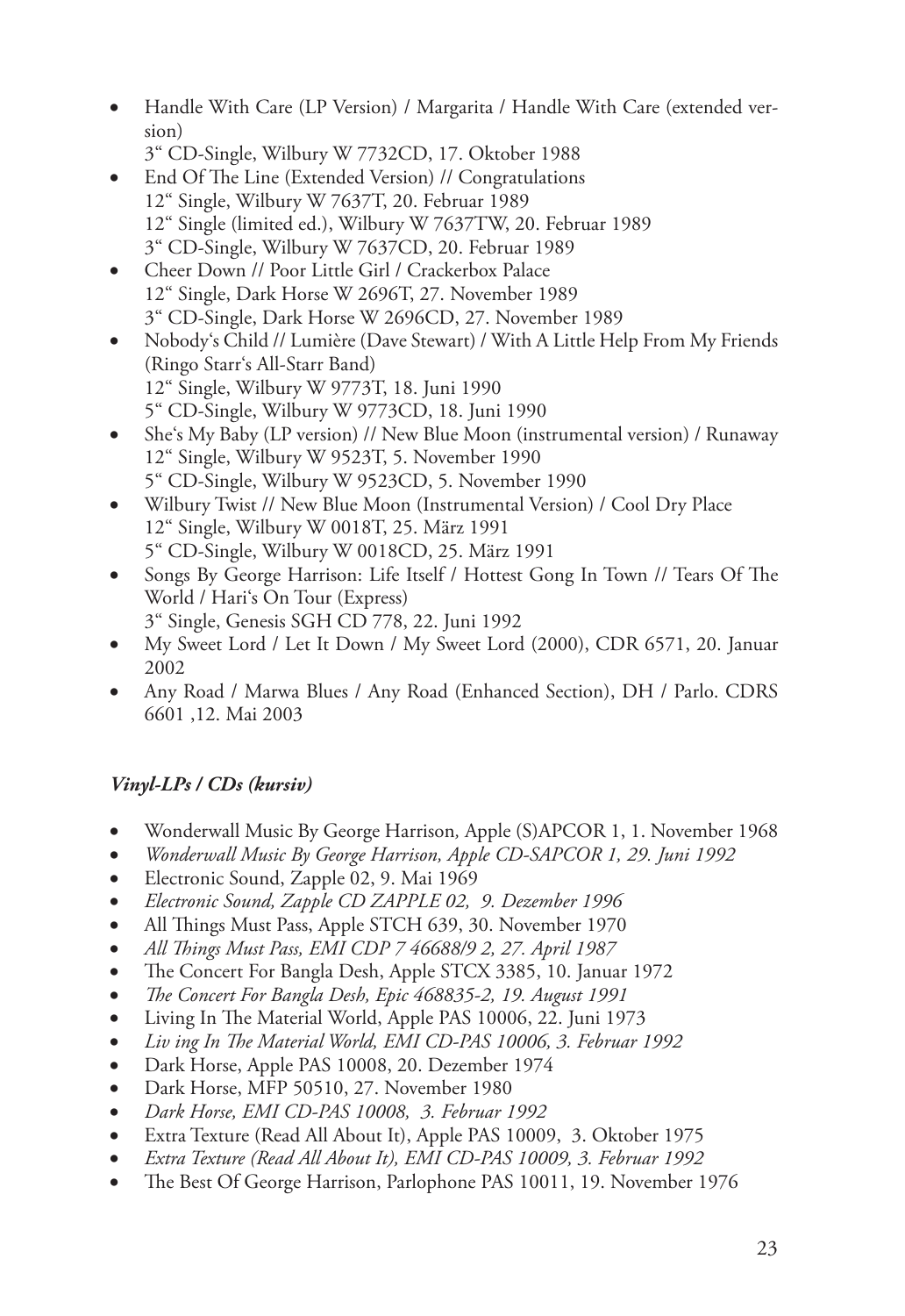- The Best Of George Harrison, MFP 50523, 25. November 1981
- • *The Best Of George Harrison, EMI CD-PAS 10011, 18. Mai 1987*
- Thirty-Three And A Third, Dark Horse K 56319, 19. November 1976
- • George Harrison, Dark Horse K 56562, 23. Februar 1979
- George Harrison, Dark Horse 7599-26613-2 deutscher Import
- Somewhere In England, Dark Horse K 56870 5. Juni 1981
- Somewhere In England, Dark Horse 7599-26614-2 deutscher Import
- Gone Troppo, Dark Horse 923734-1, 5. November 1982
- Gone Troppo, Dark Horse 7599-26615-2 deutscher Import
- Porky's Revenge (Various Artists), CBS 70265, 28. Juni 1985
- Greenpeace (Various Artists), EMI Fund 1, 4. Juni 1985
- Greenpeace (Various Artists), CD Fund 1, 19. August 1985
- Recorded Highlights Of The Prince's Trust Concert 1987, A&M PTA 1987, 14. August 1987
- Recorded Highlights Of The Prince's Trust Concert 1987, A&M CDA 1987, 14. *August 1987*
- Cloud Nine, Dark Horse WX 123, 2. November 1987
- • *Cloud Nine, Dark Horse 9 25643-2, 2. November 1987*
- Traveling Wilburys Vol. 1, Wilbury WX 224, 24. Oktober 1988
- • *Traveling Wilburys Vol. 1, Wilbury K 925796-2, 24. Oktober 1988*
- Lethal Weapon 2 (Soundtrack), Warner Bros. 925 985-1, 4. September 1989
- Lethal Weapon 2 (Soundtrack), Warner Bros. 925 985-2, 4. September 1989
- Best Of Dark Horse 1976-1989, Dark Horse WX 312, 23. Oktober 1989
- Best Of Dark Horse 1976-1989, Dark Horse 925 726-2, 23. Oktober 1989
- Nobody's Child Romanian Angel Appeal (Various Artists) Warner Bros. WX 353, 23. Juli 1990
- • *Nobody's Child Romanian Angel Appeal (Various Artists), WB 7599 26280-2, 23. Juli 1990*
- Traveling Wilburys Vol. 3, Wilbury WX 384, 29. Oktober 1990
- • *Traveling Wilburys Vol. 3, Wilbury 7599 26324-2, 29. Oktober 1990*
- • George Harrison, Ringo Starr, 1980s Press Conferences, Wax YOU RE 16, 11. März 1991
- Live In Japan, DH 7599 26964-1, 13. Juli 1992
- Live In Japan, DH 7599 26964-2, 13. Juli 1992
- The Bunbury Tails (Various Artists), Polydor 515 784-2, 5. Oktober 1992
- Bob Dylan The 30th Anniversary Concert Celebration, Various Artists, CBS 474000-1, 19. Juli 1993
- Bob Dylan The 30th Anniversary Concert Celebration Various Artists, CBS 474000-*2, 19. Juli 1993*
- All Things Must Pass, Gnome/Parlo 530 4742, 19. Februar 2001
- • *All Things Must Pass, Gnome/Parlo. 530 4742, 9. Januar 2001*
- Small World Big Band Jools Holland & His Rhythm & Blues Orchestra, Warner *Music 0927 426562, 19. November 2001*
- Brainwashed, DH/Pa. 7243 5 41969 1, 18. November 2002
- • *Brainwashed, DH/Pa. 5 43246-2, 18. November 2002*
- • *Brainwashed (CD/DVD), DH/Pa. 543 7470, 18. November 2002*
- From Beatles To Self-Realization (CD/DVD), XXI-CD 1461 (CAN-Import), 17. No*vember 2003*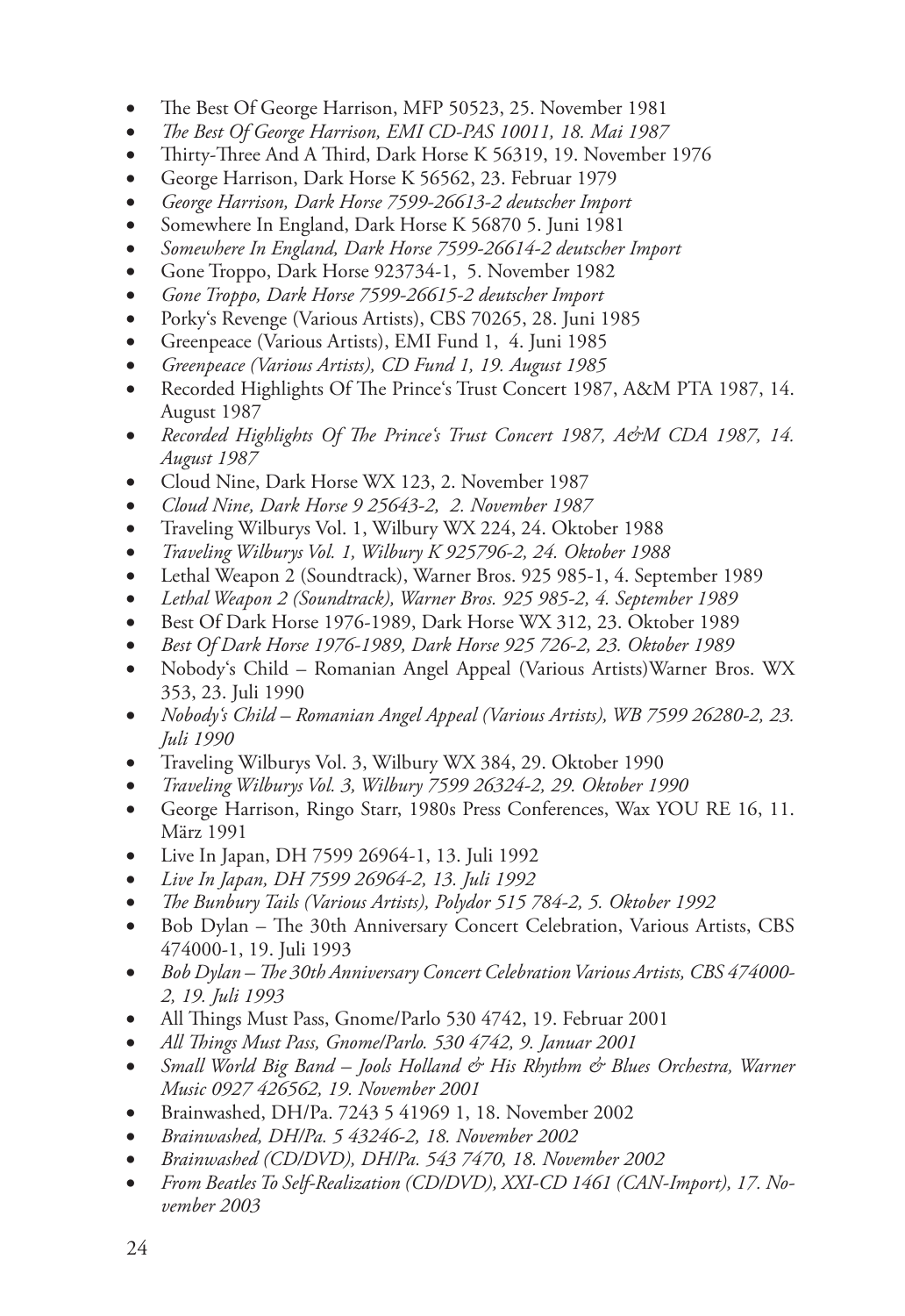- The Dark Horse Years 1976-1992, DH/Pa. 594 0852 GH Box 1, 1. März 2004
- Thirty-Three And A Third (Remastered), Dark Horse/Parl. 7243 594 0862, 1. März *2004*
- George Harrison (Remastered), Dark Horse/Parl. 7243 594 0872, 1. März 2004
- Somewhere In England (Remastered), Dark Horse/Parl. 7243 594 0882, 1. März *2004*
- Gone Troppo (Remastered), Dark Horse/Parl. 7243 594 0892, 1. März 2004
- • *Cloud Nine (Remastered), Dark Horse/Parl. 7243 594 0902, 1. März 2004*
- • *Live In Japan (Remastered), DH/Parl. 7243 6652/SACDV 2230, 1. März 2004*
- • *Porky's Revenge (Remastered) (Various Artists), Sony Legacy 5164912, 24. Mai 2004*
- The Concert For Bangladesh, Epic/Sony BMG 828 767 29862, 24. Oktober 2005
- Blue Suede Shoes: A Rockabilly Session Carl Perkins And Friends, Snapper Classics *SNAP 206, 22. Mai 2006*
- Living In The Material World (Remastered), Parl/Apple 3668992, 29. September *2006*
- • *Living In The Material World (Remastered) (CD/DVD), EMI/Apple 9463 6 9002, 25. September 2006*
- • *The Traveling Wilburys Collection, Rhino R2 167804 (8122-79982-4), 11. Juni 2007*
- The Traveling Wilburys Collection (deluxe), Rhino RH1 167868, 11. Juni 2007
- The Traveling Wilburys Collection (deluxe) (2. Auflage), Rhino RH2 167868 *3. Dezember 2007*
- The Traveling Wilburys Collection, Rhino 224316, 3. Dezember 2007
- • *Traveling Wilburys Vol. 1 (Remastered), Rhino 799 180, 2. Juni 2008*
- • *Traveling Wilburys Vol. 3 (Remastered), Rhino 799 179, 2. Juni 2008*
- Let It Roll Songs By George Harrison, DH/Apple/Parlo 965 0192, 15. Juni 2009
- • *Early Takes Vol. 1, Hip-O/Universal 2799042, 30. April 2012*
- Early Takes Vol. 1, Hip-O/Universal 2799043, 30. April 2012

# 3.3 Diskografie USA

## *Vinyl-Singles*

- My Sweet Lord / Isn't It A Pity, Apple 2995, 23. November 1970
- What Is Life / Apple Scruffs, Apple 1828, 15. Februar 1971
- Bangla Desh / Deep Blue, Apple 1836, 28. Juli 1971
- Give Me Love (Give Me Peace On Earth) / Miss O' Dell, Apple 1862, 7. Mai 1973
- Dark Horse / I Don't Care Any More, Apple 1877, 18. November 1974
- Ding Dong, Ding Dong / Hari's On Tour, Apple 1879, 23. Dezember 1974
- You / World Of Stone, Apple 1884, 15. September 1975
- This Guitar (Can't Keep From Crying) / Mãya Love Apple 1885, 8. Dezember 1975
- This Song / Learning How To Love You, DH DRC 8294, 15. November 1976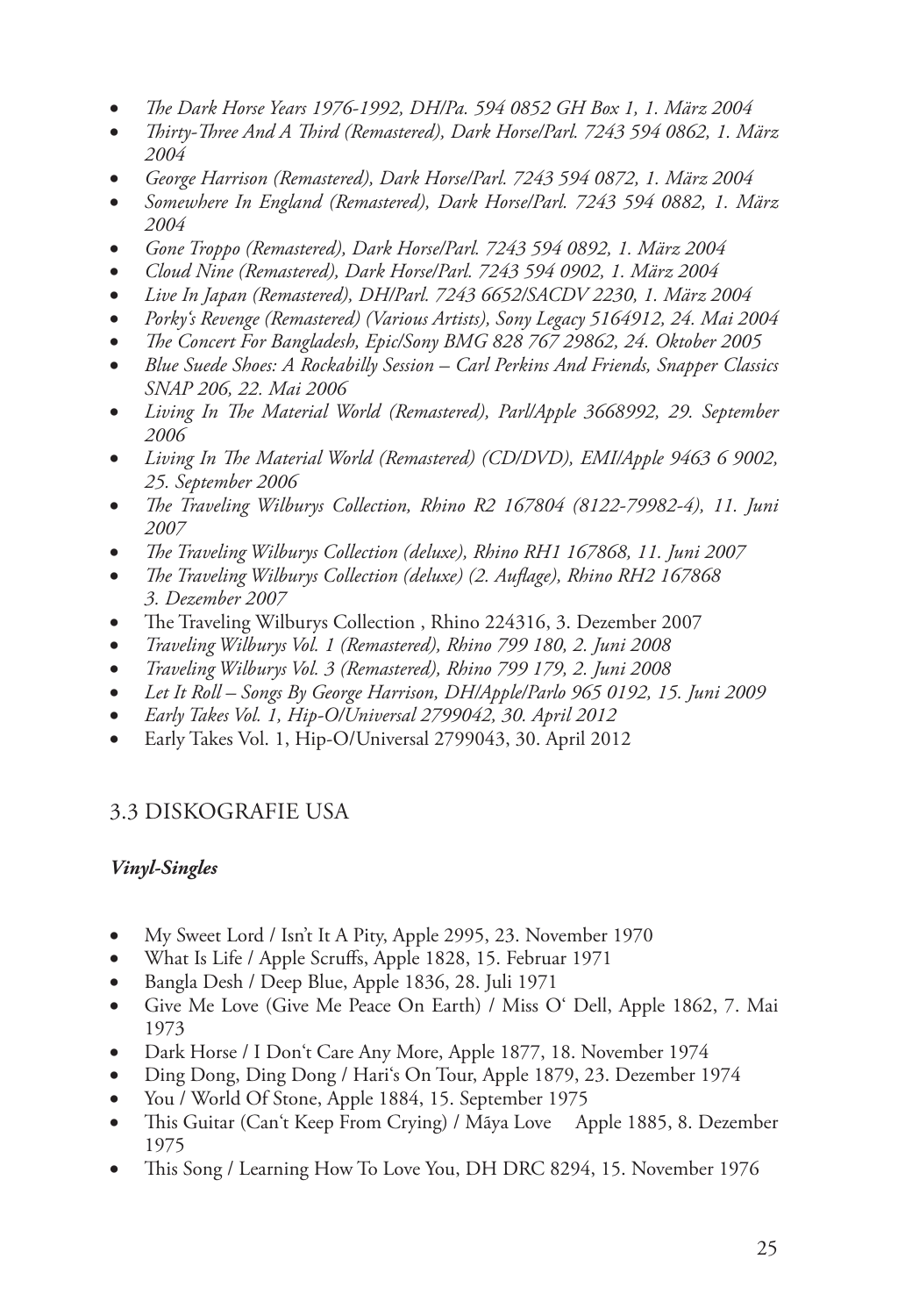- Crackerbox Palace / Learning How To Love You, DH DRC 8313, 24. Januar 1977
- Dark Horse / You, Capitol Star Line 6245, 4. April 1977
- Blow Away / Soft-Hearted Hana, DH DRC 8763, 19. Februar 1979
- Love Comes To Everyone / Soft Touch, DH DRC 8844, 14. Mai 1979
- All Those Years Ago / Writing's On The Wall, DH DRC 49725, 11. Mai 1981
- Teardrops / Save The World, DH DRC 49785, 20. Juli 1981
- All Those Years Ago / Teardrops (edit version, 3:20), GDRC-0410 (Back-to-Back Hits), 9. November 1981
- Wake Up My Love / Greece, DH 7-29864, 1. November 1982
- I Really Love You / Circles, DH 7-29744, 7. Februar 1983
- • I Don't Want To Do It / *Queen Of The Hop* (D. Edmunds), Columbia 38-04887, 22. April 1985
- Got My Mind Set On You / Lay His Head, DH 7-28178, 6. Oktober 1987
- When We Was Fab / Zig Zag, DH 7-28131, 26. Januar 1988
- Songs By George Harrison (EP), Genesis Pub. SGH 777, 15. Februar 1988
- This Is Love / Breath Away From Heaven, DH 7-27913, 10. Mai 1988
- Handle With Care / Margarita, Wilbury 7-27732, 11. Oktober 1988
- End Of The Line / Congratulations, Wilbury 7-27637, 31. Januar 1989
- Got My Mind Set On You / When We Was Fab, Warner Bros. 7-21891 (Back-to-Back Hits), 1. Juni 1989
- Cheer Down / That's What It Takes, Warner Bros. 7-22807, 22. August 1989
- Any Road / Marwa Blues, DH/C 7243 5 521170 5, 12. Mai 2003

# *3" CD-Singles*

- Handle With Care / Margarita, Wilbury 2-27732, 11. Oktober 1988
- End Of The Line / Congratulations, Wilbury 2-27637, 31. Januar 1989

# *5" CD-Singles*

- My Sweet Lord / Let It Down / My Sweet Lord 2000, C2 7242 550438, Januar 2002
- Any Road / Marwa Blues / Any Road (Enhanced Section), DH/C 7243 5 521170 5, 12. Mai 2003

# *Kassetten-Singles*

Wilbury Twist / New Blue Moon (Instrumental), Wilbury 9 19443-4, 26. März 1991

\* Kassetten-Singles in den USA gab es von *Got My Mind Set On You* bis *Cheer Down* – *Wilbury Twist* erschien in den USA ausschließlich auf Kassetten-Single.

# *Vinyl-LPs / CDs (kursiv)*

- Wonderwall Music By George Harrison, Apple ST 3350, 2. Dezember 1968
- • *Wonderwall Music By George Harrison, Apple CDP 7 98706 2, 30. Juni 1992*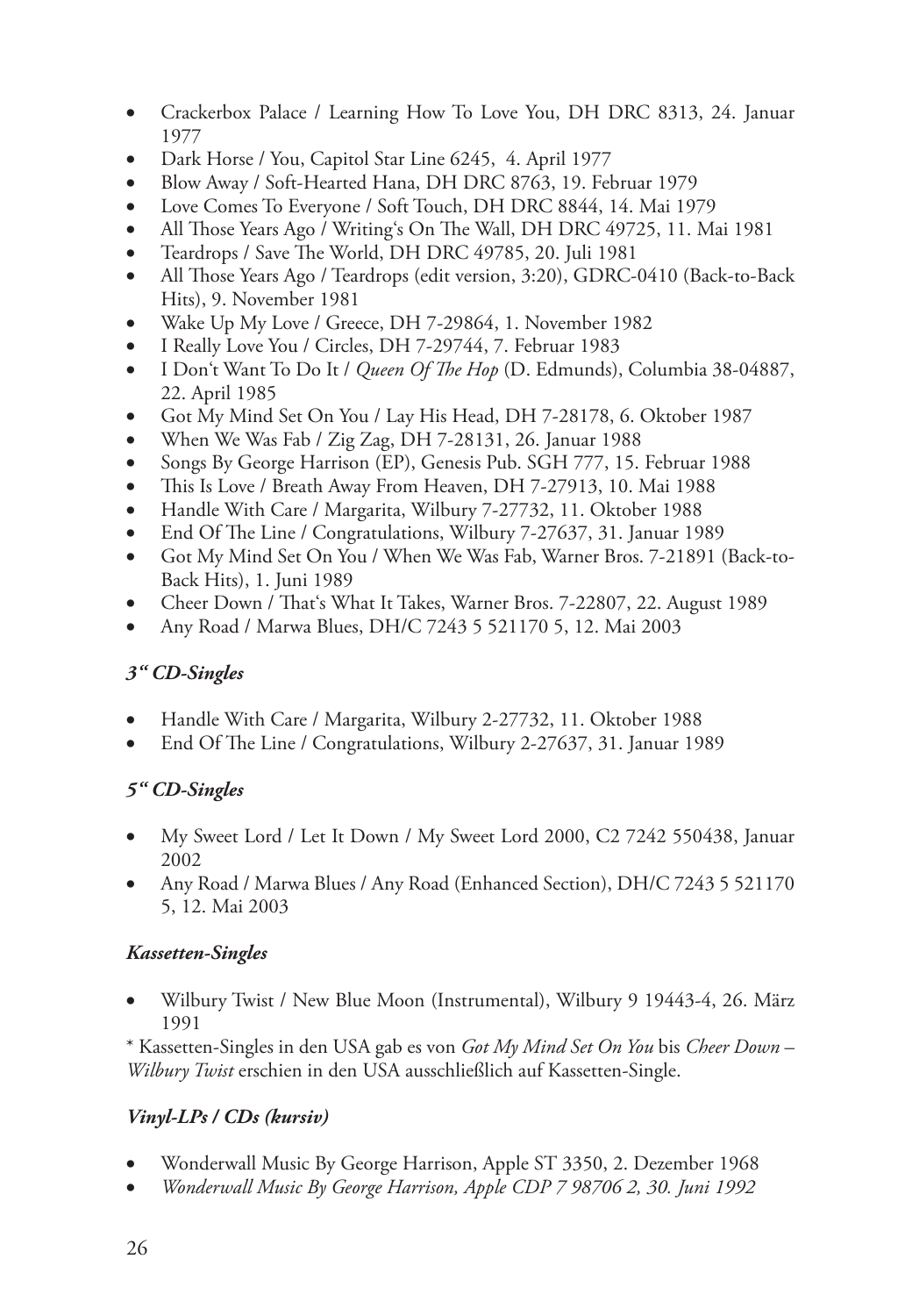- Electronic Sound, Zapple ST-3358, 26. Mai 1969
- All Things Must Pass, Apple STCH 639, 27. November 1970
- • *All Things Must Pass, Parlo. CDP 7 46688/9 2, 23. Februar 1988*
- The Concert For Bangla Desh, Apple STCX 3385, 20. Dezember 1971
- • *The Concert For Bangla Desh, Cap. CDP 7 93265 2, 30. Juli 1991*
- Living In The Material World, Apple SMAS-3410, 29. Mai 1973
- • Living In The Material World, Capitol SN-16216, Februar 1981
- • *Liv ing In The Material World, Cap. CDP 7 94110 2, 21. Januar 1992*
- Dark Horse, Apple SMAS-3418, 9. Dezember 1974
- Dark Horse, Capitol SN-16055, Oktober 1980
- • *Dark Horse, Cap. CDP 7 98079 2, 21. Januar 1992*
- Extra Texture (Read All About It), Apple SW-3420, 22. September 1975
- • Extra Texture (Read All About It), Capitol SN-16217, Februar 1981
- • *Extra Texture (Read All About It), Cap. CDP 7 98080 2, 21. Januar 1992*
- The Best Of George Harrison, Capitol ST-11578, 8. November 1976
- • *The Best Of George Harrison, Parlo. CDP 7 46682, 22. März 1988*
- Thirty-Three And A Third, Dark Horse DH 3005, 2. November 1976
- • *Thirty-Thrree And A Third, Dark Horse 9 26612-2, 25. Juni 1991*
- • George Harrison, Dark Horse DH 3255, 20. Februar 1979
- • *George Harrison, Dark Horse 9 26613-2, 25. Juni 1991*
- Somewhere In England, Dark Horse DHK 3492, 1. Juni 1981
- Somewhere In England, Dark Horse 9 26614-2, 11. Juni 1991
- • Gone Troppo, Dark Horse 1-23734, 8. November 1982
- • *Gone Troppo, Dark Horse 9 26615-2, 11. Juni 1991*
- • Porky's Revenge (Various Artists), Columbia JS 39983, 18. März 1985
- • *Porky's Revenge (Various Artists), Mobile Fid. MFCD-797, November 1988*
- Greenpeace (Various Artists), A&M SP 5091, 19. August 1985
- Greenpeace (Various Artists), CD Fund 1 (D-Import), 19. August 1985
- • Cloud Nine, Dark Horse 9 25643-1, 3. November 1987
- • *Cloud Nine, Dark Horse 9 25643-2, 3. November 1987*
- • Traveling Wilburys Vol. 1, Wilbury 9 25796-1, 25. Oktober 1988
- • *Traveling Wilburys Vol. 1, Wilbury 9 25796-2, 25. Oktober 1988*
- Lethal Weapon 2 (Soundtrack), Warner Bros. 9 25985-1, 8. August 1989
- Lethal Weapon 2 (Soundtrack), Warner Bros. 9 25985-2, 8. August 1989
- Best Of Dark Horse 1976-1989, Dark Horse 9 25726-1, 17. Oktober 1989
- Best Of Dark Horse 1976-1989, Dark Horse 9 25726-2, 17. Oktober 1989
- • *Nobody's Child Romanian Angel Appeal (Various Artists) Warner B. 9 26280-2, 24. Juli 1990*
- Traveling Wilburys Vol. 3, Wilbury 9 26324-1, 6. November 1990
- *Traveling Wilburys Vol. 3, Wilbury 9 26324-2, 6. November 1990*
- • *Live In Japan, Warner B. 9 26964-2, 14. Juli 1992*
- • *Bob Dylan The 30th Anniversary Concert Celebration (Various Artists) Columbia C2K 53230, 24. August 1993*
- All Things Must Pass (Remastered), EMI/Capitol 30474, 23. Januar 2001
- Small World Big Band Jools Holland & His Rhythm & Blues Orchestra, WEA/Rhino *78264, 8. Januar 2002*
- Brainwashed, DH/Cap 7243 5 41969 1, 19. November 2002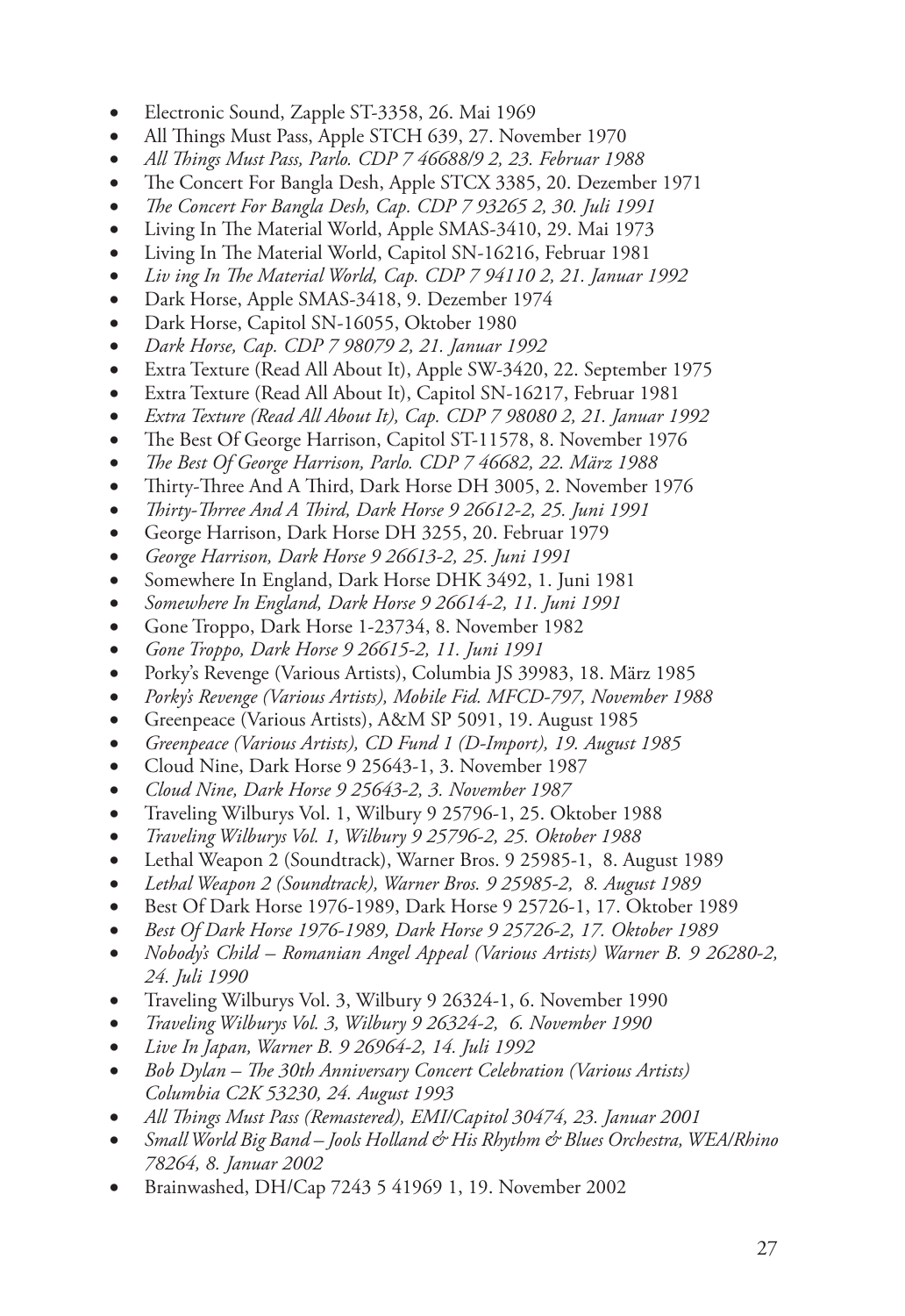- Brainwashed, DH/Cap 7243 5 41969-2, 19. November 2002
- Brainwashed (Limited Edition w/ DVD), DH/Cap 580 3450, 19. November 2002
- From Beatles To Self-Realization (CD/DVD), XXI-CD 1461 (CAN-Import), 21. *Oktober 2003*
- The Dark Horse Years 1976-1992, DH/Capitol 7243 5970510 GH Box 1, 24. Feb. *2004*
- Thirty-Three And A Third (Remastered), Dark Horse/Parl. 7243 594 0862, 24. Feb*ruar 2004*
- George Harrison (Remastered), Dark Horse/Parl. 7243 594 0872, 24. Februar 2004
- Somewhere In England (Remastered), Dark Horse/Parl. 7243 594 0882, 24. Februar *2004*
- Gone Troppo (Remastered), Dark Horse/Parl. 7243 594 0892, 24. Februar 2004
- • *Cloud Nine (Remastered), Dark Horse/Parl. 7243 594 0902, 24. Februar 2004*
- Live In Japan (Remastered), DH/Parl. 7243 6652/SACDV 2230, 24. Februar 2004
- Porky's Revenge (Remastered, Expanded) (Various Artists)Sony Legacy 908752, 27. *April 2004*
- • *The Concert For Bangladesh, Capitol 09463-35880-2-8, 25. Oktober 2005*
- Blue Suede Shoes: A Rockabilly Session Carl Perkins And Friends, Snapper Classics *SNAP 206, 6. Juni 2006*
- Living In The Material World (Remastered), Capitol/Apple 66899, 2. Oktober 2006
- Living In The Material World (Remastered) (CD/DVD), Capitol/Apple CDV1 *702762, 2. Oktober 2006*
- • *The Traveling Wilburys Collection, Rhino R2 167804 (8122-79982-4), 12. Juni 2007*
- The Traveling Wilburys Collection (deluxe), Rhino RH1 167868, 12. Juni 2007
- The Traveling Wilburys Collection (deluxe) (2. Auflage), Rhino RH2 167868, 20. *November 2007*
- The Traveling Wilburys Collection, Rhino 224316, 4. Dezember 2007
- • *Traveling Wilburys Vol. 1 (Remastered), Rhino 255036, 3. Juni 2008*
- • *Traveling Wilburys Vol. 3 (Remastered), Rhino 255100, 3. Juni 2008*
- Let It Roll Songs By George Harrison, Capitol 650 192, 16. Juni 2009
- • *Early Takes Vol. 1, Hip-O/Universal 2799042, 1. Mai 2012*
- • Early Takes Vol. 1, Hip-O/Universal 2799043, 1. Mai 2012

# 3.4 Diskografie Deutschland

## *Vinyl-Singles*

- My Sweet Lord / Isn't It A Pity, EMI-Electrola 1 C006-92053, Dezember1970
- What Is Life / Apple Scruffs, EMI-Electrola 1 C006-04751, Februar 1971
- Bangla Desh / Deep Blue, EMI-Electrola 1 C006-04888, August 1971
- Give Me Love (Give Me Peace On Earth) / Miss O' Dell, EMI-Electrola 1 C006-05354, Mai 1973
- Ding Dong Ding Dong / Hari's On Tour (Express), EMI-Electrola 1 C006-05823, Dezember 1974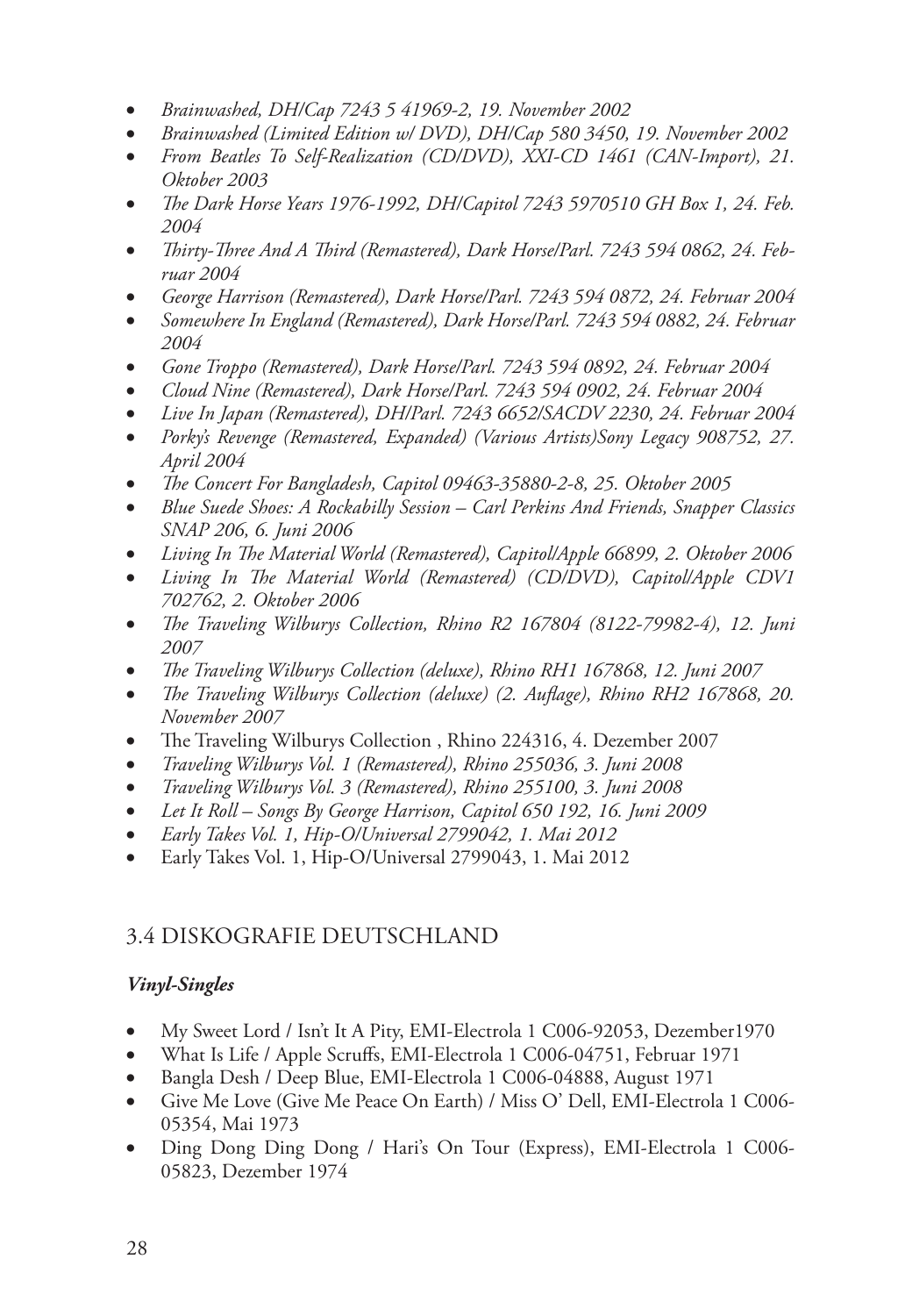- Dark Horse / I Don't Care Any More, EMI-Electrola 1 C006-05766, Februar 1975
- You / World Of Stone, EMI-Electrola 1 C006-05951, September 1975
- This Guitar (Can't Keep From Crying) / Mãya Love EMI-Electrola 1 C006-06041, Februar 1976
- This Song / Learning How To Love You, Dark Horse 16856, Nov. 1976
- Crackerbox Palace / True Love, Dark Horse 16890, April 1977
- Blow Away / Soft Touch, Dark Horse 17327, April 1979
- All Those Years Ago / Writing's On The Wall, Dark Horse 17807, Mai 1981
- Teardrops / Save The World, Dark Horse 17837, August 1981
- Wake Up My Love / Greece, Dark Horse 929864-7, Nov. 1982
- I Really Love You / Greece, Dark Horse 929806-7, Februar 1983
- • Got My Mind Set On You / Lay His Head, Dark Horse 928178-7, Oktober 1987
- When We Was Fab / Zig Zag, Dark Horse 928131-7, Januar 1988
- This Is Love / Breath Away From Heaven, Dark Horse 927913-7, Juni 1988
- Handle With Care / Margarita, Wilbury W 927 732-7, 17. Okt. 1988
- End Of The Line / Congratulations, Wilbury W 927 637, 20. Feb. 1989
- Heading For The Light / Rattled, Wilbury W 922 904-7, April 1989
- • Cheer Down / Poor Little Girl, Dark Horse 928 131-7, Dez. 1989
- Nobody's Child / Lumière (David Stewart), Wilbury W 543 919 773-7, 19. Juni 1990
- She's My Baby / New Blue Moon (Instrumental), Wilbury W 7599-21799-0, Nov. 1990
- • Inside Out / New Blue Moon (Instrumental), Wilbury W 9362-40111, April 1991
- Any Road / Marwa Blues, EMI Parlophone 7243 5 52117 0 5, 12. Mai 2003

# *Maxi-Singles (12") / CD-Singles (3"/5")*

- • Got My Mind Set On You (Extended Version) // Got My Mind Set On You (Single Version) / Lay His Head 12" Single, Dark Horse 920-802-0, Oktober 1987
- When We Was Fab / Zig Zag // That's The Way It Goes (Remix) / When We Was Fab (reverse ending) 12" Single, Dark Horse 920-860-0, Februar 1988 3" CD-Single, Dark Horse W 8131CD, Februar 1988
- This Is Love // Breath Away From Heaven / All Those Years Ago / Hong Kong Blues (nur 3") 12" Single, Dark Horse 920 958-0, 13. Juni 1988 3" CD-Single, Dark Horse W 7913CD, 13. Juni 1988
- • Handle With Care (Extended Version) // Margarita 12" Single, Wilbury W 921 104-0, 17. Okt. 1988
- Handle With Care (LP Version) / Margarita / Handle With Care (extended version)

5" CD-Single, Wilbury W 7732CD-921 081-2, Oktober 1988

• End Of The Line (Extended Version) // Congratulations 12" Single, Wilbury W 921 165-0, 20. Feb. 1989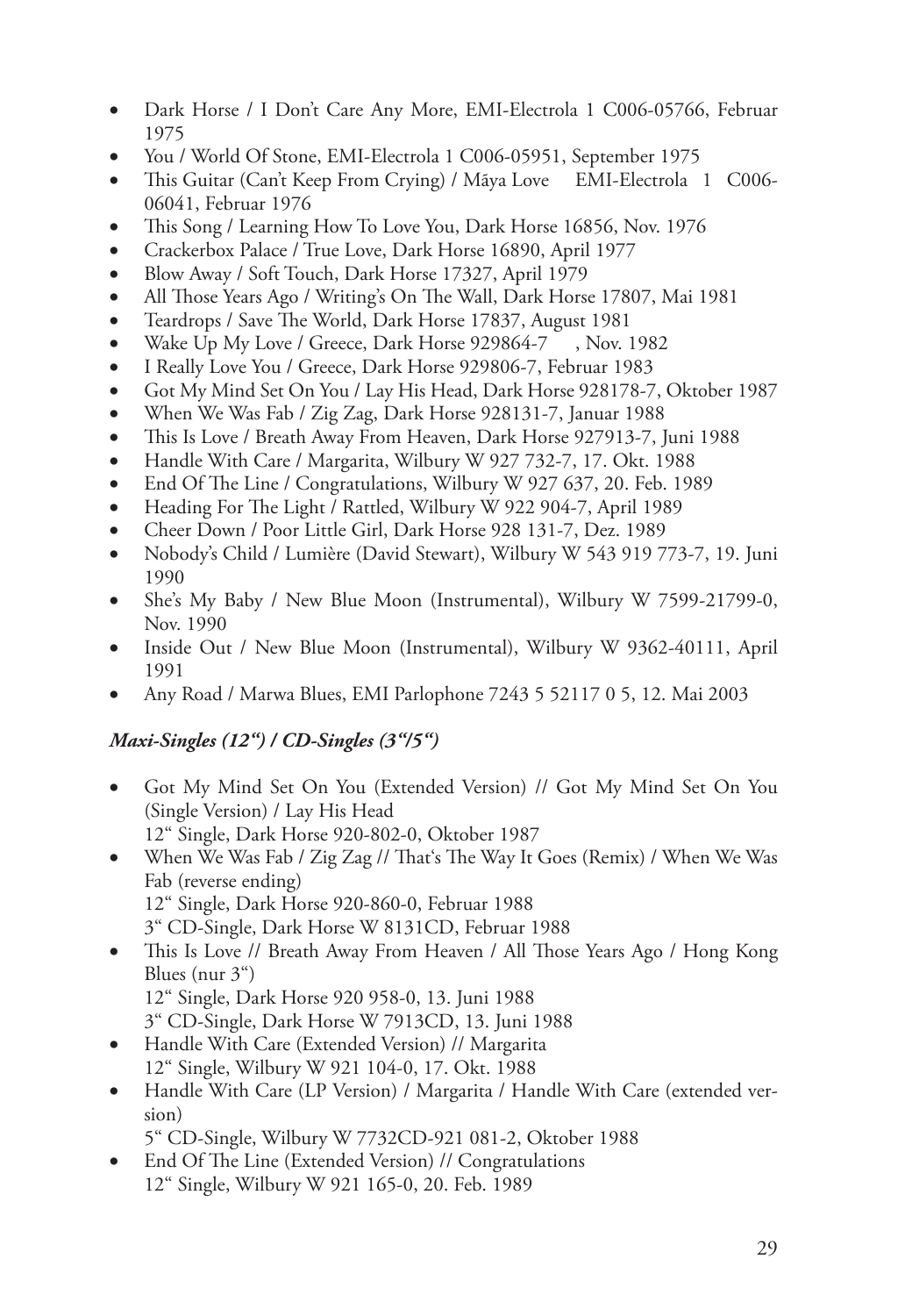3" CD-Single, Wilbury W 7637CD 921 165-2, 20. Feb. 1989

- Cheer Down // Poor Little Girl / Crackerbox Palace 12" Single, Dark Horse 921 402-0 W 2696, Dez. 1989 3" CD-Single, Dark Horse 921 402-2 W 2696 CD, Dez. 1989
- Nobody's Child // Lumière (Dave Stewart) / With A Little Help From My Friends (Ringo Starr's All-Starr Band) 12" Single, Wilbury W 9773T (7599 21576-0), 19. Juni 1990 5" CD-Single, Wilbury W 9773CD (7599 21576-2), 19. Juni 1990
- She's My Baby // New Blue Moon (instrumental version) / Runaway 12" Single, Wilbury W 7599-21799-1, Nov. 1990 5" CD-Single, Wilbury W 7599-21799-0, Nov. 1990
- Wilbury Twist // New Blue Moon (Instrumental Version) / Cool Dry Place 12" Single, Wilbury W 9362-4044-1, April 1991 5" CD-Single, Wilbury W 0018CD 9362-4044-2, April 1991
- My Sweet Lord / Let It Down / My Sweet Lord (2000) 5" CD-Single, EMI Parlophone CDR 6571, Januar 2002
- Any Road / Marwa Blues / Any Road (Enhanced Section) 5" CD-Single, DH / Parlo. CDRS 6601, 12. Mai 2003

# **Vinyl-LPs / CDs (kursiv)**

- Wonderwall Music By George Harrison, Apple 1 C062-90490, Dezember 1968 SHZE 250 (Sonderausgabe der Hör Zu)
- • *Wonderwall Music By George Harrison, CD Sapcor (GB-Import), 30. Juni 1992*
- The Concert For Bangla Desh, STCX 3385, Januar 1972
- • *The Concert For Bangla Desh, Epic 468853 2, 5. August 1991*
- Living In The Material World, Apple 1 C062-05370 , Mai 1973
- • *Living In The Material World, CDP 7 94110 2, 30. Januar 1992*
- Dark Horse, Apple 1 C062-05774, Dezember 1974
- Dark Horse, MFP 50510 (GB-Import), November 1980
- • *Dark Horse, CDP 7 98079 2, 30. Januar 1992*
- Extra Texture Read All About It, Apple SW-3420 (US-Import), Oktober 1975
- • *Extra Texture Read All About It, CDP 7 98080 2, 30. Januar 1992*
- Thirty-Three And A Third, Dark Horse DH 56319, November 1976
- • *Thirty-Three And A Third, Dark Horse 7599-266 12-2, 5. Juli 1991*
- The Best Of George Harrison, EMI Odeon 1 C 062-06249, November 1976
- The Best Of George Harrison, MFP 50523 (GB-Import), November 1981
- • *The Best Of George Harrison, CDP 7 46682 2, 28. März 1991*
- George Harrison, Dark Horse 56562, Februar 1979
- • *George Harrison, Dark Horse 7599-266 12-2, 5. Juli 1991*
- Somewhere In England, Dark Horse 56870, Juni 1981
- • *Somewhere In England, Dark Horse 7599-266-14-2, 12. Juli 1991*
- Gone Troppo, Dark Horse 923 734-1, November 1982
- • *Gone Troppo, Dark Horse 7599-266 15-2, 12. Juli 1991*
- Greenpeace (Various Artists), EMI Fund 1, Juni 1985
- • *Greenpeace (Various Artists), EMI Fund 1, August 1985*
- Cloud Nine, Dark Horse 925 643-1, November 1987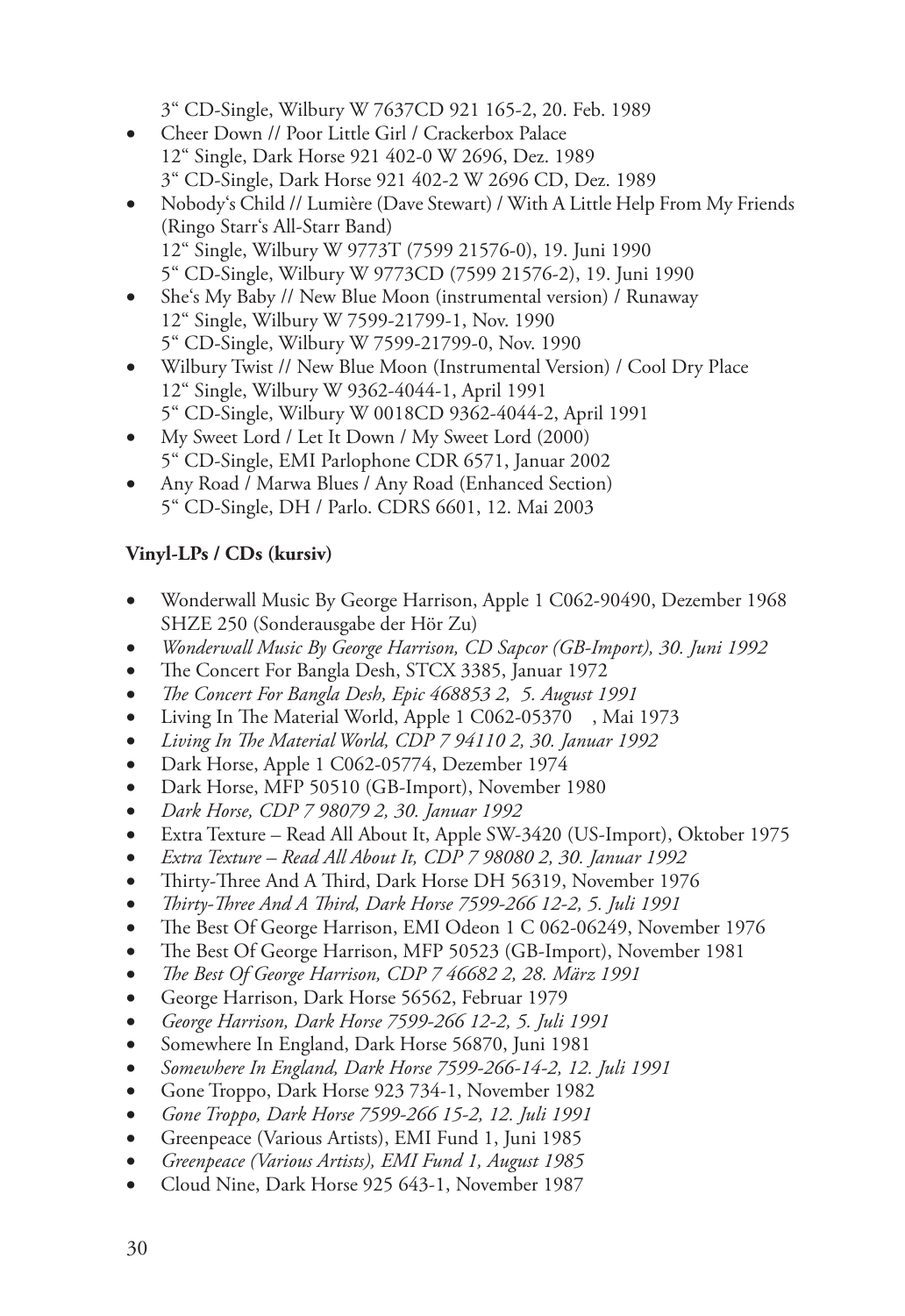- • *Cloud Nine, Dark Horse 9 25643-2, November 1987*
- • Traveling Wilburys Vol. 1, Wilbury 7599-25 796-1, 21. Oktober 1988
- • *Traveling Wilburys Vol. 1, Wilbury 7599-25796-2, 21. Oktober 1988*
- Lethal Weapon (Soundtrack) (Various Artists), Warner Brothers 925 985-1, 11. August 1989
- • *Lethal Weapon (Soundtrack) (Various Artists), Warner Brothers 925 985-2, 11. August 1989*
- Best Of Dark Horse 1976-1989, Dark Horse 9 25726-1, 4. Oktober 1989
- • *Best Of Dark Horse 1976-1989, Dark Horse 9 25726-2, 13. Oktober 1989*
- • *Nobody's Child Romanian Angel Appeal (Various Art.), Warner Brothers 7599- 26280-2, 24. Juli 1990*
- Traveling Wilburys Vol. 3, Wilbury 7599-26324-1, November 1990
- • *Traveling Wilburys Vol. 3, Wilbury 7599-26324-2, November 1990*
- • Live In Japan, Dark Horse 7599-26964-1, 13. Juli 1992
- • *Live In Japan, Dark Horse 7599-26964-2, 13. Juli 1992*
- Bob Dylan The 30th Anniversary Concert Celebration (Various Artists), Columbial *Sony 47 4000-2, 20. August 1993*
- • *All Things Must Pass (Remastered)*, *Gnome/Parloph. 7243 530474 2 9, 31. Januar 2001*
- All Things Must Pass (Remastered), Gnome/Parloph. 530 4742, 19. Februar 2001
- *Small World Big Band Jools Holland & His Rhythm & Blues Orchestra, Warner Music 0927 426562, 17. Dezember 2001*
- • *From Beatles To Self-Realization (CD/DVD), XXI-CD 1461 (CAN-Import), 28. August 2003*
- Brainwashed, Dark Horse/Parl. 7243 5 41969, 18. Nov. 2002
- • *Brainwashed, Dark Horse/Parl. 7243 5 43246 2 8, 18. Nov. 2002*
- • *Brainwashed (CD/DVD), Dark Horse/Parl. 7243 5 43747 0 8, 18. Nov. 2002*
- • *The Dark Horse Years 1976-1992, DH/Parloph. 24359 42320 GH Box 1, 1. März 2004*
- • *Thirty-Three And A Third (Remastered), Dark Horse/Parl. 7243 594 0862, 1. März 2004*
- • *George Harrison (Remastered), Dark Horse/Parl. 7243 594 0872, 1. März 2004*
- Somewhere In England (Remastered), Dark Horse/Parl. 7243 594 0882, 1. März *2004*
- Gone Troppo (Remastered), Dark Horse/Parl. 7243 594 0892, 1. März 2004
- • *Cloud Nine (Remastered), Dark Horse/Parl. 7243 594 0902, 1. März 2004*
- • *Live In Japan (Remastered), DH/Parl. 7243 6652/SACDV 2230,1. März 2004*
- The Concert For Bangladesh, Epic/Sony BMG 828 767 29862 4. November 2005
- Blue Suede Shoes: A Rockabilly Session Carl Perkins And Friends, Snapper Classics *SNAP 206, 16. Juni 2006*
- • *Living In The Material World (Remastered), EMI/Apple 0946 3 66899 2 0, 29. September 2006*
- • *Living In The Material World (Remastered) (CD/DVD), EMI/Apple 94636 69002, 29. September 2006*
- • *The Traveling Wilburys Collection, Rhino R2 167804 (8122-79982-4), 8. Juni 2007*
- The Traveling Wilburys Collection (deluxe), Rhino RH1 167868, 8. Juni 2007
- The Traveling Wilburys Collection (deluxe) (2. Auflage), Rhino RH2 167868, 23.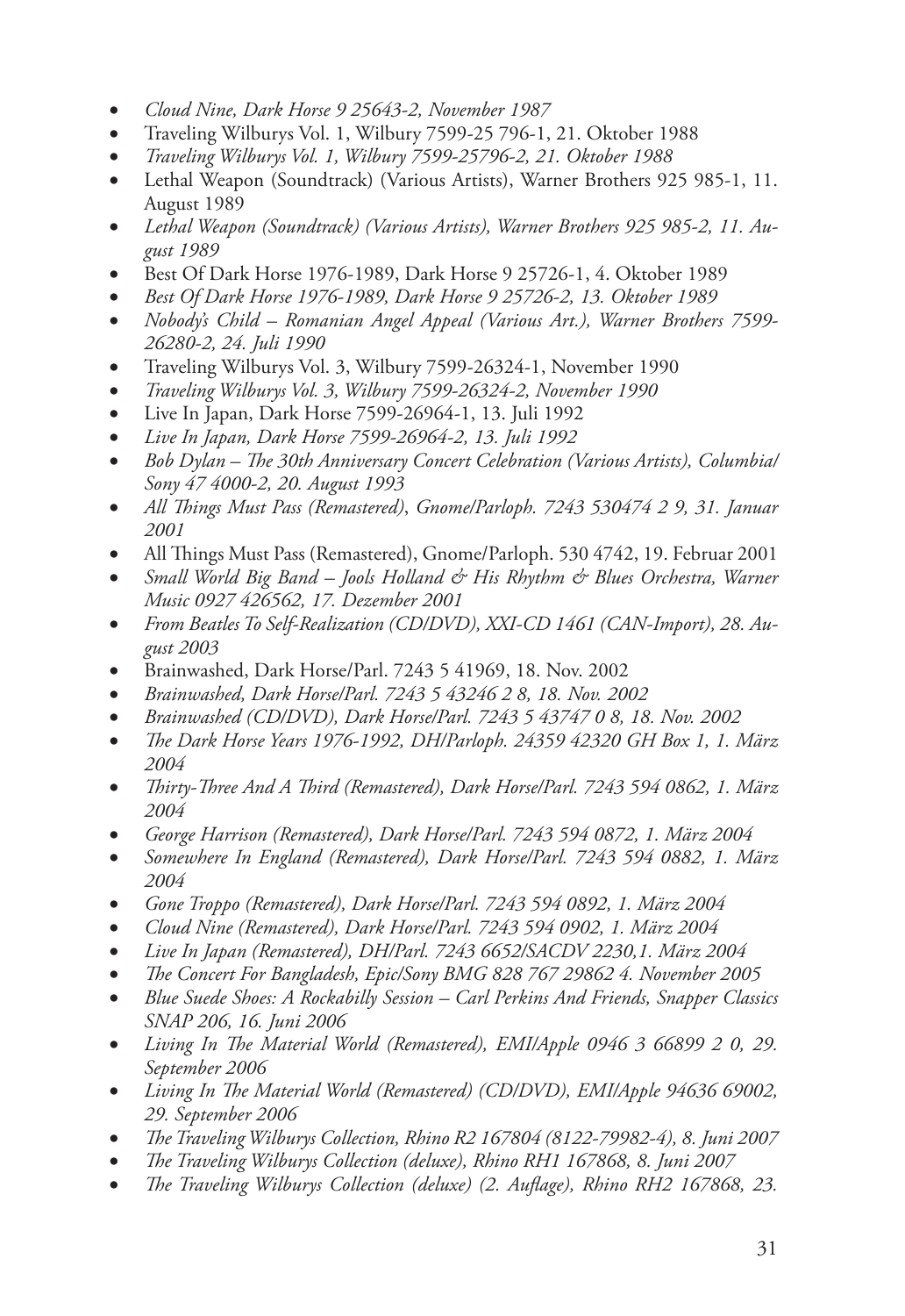*November 2007*

- The Traveling Wilburys Collection, Rhino 224316, 30. November 2007
- • *Traveling Wilburys Vol. 1 (Remastered), Rhino 8122 799 18, 30. Mai 2008*
- • *Traveling Wilburys Vol. 3 (Remastered), Rhino 8122 799 17, 30. Mai 2008*
- Let It Roll Songs By George Harrison, DH/Apple/Parlo 965 0192, 15. Juni 2009
- • *Early Takes Vol. 1, Hip-O/Universal 2799042, 27. April 2012*
- Early Takes Vol. 1, Hip-O/Universal 2799043, 27. April 2012

# 3.5 Promo-Schallplatten

Es sind hier lediglich diejenigen Promos aufgeführt, die in dieser Form nicht kommerziell veröffentlicht worden sind. Bis 1982 wurde stets sowohl die Stereo- als auch eine Monoversion eines Liedes auf eine Promo-Single gepresst. Fehlt jeglicher Zusatz bei einem Track, handelt es sich um die gängige Stereo-Version des Liedes.

# *Promo-Singles*

- The Concert For Bangla Desh Apple/ 20th Century Fox WLC 791 Einseitige 7"-Single, 33 1/3 U/Min, vier Promo-Spots: 2 à 60 Sekunden, 2 à 30 Sekunden, USA, 1971
- Give Me Love (Give Me Peace On Earth) (Stereo) / Give Me Love (Mono) Apple Pro 6676, 7" Single, USA, 1973
- Ding Dong, Ding Dong (3:12, Stereo Edit) / Ding Dong, Ding Dong (3:12, Mono Edit) – Apple P 1879, 7" Single, USA, 1974
- Dark Horse (Stereo) / Dark Horse (Mono) Apple PRO-8009, 7" Single, USA, 1974
- Dark Horse (2:50, Stereo Edit) / Dark Horse (2:50, Mono Edit) Apple PRO-8037/SPRO8036, 7" Single, USA, 1974
- You (Stereo) / You (Mono) Apple P-1884, 7<sup>"</sup> Single, USA, 1975
- This Guitar (Can't Keep From Crying) (Stereo) / This Guitar (Can't Keep From Crying) (Mono) – Apple P-1885, 7" Single, USA, 1976
- This Song Dark Horse DRC 8294, 7" Single, USA, 1976
- Crackerbox Palace Dark Horse DRC 8313, 7" Single, 12 " Single (PROA 949), USA, 1976
- Love Comes To Everyone (3:32, Stereo Edit) / Love Comes To Everyone (3:32, Mono Edit) – Dark Horse DRC 8844, 7" Single, USA, 1979
- Blow Away (Stereo) / Blow Away (Mono) Dark Horse DRC 8763, 7" Single, USA, 1979
- All Those Years Ago Dark Horse DRC 49725, 7" Single, USA, 1981
- Teardrops (3:25, Mono Edit) / Teardrops (3:25, Stereo Edit) Dark Horse 49785, 7" Single, USA, 1981
- Wake Up My love (Stereo) / Wake Up My Love (Mono) Dark Horse 7-29864, 7" und 12" Single, USA, 1982
- I Really Love You Dark Horse 7-29744, 7" Single, USA, 1983
- • Shanghai Surprise Shanghai 1, 7" Single, GB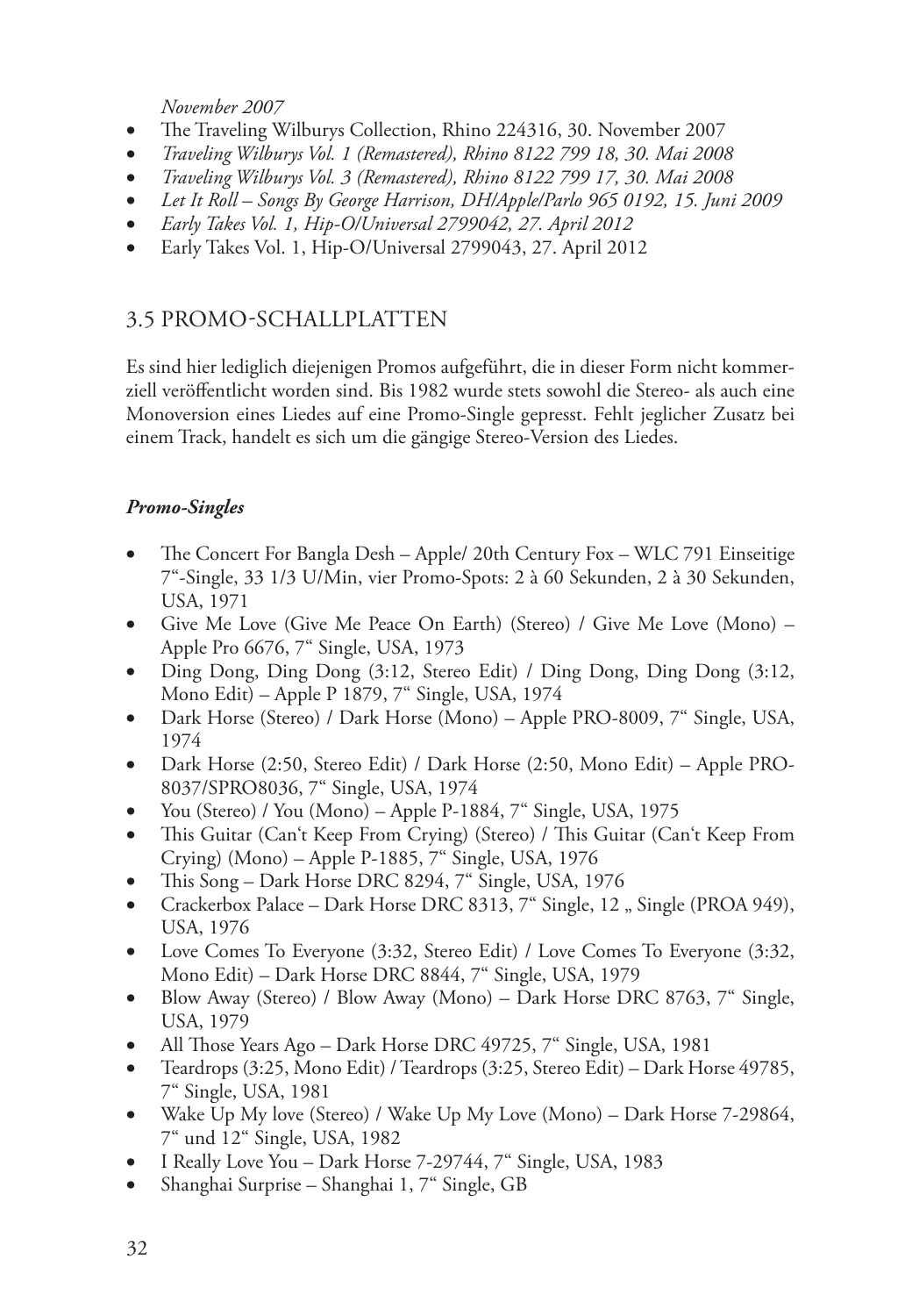- Devil's Radio (Gossip) Dark Horse PRO-A 2889, 12" Single, USA, 1987
- Anders als bei den kommerziellen Veröffentlichungen erhält der Titel hier den Zusatz "(Gossip)", der im Song erheblich häufiger vorkommt als der eigentliche Titel.
- Got My Mind Set On You Dark Horse/Warner Brothers PRO-CD 2846, 7", 12" Vinyl, 5" CD-Single, USA, 1987
- • This Is Love Dark Horse/Warner Brothers PRO-CD 3068, 5" und 3" CD-Single (PRO-CDS 3068), USA, 1988
- Handle With Care Wilbury/Warner Brothers PRO-CD 3258, 7", 12", 5" CD-Single, USA, 1988
- Last Night Wilbury/Warner Brothers PRO-CD 3337, 5" CD-Single, USA, 1988
- End Of The Line Wilbury/Warner Brothers PRO-CD 3364, 7", 12" Vinyl, 5" CD-Single, USA, 1989
- Cheer Down PRO-CD 3647, 5" CD, 7" Vinyl (W2696) USA, 1989
- • Poor Little Girl (3:25, Edit) / Poor Little Girl (LP-Version) Dark Horse/Warner Brothers PRO-CD 3775, 5" CD-Single, USA, 1989
- She's My Baby Wilbury/Warner Brothers PRO-CD 4518, 5" CD-Single, USA, 1990
- Inside Out Wilbury/Warner Brothers PRO-CD 4652, 5" CD-Single, USA, 1990
- Wilbury Twist Wilbury/Warner Brothers PRO-CD 4642, 5 CD-Single, USA, 1991
- The Concert For Bangla Desh Selections Maxi CD-Single Epic/Sony SAMP 1538, EU, 1991
- 1. Bangla Desh / 2. While My Guitar Gently Weeps / 3. Bob Dylan Blowin' In The Wind.
- My Sweet Lord / My Sweet Lord (2000) gn Records/Capitol 7 PRO 7087 6 15930 7 5, 5" CD und 7" Vinyl, USA, 2001
- Stuck Inside A Cloud EMI George 1, 5" CD, GB, 2002
- Stuck Inside A Cloud Capitol DPRO 7087 6 17572 2 4, 5" CD, USA, 2002
- Any Road EMI CDRDJ 6601, GB, 2002
- The Dark Horse Years 1976-1992, 1-Track Sampler DARKH 001, 5<sup>"</sup> CD, GB, 2004
- 1. This Is Love

# *Promo-Alben (LPs und CDs)*

- Dark Horse Records Presents A Personal Musical Dialogue With George Harrison At 33 1/3 – Dark Horse PRO 649, 12" Vinyl, USA, 1976
- Live In Japan PROCD 5555, USA, 1992
	- 1. Taxman / 2. Dark Horse / 3. Cheer Down / 4. Something / 5. While My Guitar Gently Weeps.
- Mo's Songs PRO-MO 1994, 6-CD-Box, USA, 1994

Dieses Box-Set zu Ehren der Pensionierung von Mo Ostin, dem zeitweiligen Chef von Warner Brothers, enthält den exklusiven Harrison-Titel *Mo*, der bereits 1977 anlässlich des 50-jährigen Geburtstags Ostins aufgenommen worden war.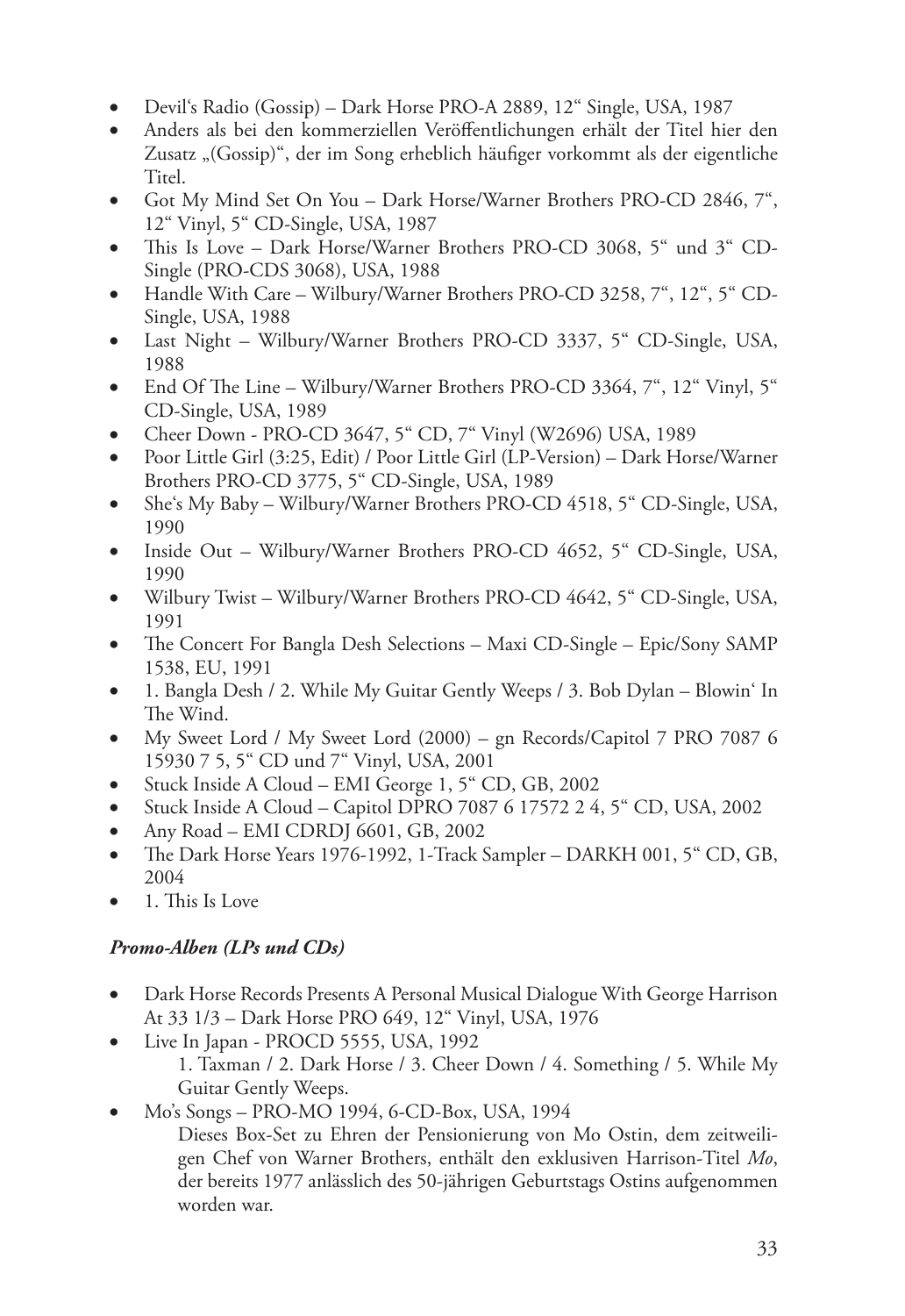## $Disc 1$

**1. George Harrison – Mo** / 2. Frank Sinatra - The Second Time Around / 3. Sammy Davis Jr - What Kind Of Fool Am I / 4. Dean Martin - Everybody Loves Somebody / 5. Count Basie And His Orchestra - I Left My Heart In San Francisco / 6. Duke Ellington And His Orchestra - Afro-Bossa / 7. The Kinks - You Really Got Me / 8. Nancy Sinatra - These Boots Are Made For Walkin' / 9. Petula Clark – Downtown / 10. The Association - Never My Love / 11. Harpers Bizarre - 59th Street Bridge Song (Feelin' Groovy) / 12. Peter, Paul & Mary - I Dig Rock And Roll Music / 13. The Jimi Hendrix Experience - Purple Haze / 14. Miriam Makeba - Pata Pata / 15. Bill Cosby - Little Ole Man (Uptight, Everything's Alright) / 16. Tiny Tim - Tip-Toe Thru The Tulips With Me / 17. Van Dyke Parks - Vine St / 18. Randy Newman - Love Story / 19. Gordon Lightfoot - If You Could Read My Mind / 20. Joni Mitchell - Both Sides, Now / 21. James Taylor - Fire And Rain / 22. Van Morrison - Moondance / 23. Ella Fitzgerald - Things Ain't What They Used To Be

Disc 2

1. Norman Greenbaum - Spirit In The Sky / 2. Alice Cooper - I'm Eighteen / 3. Black Sabbath – Paranoid / 4. Jethro Tull - Nothing Is Easy / 5. Grafeful Dead - Truckin' / 6. Little Feat - Willin' / 7. Ry Cooder - Money Honey / 8. Captain Beefheart - I'm Gonna Booglarize You Baby / 9. Neil Young - Heart Of Gold / 10. America - A Horse With No Name / 11. Seals & Crofts - Summer Breeze / 12. Beach Boys - Surf's Up / 13. Todd Rundgren - I Saw The Light / 14. T Rex - Bang A Gong (Get It On) / 15. Deep Purple - Smoke On The Water / 16. The Allman Brothers Band – Melissa / 17. Bonnie Raitt - Love Has No Pride / 18. Gram Parsons With Emmylou Harris - Love Hurts / 19. Arlo Guthrie - The City Of New Orleans / 20. Maria Muldaur - Midnight At The Oasis

Disc 3

1. The Staple Singers - Let's Do It Again / 2. George Benson - This Masquerade / 3. Michael Franks - Popsicle Toes / 4. Rod Stewart - Tonight's The Night (Gonna Be Alright) / 5. Fleetwood Mac – Dreams / 6. Sex Pistols - Anarchy In The U.K. / 7. Ramones - I Wanna Be Sedated / 8. Steve Martin And The Toot Uncommons - King Tut / 9. Devo - Whip It / 10. Donald Fagan - I.G.Y. (What A Beautiful World) / 11. Rickie Lee Jones - Chuck E's In Love / 12. Doobie Brothers - What A Fool Believes / 13. Christopher Cross – Sailing / 14. John Lennon - (Just Like) Starting Over / 15. George Harrison - All Those Years Ago / 16. The Who - You Better, You Bet / 17. U2 - I Will Follow / 18. Pretenders - Brass In Pocket / 19. Patti Austin With James Ingram - Baby, Come To Me / 20. Al Jarreau - We're In This Love Together Disc 4

1. John Fogerty - The Old Man Down The Road / 2. ZZ Top - Sharp Dressed Man / 3. Hank Williams Jr - All My Rowdy Friends Are Coming Over Tonight / 4. John Anderson - Swingin' / 5. Elton John - I Guess That's Why They Call It The Blues / 6. Chicago - Hard To Say I'm Sorry / 7. Madonna - Like A Virgin / 8. Van Halen – Jump / 9. Chaka Khan - I Feel For You / 10. Prince & The Revolution - Purple Ran / 11. Talking Heads - Burning Down The House / 12. Depeche Mode - People Are People / 13. New Order - Bizarre Love Triangle / 14. The Smiths - How Soon Is Now? / 15. Peter Gabriel – Sledgehammer / 16. Steve Winwood - Higher Love Disc 5

1. Dire Straits - Money For Nothing / 2. Miles Davis – Tutu / 3. Paul Simon - Dia-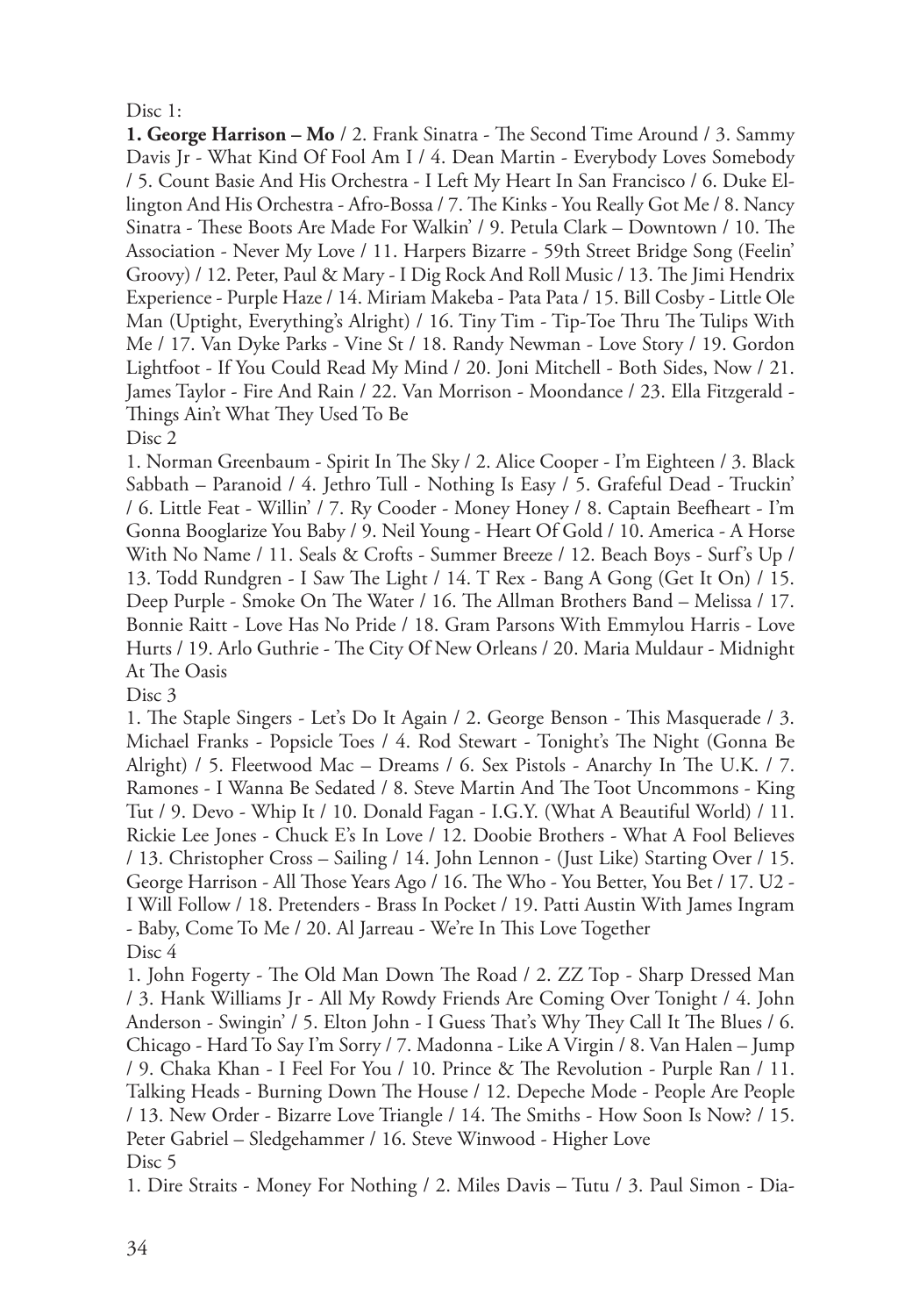monds On The Soles Of Her Shoes / 4. Dolly Parton, Linda Ronstadt, Emmylou Harris - To Know Him Is To Love Him / 5. Randy Travis - Forever And Ever, Amen / 6. Dwight Yoakam - Honky Tonk Man / 7. Los Lobos - La Bamba / 8. Travelling Wilburys - Handle With Care / 9. Elvis Costello – Veronica / 10. Don Henley - The End Of The Innocence / 11. Ice-T – Colors 12. Guns N' Roses - Sweet Child O' Mine / 13. Jane's Addiction - Jane Says / 14. Aerosmith – Angel / 15. Bee Gees - You Win Again / 16. Chris Isaak -Wicked Game / 17. R.E.M. - Losing My Religion Disc<sub>6</sub>

1. Quincy Jones Featuring Ray Charles And Chaka Khan - I'll Be Good To You / 2. Seal – Crazy / 3. Color Me Badd - I Wanna Sex You Up / 4. The B-52's - Love Shack / 5. Red Hot Chilli Peppers - Give It Away / 6. The Black Crowes - Hard To Handle / 7. Travis Tritt - Here's A Quarter (Call Someone Who Cares) / 8. Little Texas - Peaceful Easy Feeling / 9. K.D. Lang - Constant Craving / 10. Tevin Campbell - Can We Talk / 11. Enya - Caribbean Blue / 12. Eric Clapton - Tears In Heaven / 13. Ray Charles - A Song For You / 14. Candlebox – You / 15. Green Day – Longview / 16. Tom Petty - You Don't Know How It Feels / 17. Frank Sinatra And Count Basie And His Orchestra -The Best Is Yet To Come

- All Things Must Pass A Conversation With George Harrison, February 15, 2001 – DPRO 6 15950 2 4, USA, 2001
- All Things Must Pass Special Advance Sampler Capitol/gn DPRO 7087 6 15912 2 4/EMI/Parlophone/gn CDLR043, USA/EU

1. My Sweet Lord / 2. What Is Life / 3. Isn't It A Pity / 4. Ballad Of Sir Frank Crisp (Let It Roll) / 5. Wah-Wah / 6. Beware Of Darkness / 7. All Things Must Pass / Additional Track 8. My Sweet Lord (2000).

The Dark Horse Years 1976-1992 - 12-Track Sampler - EMI/Parlophone DARKH 002, GB, 2004

1. Crackerbox Palace / 2. Dear One / 3. Blow Away / 4. Here Comes The Moon / 5. All Those Years Ago / 6. Teardrops / 7. That's The Way It Goes / 8. Unknown Delight / 9. Got My Mind Set On You / 10. This Is Love / 11. Give Me Love (Live in Japan) / 12. Cheer Down (Live In Japan).

# 3.6. Chartplatzierungen

Die Chart-Platzierungen basieren auf folgenden Hitlisten: *Deutschland*: Bis 1977 Musikmarkt, seit 1977 Media Control *Großbritannien*: Bis 1982 British Market Research Bureaus, seit 1982 Gallup Charts *USA*: Billboard Charts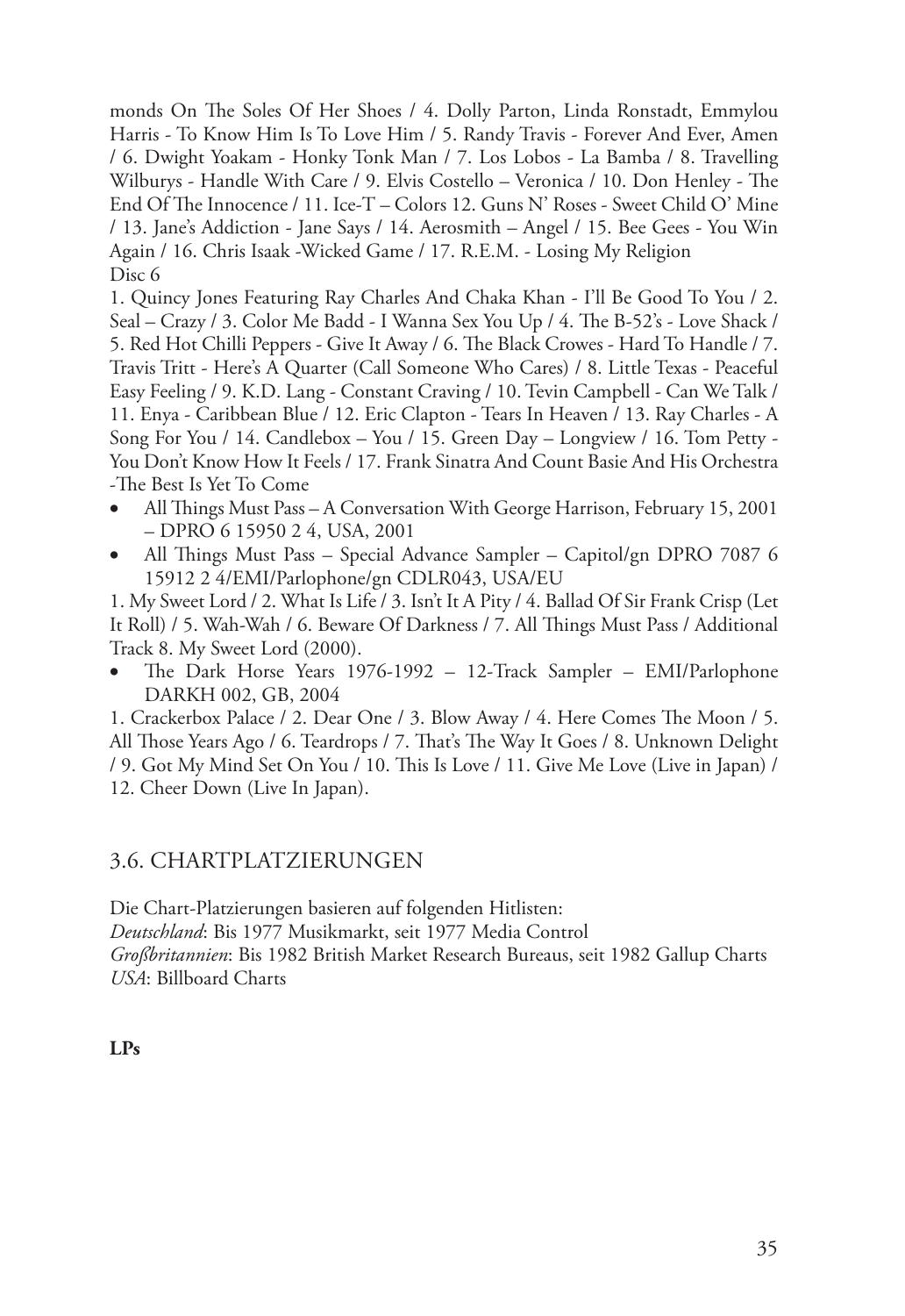|      | LPs<br>Jahr                            |      | Chartplatzierungen                    |              |  |  |
|------|----------------------------------------|------|---------------------------------------|--------------|--|--|
|      |                                        |      | $(n. v. = nicht veröffent-$<br>licht) |              |  |  |
|      |                                        | D    | <b>GB</b>                             | <b>USA</b>   |  |  |
| 1968 | Wonderwall Music By George Harrison    | 22   |                                       | 49           |  |  |
| 1969 | Electronic Sound                       | n.v. |                                       | 191          |  |  |
| 1970 | All Things Must Pass                   | 10   | 1                                     | 1            |  |  |
| 1972 | The Concert For Bangla Desh            | 29   | 1                                     | 2            |  |  |
| 1973 | Living In The Material World           | 20   | $\overline{2}$                        | $\mathbf{1}$ |  |  |
| 1974 | Dark Horse                             | 45   | ۰                                     | 4            |  |  |
| 1975 | Extra Texture - Read All About It      |      | 16                                    | 8            |  |  |
| 1976 | Thirty-Three And A Third               | -    | 35                                    | 11           |  |  |
| 1976 | The Best Of George Harrison            |      | 100                                   | 31           |  |  |
|      |                                        |      | (2001)                                |              |  |  |
| 1979 | George Harrison                        |      | 39                                    | 14           |  |  |
| 1981 | Somewhere In England                   | 36   | 13                                    | 11           |  |  |
| 1982 | Gone Troppo                            |      | -                                     | 108          |  |  |
| 1987 | Cloud Nine                             | 15   | 10                                    | 8            |  |  |
| 1989 | Best Of Dark Horse 1976-1989           |      |                                       | 132          |  |  |
| 1992 | Live In Japan                          |      |                                       | 126          |  |  |
| 2002 | Brainwashed                            | 17   | 29                                    | 18           |  |  |
| 2009 | Let It Roll - Songs By George Harrison | 91   | 4                                     | 24           |  |  |

# **Singles**

|      | Jahr<br><b>Singles</b>                |      | Chartplatzierungen                    |            |  |
|------|---------------------------------------|------|---------------------------------------|------------|--|
|      |                                       |      | $(n. v. = nicht veröffent-$<br>licht) |            |  |
|      |                                       | DE   | <b>GB</b>                             | <b>USA</b> |  |
| 1970 | My Sweet Lord                         |      | 1                                     | 1          |  |
| 1971 | What Is Life                          | 3    | n.v.                                  | 10         |  |
| 1971 | Bangla-Desh                           | 23   | 10                                    | 23         |  |
| 1973 | Give Me Love (Give Me Peace on Earth) | 28   | 8                                     | 1          |  |
| 1974 | Dark Horse                            | 46   |                                       | 15         |  |
| 1974 | Ding Dong, Ding Dong                  | 31   | 38                                    | 36         |  |
| 1975 | You                                   | 43   | 38                                    | 20         |  |
| 1975 | This Guitar (Can't Keep from Crying)  |      | $\overline{\phantom{0}}$              |            |  |
| 1976 | This Song                             |      |                                       | 25         |  |
| 1976 | True Love                             | n.v. |                                       | n.v.       |  |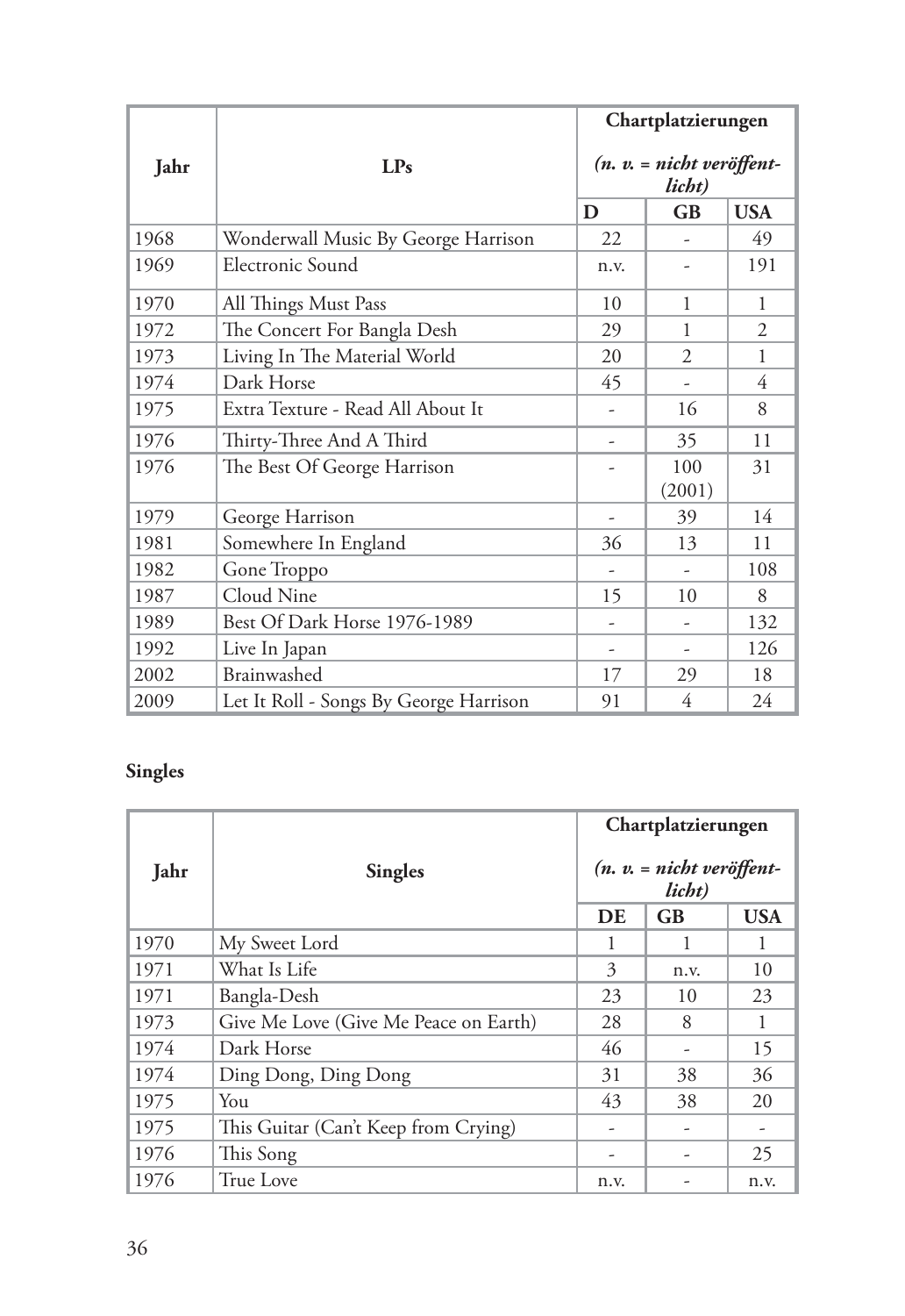| 1977 | Crackerbox Palace      |      |      | 19   |
|------|------------------------|------|------|------|
| 1977 | It's What You Value    | n.v. |      | n.v. |
| 1979 | <b>Blow Away</b>       |      | 51   | 16   |
| 1979 | Love Comes to Everyone |      | -    |      |
| 1979 | Faster                 |      |      | n.v. |
| 1981 | All Those Years Ago    | 44   | 13   | 2    |
| 1981 | Teardrops              |      | -    |      |
| 1982 | Wake Up My Love        |      |      | 53   |
| 1983 | I Really Love You      |      | n.v. |      |
| 1985 | I Don't Want to Do It  | n.v. | n.v. |      |
| 1987 | Got My Mind Set On You | 7    | 2    | 1    |
| 1988 | When We Was Fab        | 40   | 25   | 23   |
| 1988 | This Is Love           |      | 55   |      |
| 1989 | Cheer Down             |      | -    |      |
| 2002 | My Sweet Lord          | 74   | 1    | 94   |
| 2003 | Any Road               | n.v. | 37   | n.v. |

# **Traveling Wilburys**

# **LPs**

|      |                                   | Chartplatzierungen |                                       |            |  |
|------|-----------------------------------|--------------------|---------------------------------------|------------|--|
| Jahr | LPs                               |                    | $(n. v. = nicht veröffent-$<br>licht) |            |  |
|      |                                   | DE                 | <b>GB</b>                             | <b>USA</b> |  |
| 1988 | The Traveling Wilburys Vol. 1     | 10                 | 16                                    | 3          |  |
| 1990 | The Traveling Wilburys Vol. 3     | 23                 | 14                                    | 11         |  |
| 2007 | The Traveling Wilburys Collection | O)                 |                                       |            |  |

# **Singles**

|      |                  | Chartplatzierungen |                                       |            |  |
|------|------------------|--------------------|---------------------------------------|------------|--|
| Jahr | <b>Singles</b>   |                    | $(n. v. = nicht veröffent-$<br>licht) |            |  |
|      |                  | DE                 | <b>GB</b>                             | <b>USA</b> |  |
| 1988 | Handle With Care |                    | 12                                    | 45         |  |
| 1989 | End Of The Line  |                    | 52                                    | 63         |  |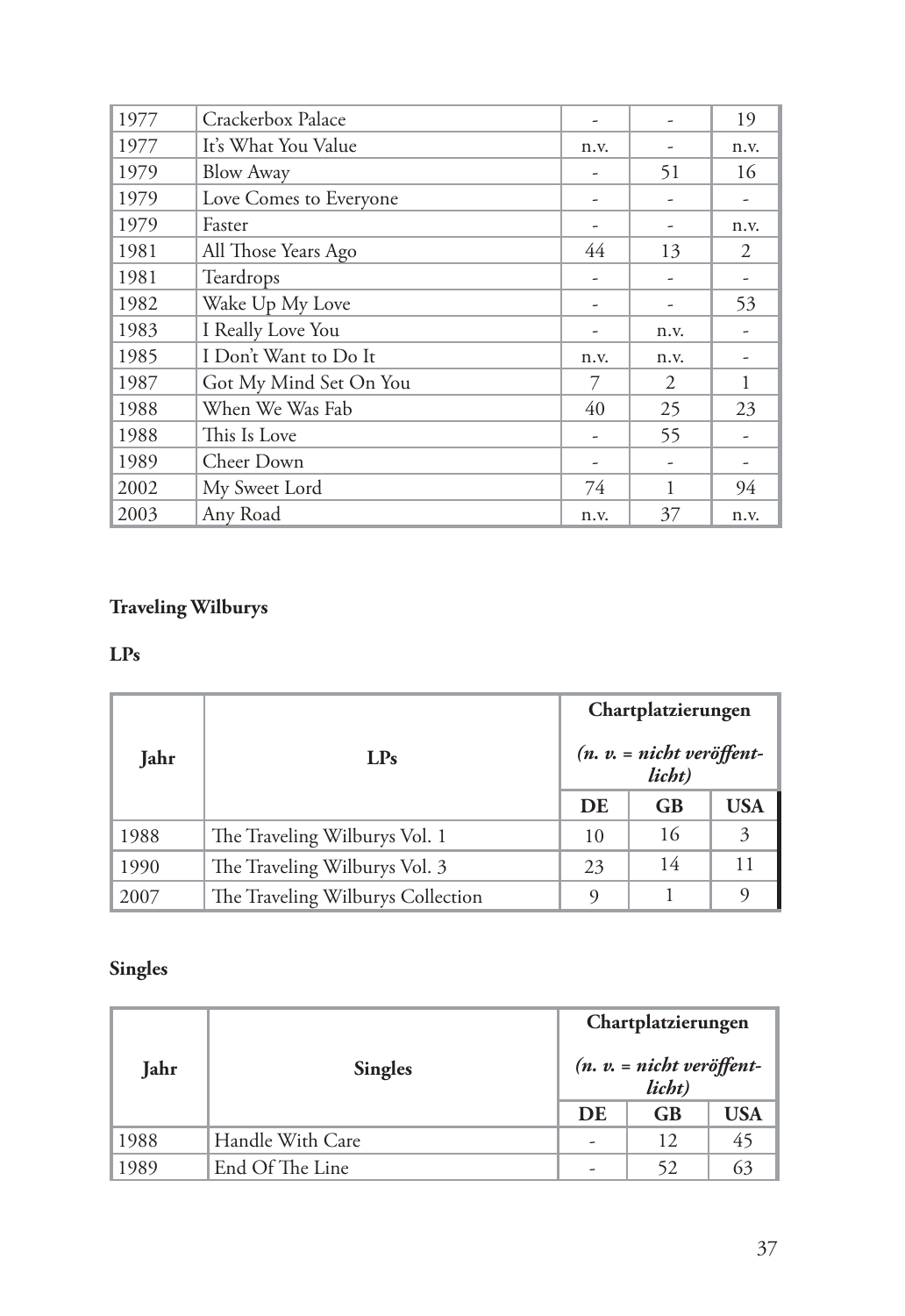| 1989 | Heading For The Light | n.v. | Nur   |
|------|-----------------------|------|-------|
|      |                       |      | Promo |
| 1990 | Nobody's Child        | 44   | n.v.  |
| 1990 | She's My Baby         | 79   | n.v.  |
| 1991 | Wilbury Twist         |      |       |
| 1991 | Inside Out            | n.v. | Nur   |
|      |                       |      | Promo |

# 3.7 Goldene Schallplatten

In Deutschland werden Goldene- und Platin-Schallplatten seit 1973 beim Bundesverband der phonographischen Wirtschaft registriert. Basis der Auszeichnungen sind nicht die tatsächlichen Verkäufe, sondern Einheiten, die von der Plattenindustrie an die Verwertungsgesellsschaft GEMA gemeldet werden. Im Jahr 2003 sind die Zahlen der Einheiten heruntergesetzt worden:

Singles: Gold für 150.000, Platin für 300.00 LPs: Gold für 100.000, Platin für 200.000 <www.musikindustrie.de>

In Großbritannien werden silberne, goldene und Platin-Schallplatten seit 1973 von der *British Phonographic Industry* (BPI) verliehen. Basis der Auszeichnungen sind an den Handel ausgelieferte Schallplatten, so dass die Zahlen nicht notwendigerweise die tatsächlichen Verkäufe widerspiegeln:

Singles: Silber für 200.000, Gold für 400.000, Platin für 600.000 LPs: Silber für 60.000, Gold für 100.000, Platin für 300.000 <www.bpi.co.uk>

In den USA werden goldene Schallplatten seit 1958 von der *Recording Industry Association of America* (RIAA) verliehen. Seit 1976 gibt es die Erweiterung um Platinauszeichnungen, 1984 kam die Multi-Platin-Kategorie für mehr als zwei Millionen Alben hinzu.

Singles und LPs: Gold für 500.000, Platin für 1.000.000.

Musik-Videos/DVD's: Gold für 50.000, Platin für 100.000, Diamant für 1.000.000 <www.riaa.com>

| Singles                | DE | GB                | HSA)                     |
|------------------------|----|-------------------|--------------------------|
| My Sweet Lord          |    |                   | 14.12. 1970 Gold         |
| Got My Mind Set On You |    | 1.11. 1987 Silber | $\overline{\phantom{a}}$ |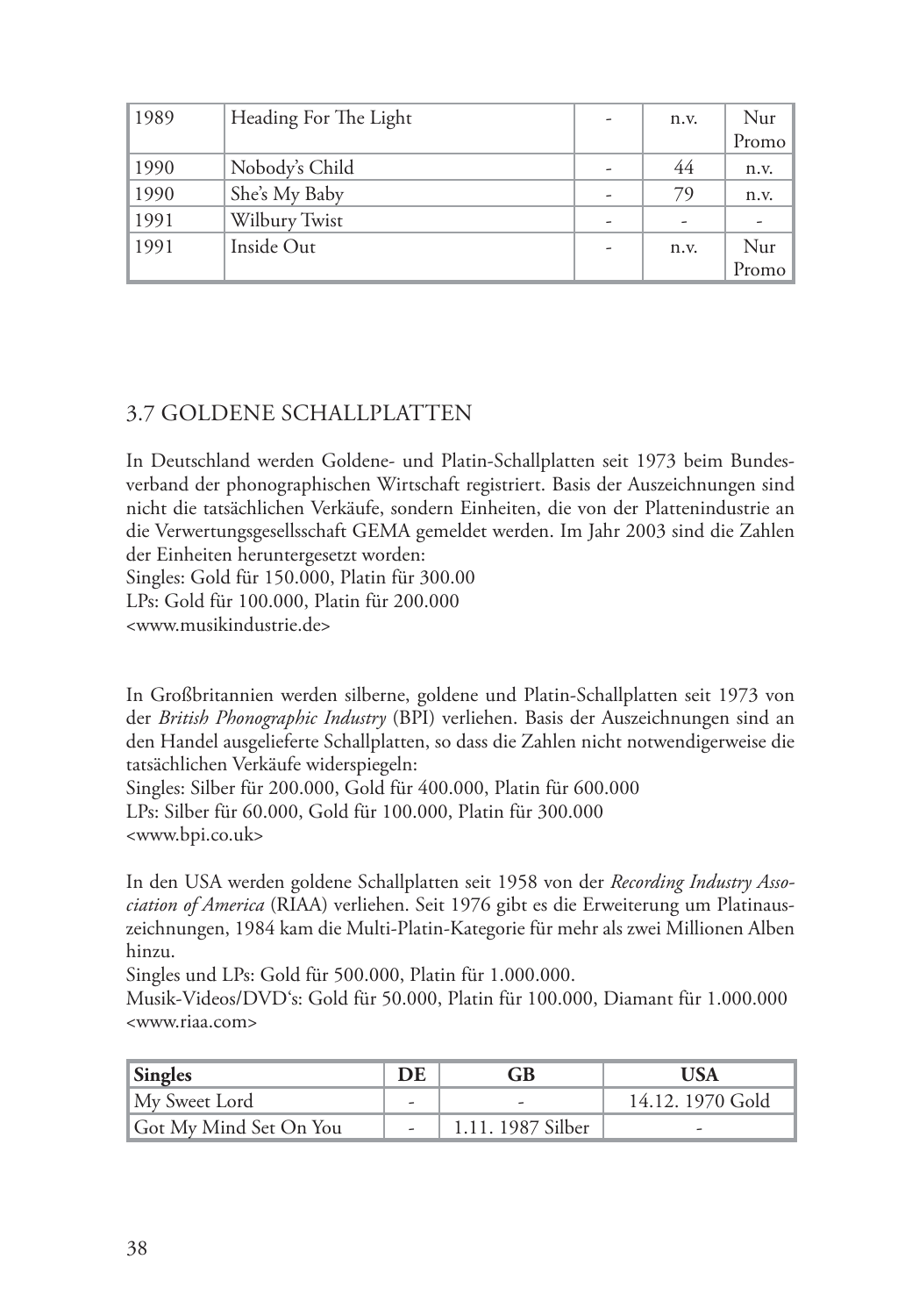| LPs                            | DE | GB                | <b>USA</b>               |
|--------------------------------|----|-------------------|--------------------------|
| All Things Must Pass           |    |                   | 7.3. 2001 6x Platin      |
| The Concert For Bangla Desh    |    |                   | 4.1.1972 Gold            |
| Living In The Material World   |    |                   | 1.6. 1973 Gold           |
| Dark Horse                     |    | 1.2. 1975 Silber  | 16.12. 1974 Gold         |
| Extra Texture - Read All About |    |                   | 11.11. 1975 Gold         |
| It                             |    |                   |                          |
| Thirty-Three And A Third       |    | 6.1. 1977 Silber  | 19.1. 1977 Gold          |
| The Best Of George Harrison    |    |                   | 15.2. 1977 Gold          |
| George Harrison                |    |                   | 8.5.1979 Gold            |
| Cloud Nine                     |    | 16.11. 1987 Gold  | 12.1. 1988 Platin        |
| Brainwashed                    |    | 27.6. 2003 Gold   | 13.12. 2002 Gold         |
| The Traveling Wilburys Vol.1   |    | 20.1. 1989 Platin | 4.8. 1994 3x Platin      |
| The Traveling Wilburys Vol.3   |    | 1.3. 1992 Platin  | 8.1. 1991 Platin         |
| The Traveling Wilburys Coll-   |    | 3.8. 2007 Platin  | 14.1. 2008 Gold          |
| ection                         |    |                   |                          |
| DVD's                          |    |                   |                          |
| Concert For Bangla Desh        |    |                   | 29.2. 2008 4x Platin     |
| <b>Concert For George</b>      |    |                   | 1.9. 2011 $10x$ Platin = |
|                                |    |                   | Diamant                  |

# 3.8 Dark Horse-Label: Diskografie

Die folgende Diskografie enthält alle Singles und LPs, die zwischen 1974 und 1978 auf George Harrisons Label Dark Horse veröffentlicht wurden. Seine eigenen Veröffentlichungen auf Dark Horse sind seiner Diskografie zu entnehmen und werden hier nicht noch einmal aufgeführt<sup>1</sup>.

## *Singles*

- **Ravi Shanka**r: I Am Missing You / Lust DH 10001 / 1974
- **Splinter**: Costafine Town / Elly-May DH 10002 / 13. September 1974
- **Splinter**: China Light / Haven't Got Time DH 10003 / 1975
- Attitudes: Ain't Love Enough / The Whole World's Crazy DH 10004 / 9. Dezember 1975
- **Stairsteps**: From Us To You / Time DH 10005 / 1975
- Jiva: Something's Goin' On Inside L.A. / Take My Love DH 10006 / 1976
- **Splinter**: Which Way Will I Get Home / What Is It (If You Never Ever Tried It Yourself) – DH 10007 / 1976
- Attitudes: Honey Don't Leave L.A. / Lend A Hand DH 10008 / 1976
- • **Stairsteps**: Tell Me Why / Salaam DH 10009 / 1976
- **Splinter**: After Five Years / Halfway There DH 10010 / 1976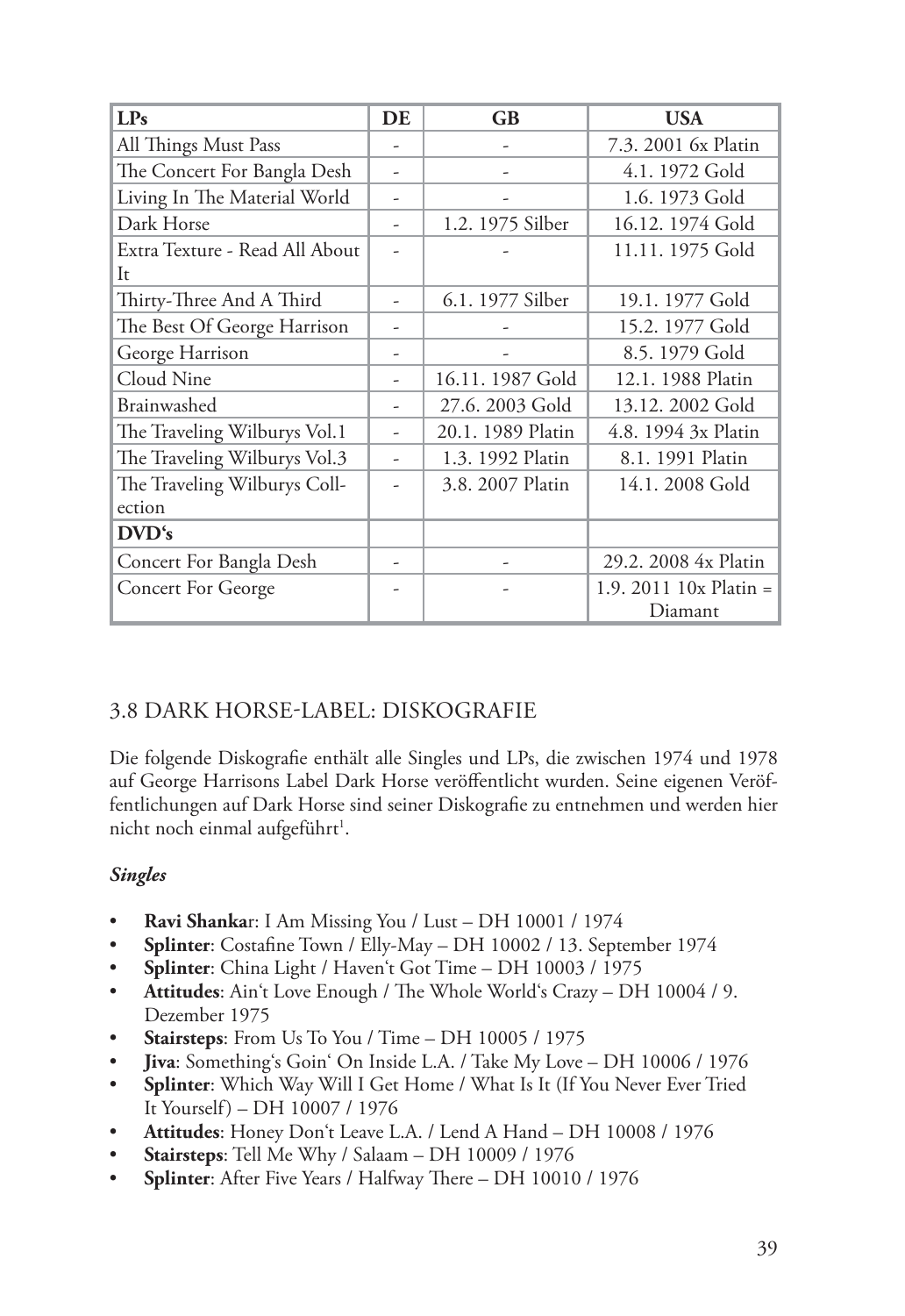- • **Attitudes**: Sweet Summer Music / If We Want To DH 10011 / 1976
- Attitudes: Sweet Summer Music / Being Here With You DRC 8404 / 1977
- **Splinter**: Round And Round / I'll Bend For You DRC 8439 / 1977
- **Attitudes:** In A Stranger's Arms / Good News DRC 8452 / 1977
- • **Keni Burke**: Shuffle / From Me To You DRC 8474 / 1977
- • **Keni Burke**: Keep On Singing / Day DRC 8522 / 1978
- • **Splinter**: Motions Of Love / I Need Your Love DRC 8523 / 1978

## *LPs*

Serie mit Katalognummern 22000 – Vertrieb durch A&M Records

**Splinter** – *The Place I Love* 

*Gravy Train / Drink All Day (Got To Find Your Own Way Home) / China Light (Purvis-Elliott) / Somebody's City // Costafine Town (Purvis-Elliott) / The Place I Love / Situation Vacant / Elly-May / Haven't Got Time* (alle Titel R. Purvis – falls nicht anders angegeben)

August 1974 – SP 22001

• **Ravi Shankar** – *Shankar Family And Friends*

*I Am Missing You / Kahan Gayelava Shyam Salone / Supaney Mein Aye / I Am Missing You (Reprise) / Jaya Jagadish Hare / Music For A Ballet: Dream, Nightmare & Dawn: Overture / Part One: Dream (Festivity & Joy) / Part One: Dream (Love-Dance-Ecstasy) / Part Two: Nightmare (Lust) / Part Two: Nightmare (Dispute And Violence)\* / Part Two: Nightmare (Disillusionment & Frustration) / Part Two: Nightmare (Despair & Sororw) / Part Three: Dawn (Awakening) / Part Three: Dawn (Peace & Hope)*

August 1974 – SP 22002

 $\mathbf{I}$ iva – *Jiva* 

*Something's Goin' On Inside L.A. / The Closer I Get / Love Is A Treasure / Take My Love / Hey Brother // World Of Love / What You're Waiting For / It's Time You Know / Don't Be Sad / All Is Well* (alle Titel von Lanning-Strauss-Hilton)

Oktober 1975 – SP 22003

**Stairsteps** – 2nd Resurrection

*From Us To You* (C. Burke Jr.-K. Burke) / *Pasado* (C. Burke Jr.-J. Burke) / T*heme From Angels* (J. Burke) / *Lifting 2nd Resurrection* (C. Burke Jr.-D. Burke) / *Time* (C. Burke Jr.-S. Wright) // *Throwin' Stones Atcha* (C. Burke Jr.) / *Far East* (C. Burke Jr.) / *In The Beginning* (C. Burke Jr.) / *Tell Me Why* (K. Burke) / *Salaam* (K. Burke) Februar 1976 – SP 22004

## **Henry McCullough** – Mind Your Own Business!

*You'd Better Run / Sing Me A Song / I Can Drive A Car / Baby What You Do To Me / Country Irish Rose // Lord Knows / Down The Mine / Oil In My Lamp / Mind Your Own Business / I'm In Heaven* (alle Titel von H. McCullough)

Oktober 1975 – SP 22005

Splinter – *Harder To Live* 

*After Five Years / Berkley House Hotel / Green Line Bus / Half Way There / Harder To Live // Lonely Man / Please Help Me / Sixty Miles Too Far / What Is It (If You Never Ever Tried It Yourself / Which Way Will I Get Home* (alle Titel von R. Purvis) Oktober 1975 – SP 22006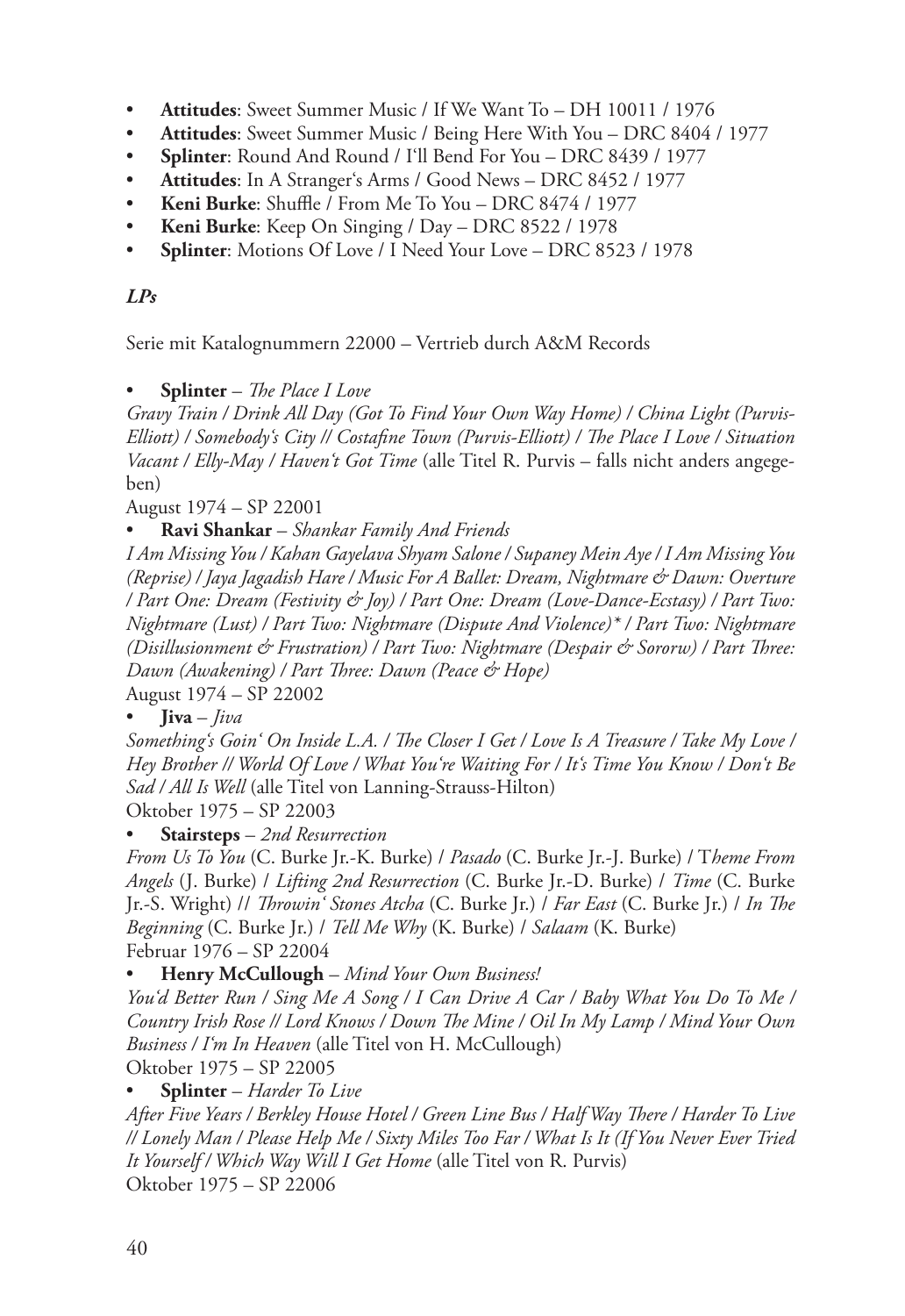• **Ravi Shankar** – *Music Festival From India*

*Vandana / Dhamar / Tarana-Chaturang / Raga Jait // Kajri / Bhajan / Naderdani / Dehati* (alle Titel von R. Shankar)

6. Februar 1976 – SP 22007

• **Attitudes** – *Attitudes*

*Ain't Love Enough* (Foster-B. G. Russell-B. Russell) / *Street Scene* (D. Kortchmar) / *A Moment* (Foster-Keltner-Kortchmar-Stallworth) / *You And I Are So In Love* (Cookie-Mercury) / *Squank* (Foster-Keltner-Kortchmar-Stallworth) // *Lend A Hand*  (Stallworth) / *Chump Change Romeo* (Kortchmar) / *First Ballad* (Foster-Keltner-Kortchmar-Stallworth) / *Honey Don't Leave L.A.* (Kortchmar) / *In The Flow Of Love*  (Bottiglier-Higgins-Stallworth) Februar 1976 – SP 22008

Serie mit Katalognummern 2500-3600 – Vertrieb durch Warner Consolidated

## • **Attitudes** – *Good News*

*Being Here With You* (Foster-Keltner-Kortchmar-Stallworth) / *Drink My Water* (B.G. Russell-B. Russell) / *Sweet Summer Music* (Bottiglier-Higgins-Stallworth) / *Let's Talk Turkey* (Kortchmar) / *Foster's Frees* (Kortchmar) / *Turning In Space* (Brown-Higgins-Stallworth) // *Change* (Stallworth) / *In A Stranger's Arms* (Kortchmar) / *Manual Dexterity* (Kortchmar) / *Promise Me The Moon* (Kortchmar) / *Good News* (Stallworth) Mai 1977 – DH 3021

## • **Keni Burke** – *Keni Burke*

*Keep On Singing* (K. Burke-Akey) / *You Are Mine* (K. Burke-Askey) / *Day* (K. Burke) / *It's The Last Time* (K. Burke-Askey) / *Shuffle* (K. Burke-Askey) // *Give All That You Can Give* (K. Burke & Vann) / *Tell Me That You Love Me* (K. Burke-Vann) / *Something New (Like A Sweet Melody)* (K. Burke-Vann) / *From Me To You* (K. Burke) August 1977 – DH 3022

## Splinter – Two Man Band

*Little Girl* (Purvis-Elliott) / *Round And Round* (McGee) / *Baby Love / I Apologize / Black Friday // New York City (Who Am I) / I Need Your Love / Motions Of Love* (McGee) / *Silver* (Purvis-Evans) / *Love Is Not Enough* (alle Titel von R. Purvis, falls nicht anders angegeben)

Oktober 1977 – DH 3073

# 3.9 George Harrison – Bootlegs (illegale Schallplatten/CDs)

Im Folgenden werden die illegalen Schallplatten und CDs aufgeführt, die im Text zitiert werden und das dort diskutierte, bisher nicht veröffentlichte, Material enthalten. Dieses Material ist auf unzähligen, sich vielfach überschneidenden illegalen Pressungen enthalten. Es werden hier jeweils die besten bzw. bekanntesten Quellen genannt.<sup>2</sup>

- 12 Arnold Grove Pegboy PB 1007
- A True Legend Strawberry Records STR 007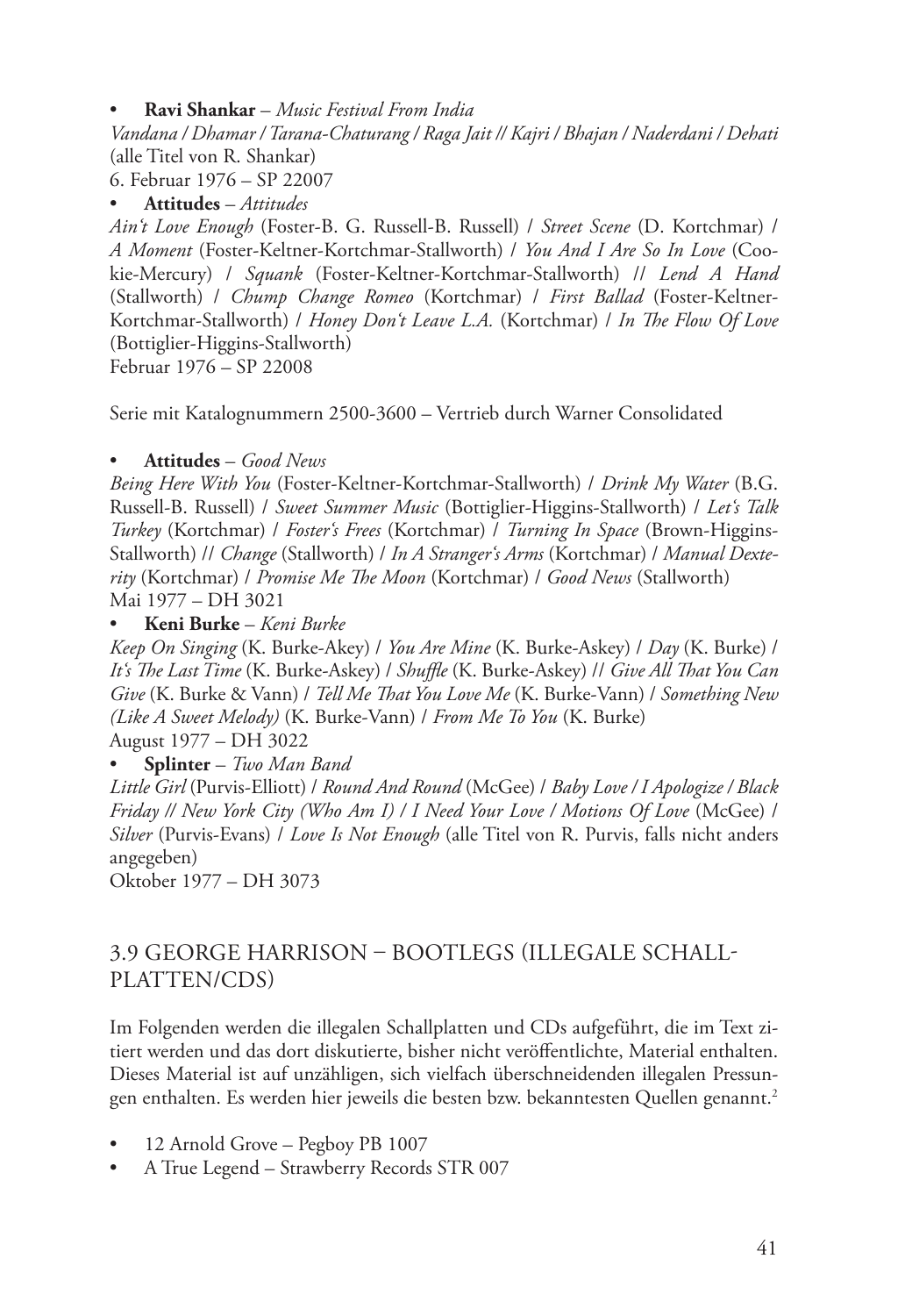- All Things Must Pass The Apple Acetates (2 CDs) Home Entertainment Network HEN 027-1/2
- The Alternate Wonderwall Pear Records PDP 016
- Another Flaming Pie No Label Records NLR 9714
- Apcor 1 by George Harrison (Wonderwall Music Mono Mix) Apcor 1
- Artifacts III (CD 4): Free As A Bird 1981-1994 Big Music BIG 4036
- Art of Dying  $(5 \text{ CDs})$  Silent Sea SS 094-098
- The Beatles Play (With) Dylan Volume One Columbus CD 1/STATB 12
- The Beatles Play (With) Dylan Volume Two Columbus CD 2/STATB 13
- • Beware Of ABKCO Strawberry Records 001
- Bobfest Rehearsals October 1992 (2 CDs) Yellow Cat YC036/037
- Completed Rarities Vol. 3 Poly Phone PH 1318
- The Concert For Bangla Desh (3 CDs) Zeus Z 2026001
- Dignity Moonlight ML 9502 (Bob Dylan-Bootleg mit Bob Dylan-Mitwirkung)
- Excerpts Of Three Major Concerts (2 LPs) Instant Analyis 4183/2044
- The Final Night And More (2 CDs) Dandelion 072/073 (Bob Dylan-Bootleg mit Harrison-Mitwirkung)
- Get Down, You Slug The 1974 US Tour Kein Label / GH-CD 74
- Hari And The Hijack Band  $(2 \text{ CDs}) \text{CD-641992/93}$
- The Harri-Spector Show (Fake) Columbia 02-303-1122
- "I'm Not Going To Die On You Folks Just Yet" Gold Walrus No catalog number
- Inside Out Wilbury Record Co. TWB 1 Vinyl
- It's Still Much Better Being A Guitar Player (2 CDs)– No Label Records NLR 9905/9906
- John, Paul, George & Ringo Yellow Dog/Orange CD 020
- Live! The Silver Wilburys SWP 87-2
- Living In The Alternate World Roaring Mouse DPRO 79963
- Living In The Underground  $-$  ZAP 80840
- Lost And Found  $(2 \text{ CDs}) \text{Voxx-0004}$
- The Making Of All Things Must Pass (3 CDs) Midnight Beat MB CD 110-112
- Odds & Ends Unsurpassed Maestro Vol. 1 Sick Cat SC 006
- Pirate Songs Vigotone VIGO 146
- Possum Belly Overalls Gold Standard NASH 105
- The Quarrymen at Home Chapter One CO 25190
- Rock And Roll Hall Of Fame Rock Records LC 0886 Vinyl
- Rough Notes SR 73941 Vinyl
- Somewhere In England Pegboy PB 1005
- Somewhere in Utopia (2 LPs) Loka Productions WX-124 Vinyl
- Songs For Patti The Mastertape Version Strawberry Records STR 004
- Still My Guitar Gently Weeps GH-1130
- Through Many Years Vigotone VT-181
- The Traveling Wilburys Vol. 2 Goblin CD 3003
- The Traveling Wilburys Vol.  $4 \rightarrow$  Ingroove Record Company AWCD 21
- The Trembling Wilburys Ultra Rare Trax Merry Go Round MGR4
- The Ultimate Beatles Christmas Collection CD 2 Vigotone VT-173
- Unbootlegged 17 No Tapo Records NPT 0401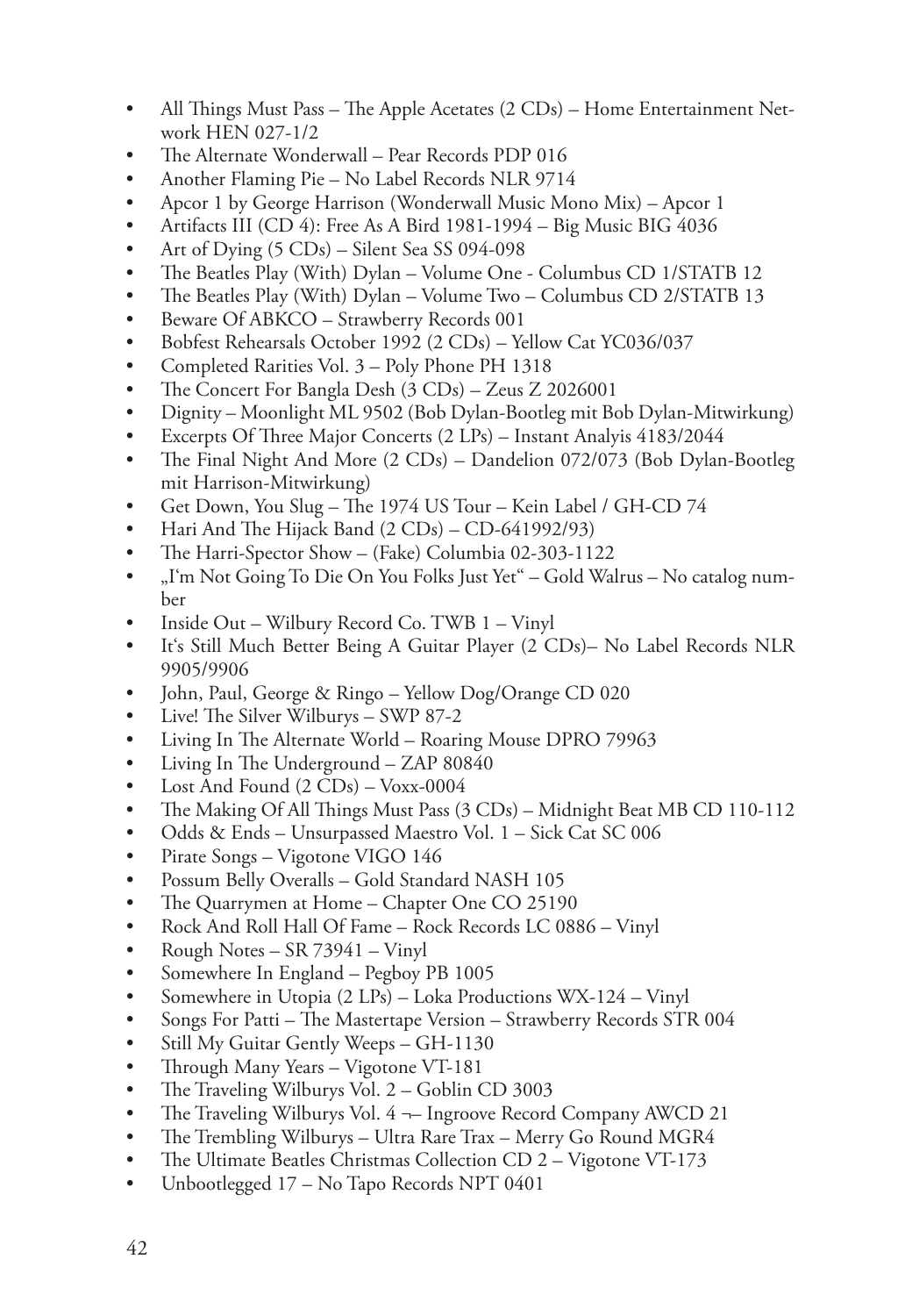Fast alle Konzerte der beiden Tourneen Harrisons, 1974 und 1991, sind von Fans aus dem Publikum in sehr unterschiedlicher Qualität aufgenommen worden und mittlerweile auf Bootlegs erhältlich. Im Folgenden sind alle sich im Umlauf befindlichen CDs aufgelistet.

*Nordamerika-Tour 1974*

- Baton Rouge (2 LPs) (26.11. 1974) IMOQ BR 74 Vinyl
- Chicago 11 30 74 CBM 1044)
- Ft. Worth Express (2 CDs) (Fort Worth, 22.11. 1974) Hindustani Music Raga 001
- George Harrison 1974 (2 LPs) Baby Moon Productions LP 2317438
- Diese Doppel-LP enthält lediglich die Tracks *The Lord Loves The One (That Loves The Lord)* und *Who Can See It* vom Eröffnungskonzert am 2. November 1974. Diese Titel sind auch auf der oben angeführten CD *Get Down You Slug* zu finden.
- • George Harrison 1974 (2 CDs) (New York, 20.12. 1974, Matinee) Master of Orange MOD 10005
- Last Live Concert (2 LPs) (Uniondale, 15.12. 1974) White Horse WH 1974 Vinyl
- Let's Hear It For Lord Budda [sic] (Long Beach, 10.11. 1974) TAKRL 1373 -Vinyl
- Live At The Arena (St. Louis,  $20.11. 1974$ ) Barrier BAR-009
- Live In Seattle 1974 (2 CDs)(4.11. 1974) The Gold Standard GS-96009/96010
- Live in Vancouver (2 LPs) SODD 005 (Diese Doppel-LP enthält ungefähr die Hälfte des Konzertes vom 2. November 1974.)
- Live Washington ,74 Mistral MM 9106
- The Lost Tapes: Live At The Providence Civic Center (11.12. 1974) keine Katalognr.
- The Lost Tapes: Sue Me, Sue You Blues (Seattle,  $4.11. 1974$ ) keine Katalognr. Es handelt sich hierbei um eine Kopie der Doppel-CD *Live In Seattle 1974*.
- What Is Life (2 CDs) (Baton Rouge, 26.11. 1974) FFR 9114/9115
- • Für die 1974er Tour liegen fast alle Konzerte in einer Serie des Untergrund-Labels Green Grape unter dem Titel *1974 North American Tour* auf Doppel-CDs (falls nicht anders angegeben) vor. Sie haben keine Katalognummern. Fehlt die Angabe *afternoon* oder *evening*, ist die Quelle des Konzertes nicht bekannt.

Seattle, WA, USA – 4 November 1974

- Live Cow Palace 74 Salamander SCD 1015
- Hierbei handelt es sich um eine Publikumsaufnahme des Konzerts in Daly City, Kalifornien vom 6. November auf CDR mit sehr schlechtem Sound. Dieses Konzert liegt nicht in der Green Grape-Serie vor.
- • Oakland, CA, USA 8 November 1974 (afternoon)
- Oakland, CA, USA 8 November 1974 (evening) (1 CD)
- Long Beach,  $CA 10$  November 1974 (1 CD)
- Los Angeles,  $CA 12$  November 1974 (afternoon)
- Tucson, AZ 14 November 1974 (afternoon)
- Denver, CO 18 November 1974 (afternoon)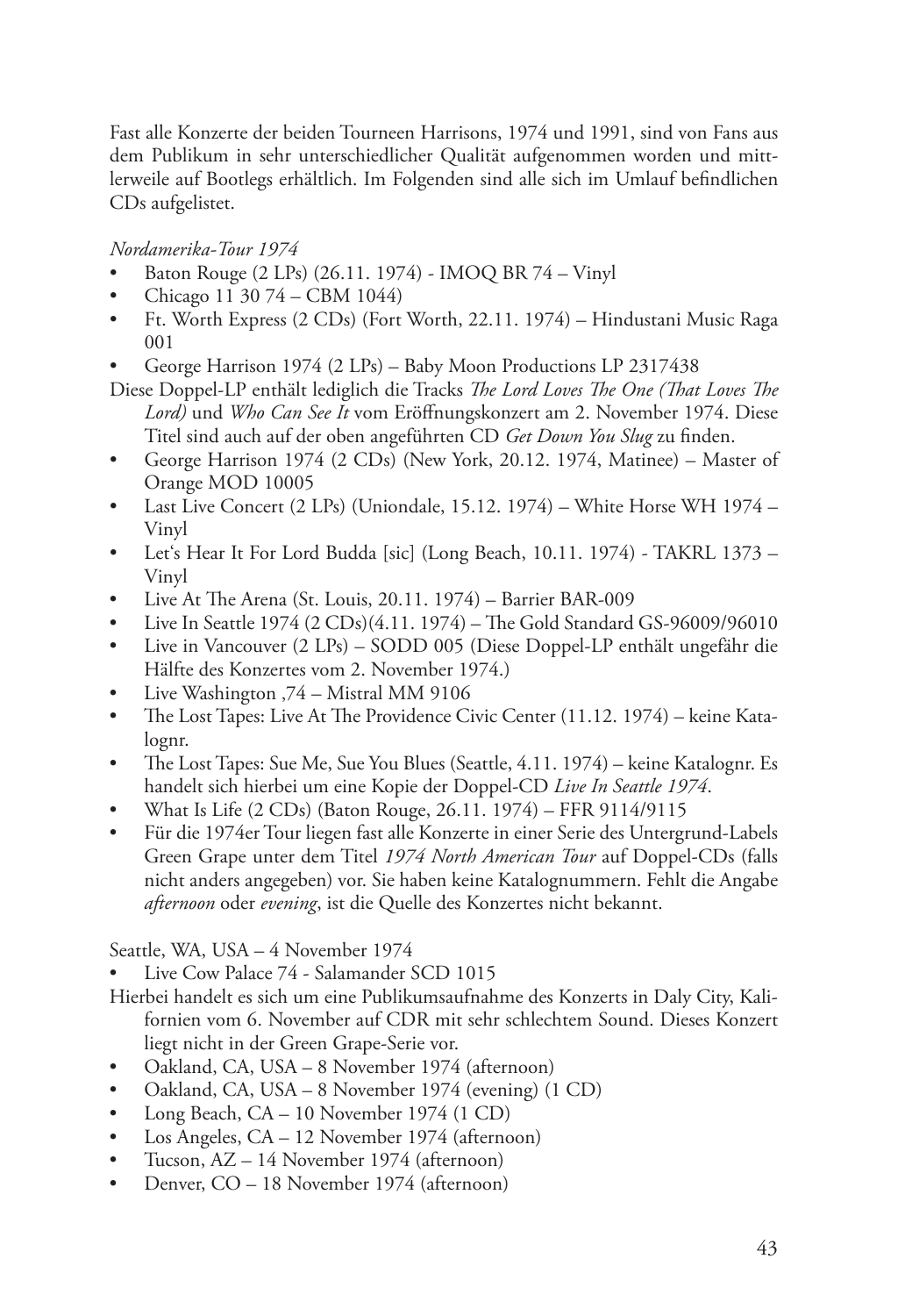- St. Louis,  $MO 20$  November 1974 (1 CD)
- Tulsa, OK 21 November, 1974 (2 CDs) JL-13 (liegt nicht in der Green Grape-Serie vor)
- Ft. Worth,  $TX 22$  November 1974
- Houston, TX 24 November 1974 (afternoon)
- Houston,  $TX 24$  November 1974 (evening)
- Baton Rouge 26 November 1974
- Atlanta, GA 28 November 1974 (afternoon) (1 CD)
- Atlanta, GA 28 November 1974 (evening)
- Chicago, IL 30 November (afternoon)
- Detroit, MI 4 December (afternoon) (1 CD)
- Toronto, CAN 6 December (afternoon) (1 CD)
- Toronto, CAN 6 December (evening)
- Boston, MA 10 December (afternoon)
- Providence, RI 11 December
- Landover, MD 13 December (evening) (1 CD)
- Uniondale, NY 15 December (afternoon)
- Uniondale, NY 15 December (evening)
- Philadelphia, PA 17 December (afternoon)
- New York, NY 19 December
- New York, NY 20 December (afternoon)
- New York, NY 20 December (evening)

# *Japan-Tour 1991*

- One Night In A Yokohama Arena (2 CDs) Holy Hawk Records CT 001 (Yokohama, 1.12. 1991)
- The God, Dark Horse & Legends (2 CDs) Electric Monkey EM-01/02 (Osaka, 2.12. 1991)
- Harrisongs By George Mistral MM 9224 $^3$  (Osaka, 3.12. 1991)
- 4th Night Revisited (2 CDs) SR International / Keine Nummer (Nagoya, 5.12. 1991)
- Rock Legends George Harrison And Eric Clapton With His Band Fourth Night Live (2 CDs) (Nagoya, 5.12. 1991) – Platypus Records PR 1001 A/B
- Hiroshima 1991 (2 CDs) Kein Label / GH-001/2 (Hiroshima, 6.12. 1991)
- George Harrison Live In Fukuoka, Japan December 9th, 1991 (2 CDs) RMG Records / Keine Nummer
- Rock Legends/Japan Tour 1991 (2  $CDs$ ) Mistral 9222/23 (Osaka, 10.12. 1991)
- Osaka, Japan, December 11, 1991 (2 CDs) Kein Label / Keine Katalognummer
- • Osaka, Japan, December 12, 1991 (2 CDs) Kein Label / Keine Katalognummer
- • 3 Days, Tokyo, Japan, December 1991 (6 CDs) Kein Label / Keine Katalognummer (Tokio, 14./15./17.12.
- • 1991)
- Last Friend In Tokyo Dome 1991 (2 CDs) Main Stream MAST -005/006 (Tokio, 15.12. 1991)
- The Rock Legends Tour Tokyo December 17th, 1991 Mistral MM 9220/21)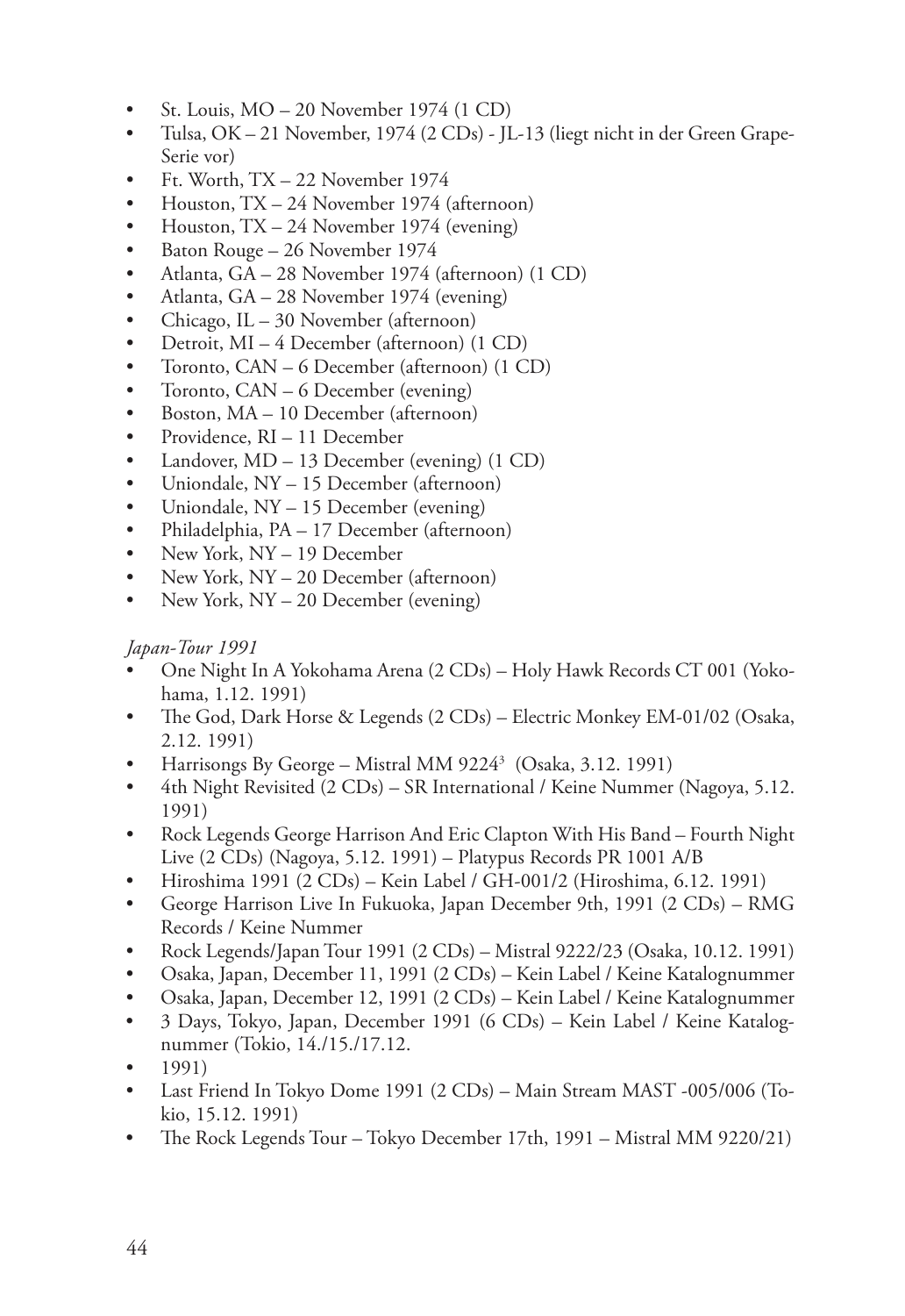# 3.10 Beatles-Kompositionen

Es ist unmöglich, Harrisons Solo-Werk strikt von seiner Arbeit als Beatle zu trennen. Zum einen begannen seine Solo-Aktivitäten 1967, als er noch ein Beatle war; zum anderen spielte er als Solo-Interpret nach 1970 etliche seiner Beatles-Songs live. Aus diesem Grunde werden Songs wie *Here Comes The Sun, For You Blue* oder *Something* entsprechend in diesem Buch gewürdigt, andere Songs wie *It's All Too Much* und *Think For Yourself* werden zumindest erwähnt, weil sie für die Japan-Tour 1991 in Erwägung gezogen worden sind. Letztendlich bleiben nur wenige Harrison-Kompositionen übrig, die in diesem Buch überhaupt keine Erwähnung finden. Der Vollständigkeit halber werden im Folgenden alle Harrison-Kompositionen für die Beatles, bzw. Songs, an denen er kompositorisch beteiligt war, kurz besprochen.<sup>4</sup> Ausgenommen sind die Kompositionen, die aufgrund der Live-Darbietungen nach 1970 im Text bereits ausführlich berücksichtigt worden sind. Diese Songs sind entsprechend gekennzeichnet.

#### IN SPITE OF ALL THE DANGER (McCartney-Harrison)

Die Quarrymen (Lennon, McCartney, Harrison, John "Duff" Lowe, Colin Hanton) nahmen diesen Song wahrscheinlich am 12. Juli 1958 in Percy Phillips' Home Studio in Liverpool auf einer Atzetat-Schallplatte auf (auf der anderen Seite wurde eine Version von Buddy Hollys *That'll Be The Day* eingepielt). Jeder der Quarrymen durfte die Schallplatte für eine Woche behalten; bei John Lowe verblieb sie jedoch bis 1981. Der versuchte, das Unikat in dem Jahr bei einer Auktion zu verkaufen. Paul McCartney stoppte diesen Versuch, kaufte Lowe das Atzetat ab, ließ die Platte restaurieren und 50 Kopien für Familie und Freunde herstellen. Am 20. November 1995 wurde *In Spite Of All The Danger* auf der *Anthology 1* in einer gekürzten Version veröffentlicht.5

#### CRY FOR A SHADOW (Harrison-Lennon)

Dieses Instrumental entstand als Parodie auf den Stil der Gitarren-Band The Shadows. Es ist die einzige Co-Komposition von Harrison und Lennon. Der Song wurde am 22. und 23. Juni 1961 in der Friedrich-Ebert-Halle in Hamburg-Harburg mit Pete Best am Schlagzeug aufgenommen. Er erschien erstmals auf einer französischen EP mit dem Titel *Mr. Twist* (Polydor 21914) am 26. Januar 1962. In Deutschland erschien *Cry For A Shadow* im März 1964 als Single A-Seite (Polydor NH 52275)6 mit der B-Seite *Why*. 7

#### DON'T BOTHER ME

George schrieb diesen Song im Palace Court Hotel in Bournemouth zwischen dem 19. und dem 24. August 1963 (die Beatles spielten sechs Abende im Gaumont Cinema), als er zeitweilig krank im Bett lag. Er betrachtete den Song als Übung, um zu sehen, ob er in der Lage sei, Songs zu komponieren. *Don't Bother Me* wurde am 11. und 12. September 1963 in den Abbey Road-Studios aufgenommen und erschien auf *With The*  Beatles am 22. November 1963.<sup>8</sup> George hatte den Song für die Japan-Tour 1991 in die engere Wahl genommen (siehe *Live In Japan*).

#### YOU KNOW WHAT TO DO

Erst während der Arbeiten am *Anthology*-Projekt wurde die Demo-Version dieses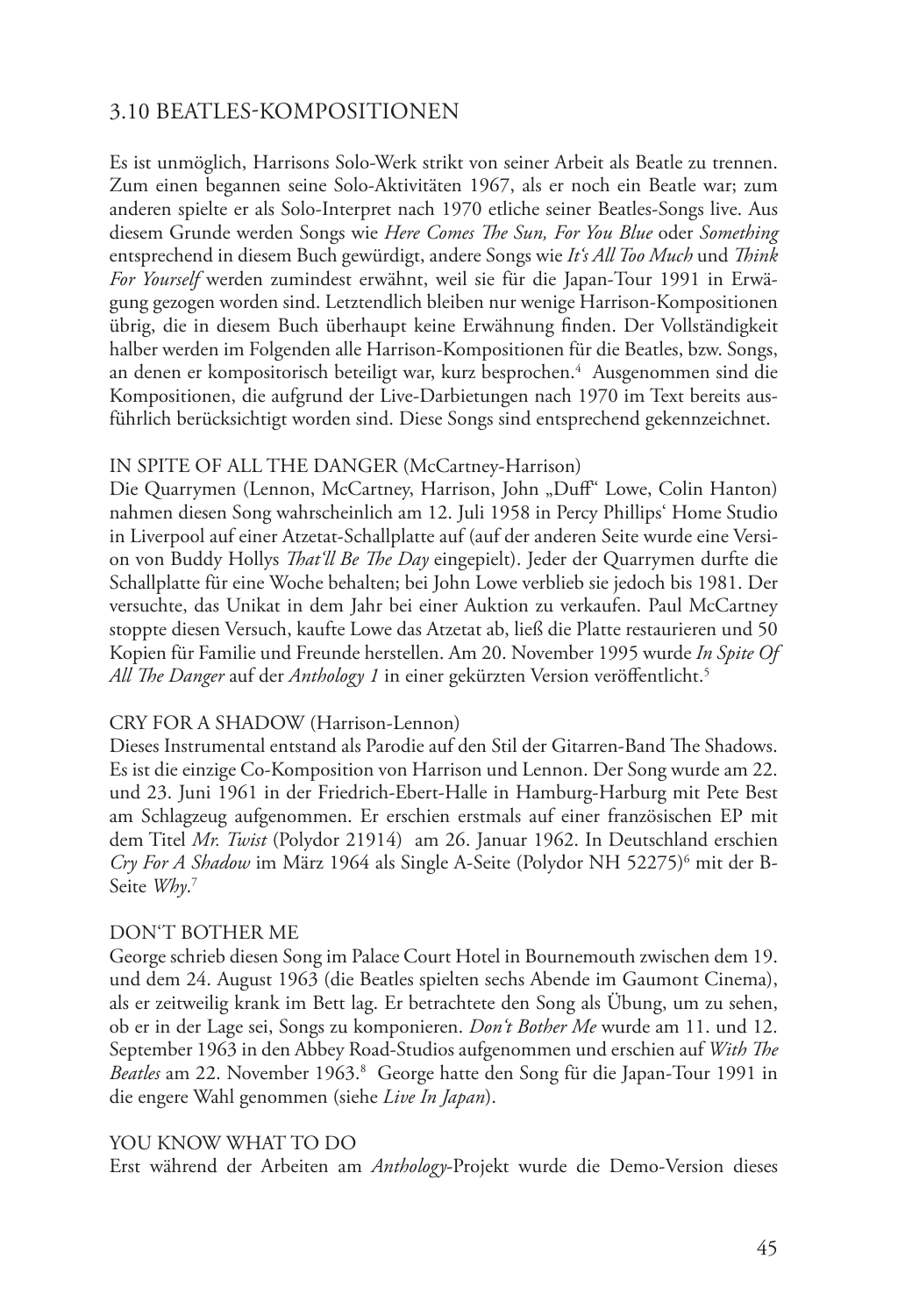Songs entdeckt. Er wurde am 3. Juni 1964 in den Abbey Road-Studios aufgenommen, offenbar mit Paul McCartney am Bass und John Lennon am Tambourin. Ringo Starr war wegen einer Mandelentzündung im Krankenhaus. Da der Song offenbar von niemandem für gut genug erachtet wurde, ist er nie weiter ausgearbeitet worden. George konnte sich in den 1990er Jahren angeblich nicht mehr an den Song erinnern. *You Know What To Do* erschien am 20. November 1995 auf *Anthology 1*. 9

#### I NEED YOU

Es handelt sich um ein unspektakuläres Liebeslied, für das am 15. Februar 1965 die Aufnahmen in der Abbey Road begannen. Der Song erschien im Beatles-Film *Help!*  und auf dem gleichnamigen Album, das am 6. August 1965 veröffentlicht wurde. George erwähnt diesen Song nicht in seiner Biografie *I Me Mine*.

#### YOU LIKE ME TOO MUCH

Auch dieser Song wird von George in *I Me Mine* nicht erwähnt. Es ist der zweite Harrison-Titel auf dem Beatles-Album *Help!* und wurde am 17. Februar 1965 ebenfalls für den Film aufgenommen, wurde dafür jedoch nicht berücksichtigt und landete auf der zweiten Seite des Albums.

#### 12-BAR ORIGINAL (Lennon-McCartney-Harrison-Starr)

Dieser Instrumental-Titel wurde am 4. November 1965 aufgenommen und hatte im Original eine Laufzeit von sechseinhalb Minuten. Für die veröffentlichte Fassung, die am 18. März 1996 auf *Anthology II* erschien, wurde der Song um knapp die Hälfte gekürzt.

#### THINK FOR YOURSELF

In *I Me Mine* schreibt George, dass er sich nicht erinnere, wer diesen Song inspiriert habe, möglicherweise die Regierung.<sup>10</sup> Es handelt sich um eine Warnung davor, Lügen Glauben zu schenken. Der auch durch McCartneys verzerrten Bass markante Song wurde am 8. November 1965 aufgenommen und erschien am 3. Dezember 1965 auf *Rubber Soul*.

IF I NEEDED SOMEONE (siehe *Live In Japan*)

TAXMAN (siehe *Live In Japan*)

#### LOVE YOU TO

Der Arbeitstitel dieses Songs lautete *Granny Smith*. George spielt Sitar und vermutlich akustische und elektrische Gitarre, Anil Bhagwat Tabla, Paul McCartney wahrscheinlich den verzerrten Bass; Ringo Starr bedient das Tambourin. Ob weitere indische Musiker auf der Aufnahme am 13. April 1966 involviert waren, ist nicht bekannt. Der Titel *Love You To* ("lieb dich, um zu...") ist sonderbar, weil diese drei Worte so nicht im Text vorkommen und auch keinen rechten Sinn ergeben.

I WANT TO TELL YOU (siehe *Live In Japan)*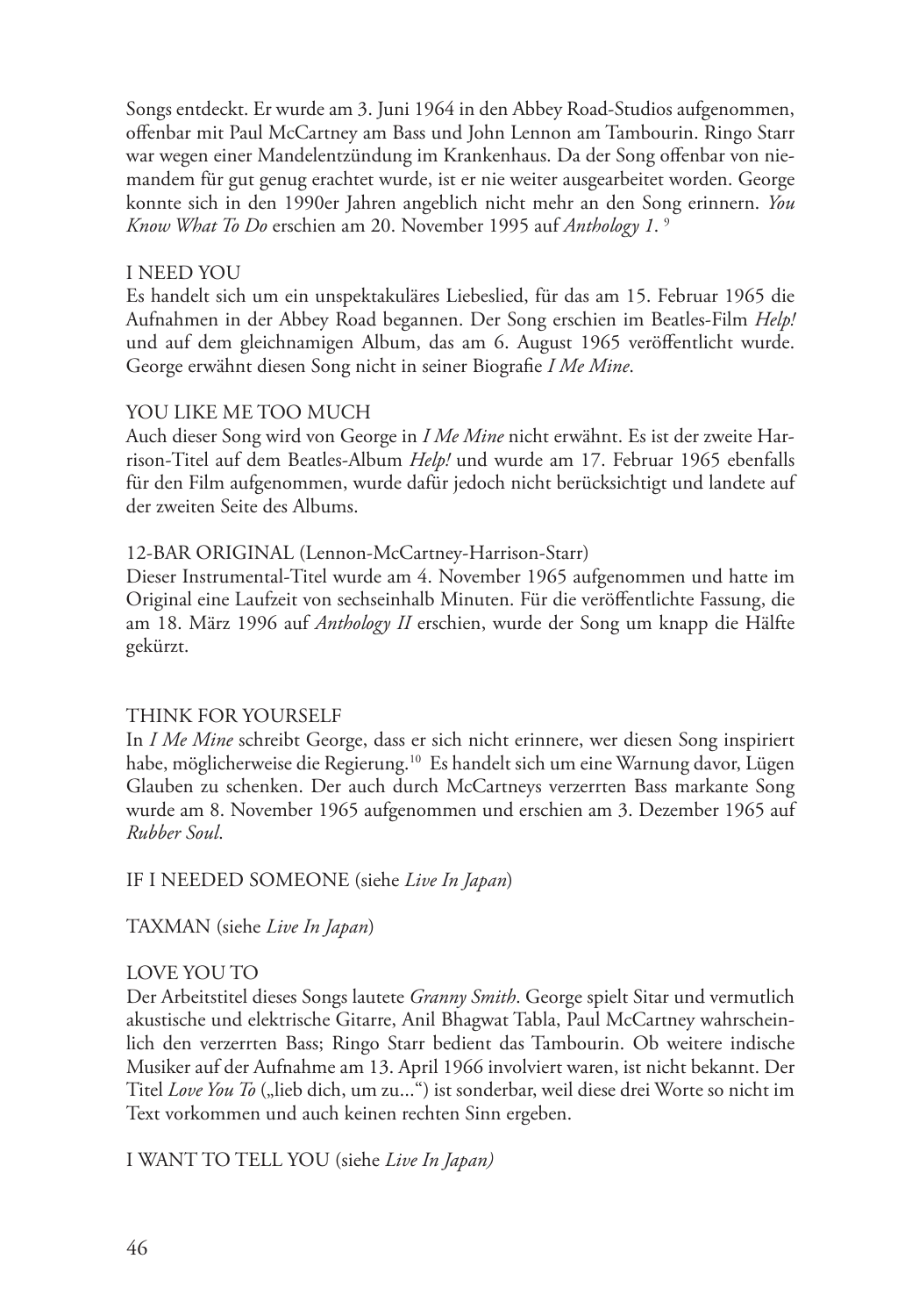## ONLY A NORTHERN SONG

Bevor George Harrison seinen eigenen Verlag *Harrisongs* gründete, gehörten seine Kompositionen wie auch die Songs Lennon-McCartneys dem Verlag Northern Songs, an dem die Beatles beteiligt waren. Im Text beklagt sich George darüber, dass es egal sei, was er schreibe, denn alles sei ohnehin Eigentum der Northern Songs. Er selbst sagte, der Song sei ein Witz und eine Anspielung auf Liverpool, die "heilige Stadt" <sup>11</sup> (dieser Bezug ist dem Text tatsächlich nicht zu entnehmen und wird auch von Turner in seinem *A Hard Day's Write* nicht berücksichtigt). *Only A Northern Song* wurde am 13./14. Februar sowie am 20. April 1967 währen der Aufnahmen zu *Sgt. Pepper's Lonely Hearts Club Band* eingepielt, erschien aber erst (ausschließlich in Mono) auf dem Soundtrack für *Yellow Submarine* am 17. Januar 1969. Eine Alternativ-Version in Stereo wurde auf der *Anthology II* am 18. März 1996 veröffentlicht.

#### WITHIN YOU WITHOUT YOU

Der Song basiert auf einem Gespräch, das sich auf einer Dinner Party im Londoner Haus von Klaus Voormann entfaltete und von der Hindulehre beeinflusst war: Das Ego ist eine Illusion, essenziell sind wir alle eins. Neben nicht genannten indischen Musikern ist ein Streichorchester zu hören (Violinen: Erich Gruenberg, Alan Loveday, Julien Gaillard, Paul Scherman, Ralph Elman, David Wolfsthal, Jack Rothstein, Jack Greene, Cellos: Reginald Kilbey, Allen Ford, Peter Beavan) sowie Neil Aspinall (Tamboura). Der Song wurde am 15./22. März sowie am 3. und 4. April 1967 aufgenommen und am 1. Juni 1967 auf *Sgt. Pepper's Lonely Hearts Club Band* veröffentlicht. Die Instrumental-Spur ohne Harrisons Gesang erschien auf *Anthology 2* am 18. März 1996.

#### IT'S ALL TOO MUCH

Der Song entstand unter dem Eindruck eines LSD-Trips und dreht sich um Erkenntnisse, die George in der Meditation gekommen sind: "As I look into your eyes your love is there for me – and the more I go inside the more there is to see. "<sup>12</sup> Der Song entstand während der Aufnahmen zu *Magical Mystery Tour* am 25./26. Mai und 2. Juni 1967 und wurde am 17. Januar 1969 auf dem Soundtrack zu *Yellow Submarine* veröffentlicht. Ursprünglich war der Song über acht Minuten lang und wurde für das Album um zwei Minuten gekürzt. Harrison singt in diesem Song eine Zeile aus *Sorrow* von den McCoys (1965): "With your long blonde hair and your eyes of blue." Dieser Titel war in Großbritannien durch die Merseys 1967 ein großer Hit. Die Filmfassung von It's All Too Much läuft vier Minuten, beinhaltet aber eine Strophe ("Sail me on a silver sun..."), die auf der LP-Version nicht zu hören ist.

#### BLUE JAY WAY

George hatte im Sommer 1967 ein Haus im Blue Jay Way in Los Angeles gemietet und wartete auf Derek und Joan Taylor, die jedoch u.a. aufgrund des herrschenden Nebels das Haus nicht finden konnten. Während George wartete, schrieb er diesen Song, der am 6./7. September sowie dem 6. Oktober 1967 aufgenommen wurde. Harrison spielte die Hammond-Orgel und sang, während McCartney Bass spielte und sang. Lennon steuerte ebenfalls Hintergrundgesang hinzu; außerdem ist ein Cello zu hören, wobei nicht bekannt ist, wer es gespielt hat.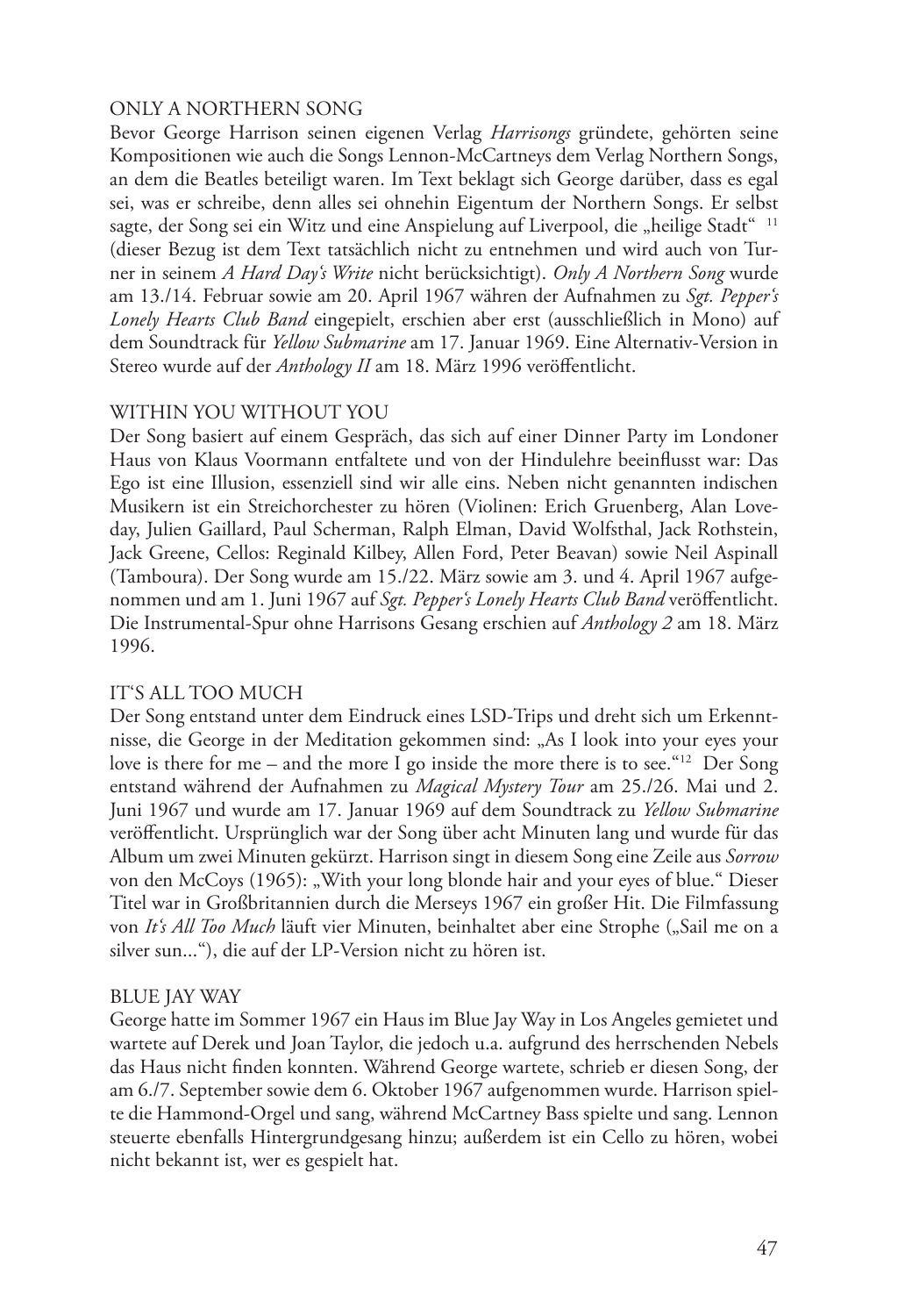FLYING (Lennon-McCartney-Harrison-Starkey)

Dieses Instrumental-Stück wurde am 8./28. September 1967 für den Film *Magical Mystery Tour* aufgenommen. *Blue Jay Way* und *Flying* wurden am 27. November 1967 auf der US-amerikanischen LP *Magical Mystery Tour* und am 8. Dezember 1967 auf der gleichnamigen Doppel-EP in Großbritannien veröffentlicht.

CHRISTMAS TIME IS HERE AGAIN (Lennon-McCartney-Harrison-Starr)

Dieser Song enthielt nicht viel mehr Text als die Titelzeile und wurde am 28. November 1967 für die 1967er Weihnachts-Flexi-Disc *Christmas Time Is Here Again* aufgenommen, die jedoch nur kurze Auszüge dieser ursprünglich über sechs Minuten langen Aufnahme enthielt (Fan-Club-Mitglieder erhielten zwischen 1963 und 1969 jeweils eine Weihnachtsbotschaft der Beatles). Offiziell wurde der Titel in einer dreiminütigen Fassung auf *Anthology 2* am 18. März 1996 veröffentlicht. THE INNER LIGHT

Juan Mascaró, Hochschullehrer für Sanskrit in Cambridge, schrieb George, nachdem er *Within You Without You* gehört hatte, einen Brief, in dem er George vorschlug, einen Text aus Mascarós zusammengestellter Sammlung *Lamps Of Fire* zu vertonen. Dieser Text war *The Inner Light*. 13 Der Song wurde (noch ohne Titel) am 12. Januar 1968 in Bombay (im Rahmen der *Wonderwall Music*-Aufnahmen) sowie am 6./8. Februar 1968 in der Abbey Road aufgenommen. Neben Lennon und McCartney (Hintergrundgesang) sind indische Musiker zu hören: Sharad Ghosh, Handuman Jadev, Hariprasad Chaurasia, S.R. Kendare, Ashish Khan, Mahapurush Misra und Rij Ram Desad. *The Inner Light* erschien als B-Seite von Lady Madonna am 15. März 1968.

WHILE MY GUITAR GENTLY WEEPS (siehe *The Concert For Bangla Desh*)

PIGGIES (*siehe Live In Japan*)

#### LOS PARANOIAS (Lennon-McCartney-Harrison-Starr)

Der Song ist Teil einer Improvisation, die sich aus der Aufnahme von McCartneys Titel *I Will* am 16. September 1968 ergab. Obwohl George Harrison der einzige Beatle war, der bei dieser Aufnahme fehlte, wurden alle vier Namen bei der Veröffentlichung des Titels auf *Anthology 3* am 28. Oktober 1996 als Komponisten aufgeführt.

#### LONG LONG LONG

Der Arbeitstitel dieses Songs, der im August 1968 entstanden ist, lautete ursprünglich *It's Been A Long Long Long Time*. 14 Die Akkordfolge und auch die Melodie erinnert stark an Dylans *Sad-Eyed Lady Of The Lowlands* aus der Doppel-LP *Blonde On Blonde* (1966, CBS 66012). Harrison gab diese Inspiration offen zu.<sup>15</sup> Der mit "You" Angesprochene im Text ist Gott. Harrison äußerst sein Glück darüber, Gott (wieder) gefunden zu haben. *Long Long Long* wurde gegen Ende der Aufnahmen für das weiße Doppelalbum *The Beatles* vom 7. bis zum 9. Oktober 1968 mit Chris Thomas am Klavier eingespielt.

#### SAVOY TRUFFLE

Der Text setzte sich aus den exotischen Namen der verschiedenen Pralinen in Mackintoshs *Good News*-Box zusammen, inspiriert von Eric Claptons Vorliebe für Schokola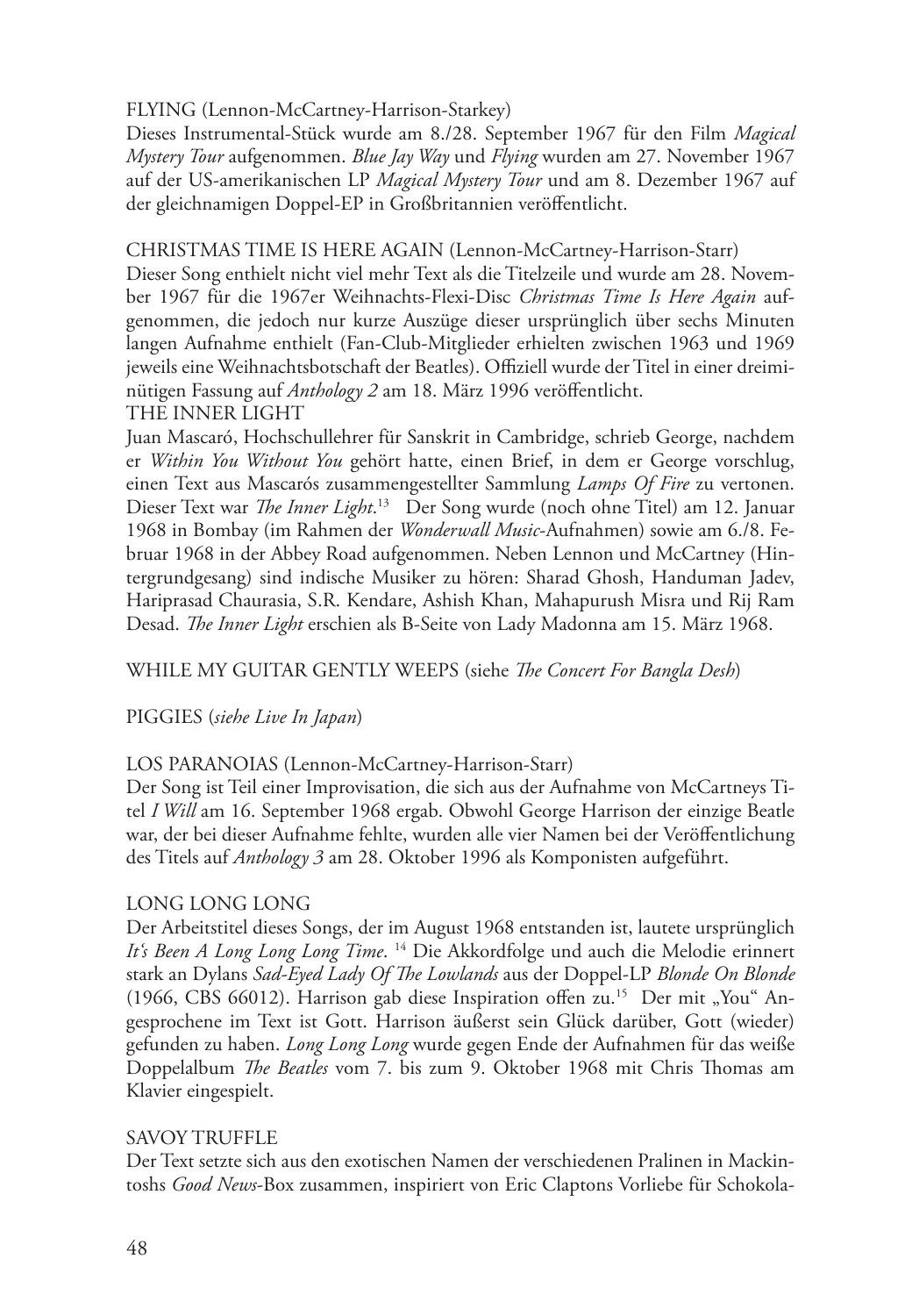de, auf die er trotz zahlreicher Löcher in den Zähnen nicht verzichten konnte. Derek Taylor lieferte die Worte für den Mittelteil ("You know what you eat you are" <sup>16</sup>). *Savoy Truffle* wurde zwischen dem 3. und 14. Oktober 1968 in der Abbey Road aufgenommen. Das elektrische Piano spielte Chris Thomas, die Tenorsaxofone Art Ellefson, Danny Moss und Derek Collins; die Bariton-Saxofone wurden von Ronnie Ross, Harry Klein und Bernard George gespielt. *Savoy Truffle* und *Long Long Long* wurden am 22. November 1968 auf dem weißen Doppelalbum *The Beatles* veröffentlicht.

#### DIG IT (Lennon-McCartney-Harrison-Starr)

Dieser 48-Sekunden-Schnipsel aus einer ursprünglich 12 Minuten dauernden Session wurde am 26. Januar 1969 während der *Get Back*-Sessions in den Apple-Studios aufgenommen und erschien am 8. Mai 1970 auf *Let It Be*.

#### MAGGIE MAE (Trad. arr Lennon-McCartney-Harrison-Starr)

Der Titel basiert auf *Darling Nellie Gray*, einer Ballade des Amerikanes Benjamin Russell Hanby, die 1856 geschrieben worden war. Die Skiffle-Band The Vipers Skiffle Group nahm den Song 1957 unter dem Titel *Maggie Mae* auf. Die Beatles gaben sich als Arrangeure der traditionellen Nummer an, obwohl es sich kaum von der Skiffle-Fassung unterschied. Der Schnipsel wurde am 24. Januar 1969 während der *Get Back*-Sessions aufgenommen und auf *Let It Be* am 8. Mai 1970 veröffentlicht.

FOR YOU BLUE (siehe 1.2 Sonderveröffentlichungen, EP *Songs By George Harrison*, 1988)

OLD BROWN SHOE (siehe *Live In Japan*)

SOMETHING (siehe The Concert For Bangla Desh und Live In Japan)

#### HERE COMES THE SUN (siehe *The Concert For Bangla Desh* und *Live In Japan*)

#### I ME MINE

Nach eigenen Aussagen Georges handelt der Song vom ewigen "Ego-Problem". Es gebe zwei "Ichs": das kleine, auf die eigene Person bezogene, und das große (OM), das vollständige Ganze, das universelle Bewusstsein, in dem es keine Dualität und kein Ego gibt.17 George stellte den anderen Beatles den Song am 8. Januar während der *Get Back-*Sessions in den Twickenham Studios vor. Lennon jedoch machte sich über den Walzer-Rhythmus lustig, Regisseur Michael Lindsay-Hogg äußerte, Georges Stimme klinge wie die eines Kastraten <sup>18</sup> – möglicherweise zwei der Gründe, warum Harrison den Song nach dem 8. Januar nicht noch einmal spielte. Da ein Ausschnitt von den Aufnahmen des 8. Januars jedoch im Film *Let It Be* zu sehen war, wurde eine Studio-Fassung benötigt. Diese wurde ohne Lennon (er hatte die Beatles im September 1969 bereits inoffiziell verlassen) am 3. Januar 1970 (weitere Overdubs folgten am 1. und 2. April) in den Abbey Road-Studios aufgenommen. Die von Phil Spector überarbeitete Version erschien am 8. Mai 1970 auf dem Album *Let It Be*. Dieselbe Aufnahme ohne Overdubs und künstlicher Verlängerung wurde auf der *Anthology 3* der Beatles am 28.